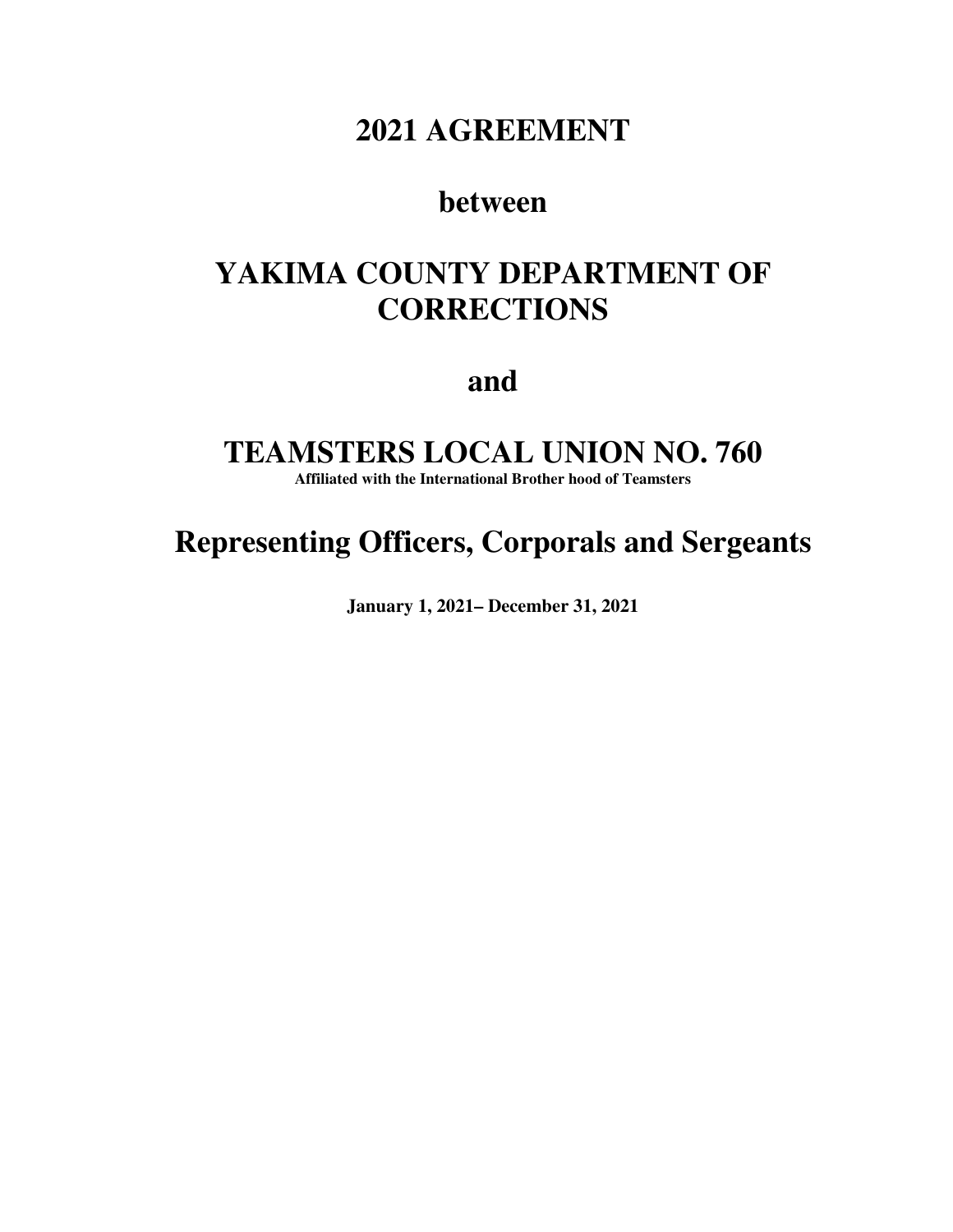## **TABLE OF CONTENTS**

| ARTICLE 9 - PROMOTION - DEMOTION - POSTING - TRIAL PERIOD - TRANSFER - |  |
|------------------------------------------------------------------------|--|
| ARTICLE 10 - SICK LEAVE/BEREAVEMENT LEAVE/WORKER'S COMP 13             |  |
|                                                                        |  |
|                                                                        |  |
|                                                                        |  |
|                                                                        |  |
|                                                                        |  |
|                                                                        |  |
|                                                                        |  |
|                                                                        |  |
|                                                                        |  |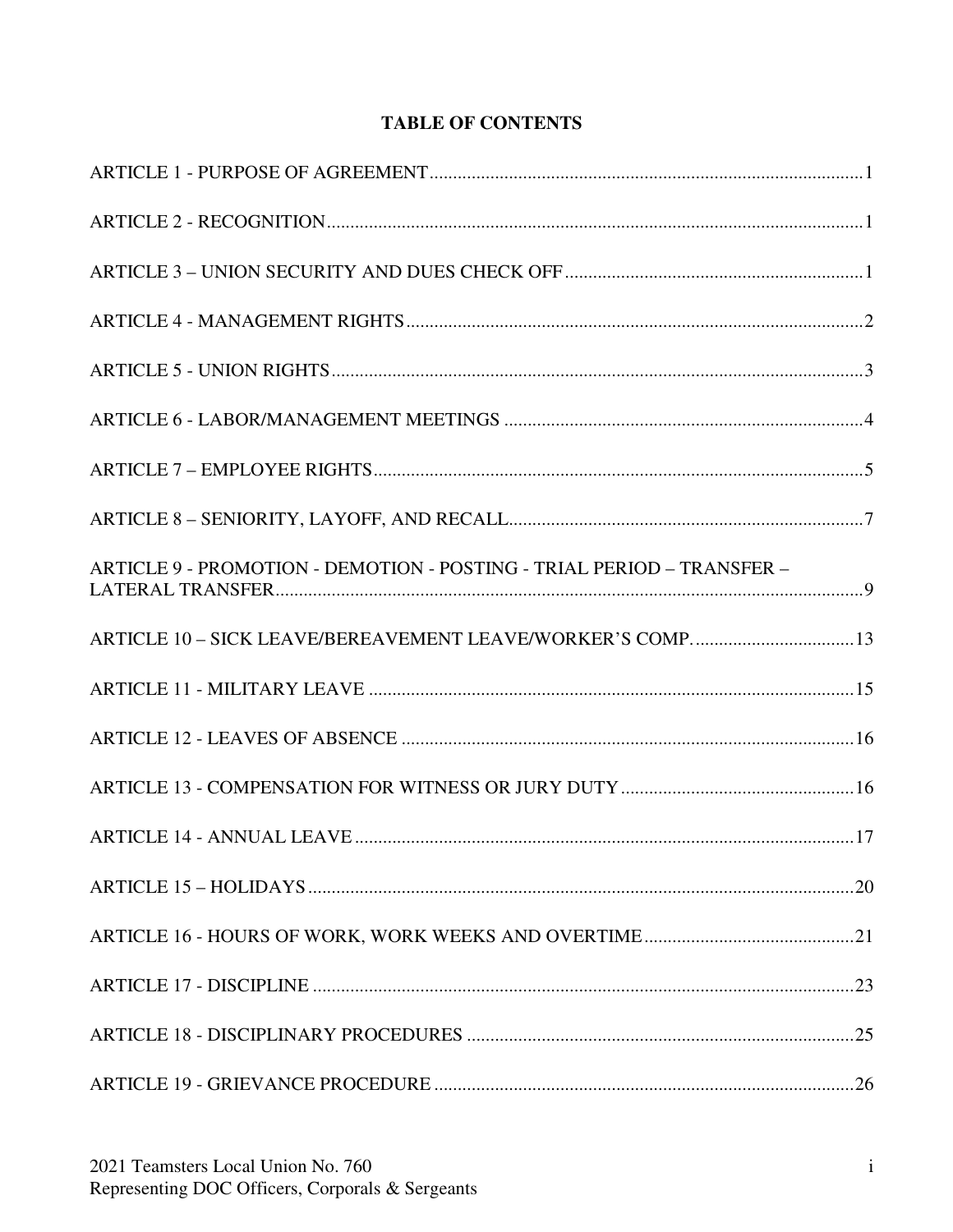| ARTICLE 20 - RETIREMENT CONTRIBUTION-INDUSTRIAL ACCIDENT INSURANCE 28 |  |
|-----------------------------------------------------------------------|--|
|                                                                       |  |
|                                                                       |  |
|                                                                       |  |
| ARTICLE 24 - EDUCATIONAL INCENTIVE - CONTINUED EDUCATION 31           |  |
|                                                                       |  |
|                                                                       |  |
|                                                                       |  |
|                                                                       |  |
|                                                                       |  |
| ARTICLE 30 - UNIFORM AND EQUIPMENT SUPPLY AND UNIFORM CLEANING 34     |  |
|                                                                       |  |
|                                                                       |  |
|                                                                       |  |
|                                                                       |  |
|                                                                       |  |
|                                                                       |  |
|                                                                       |  |
|                                                                       |  |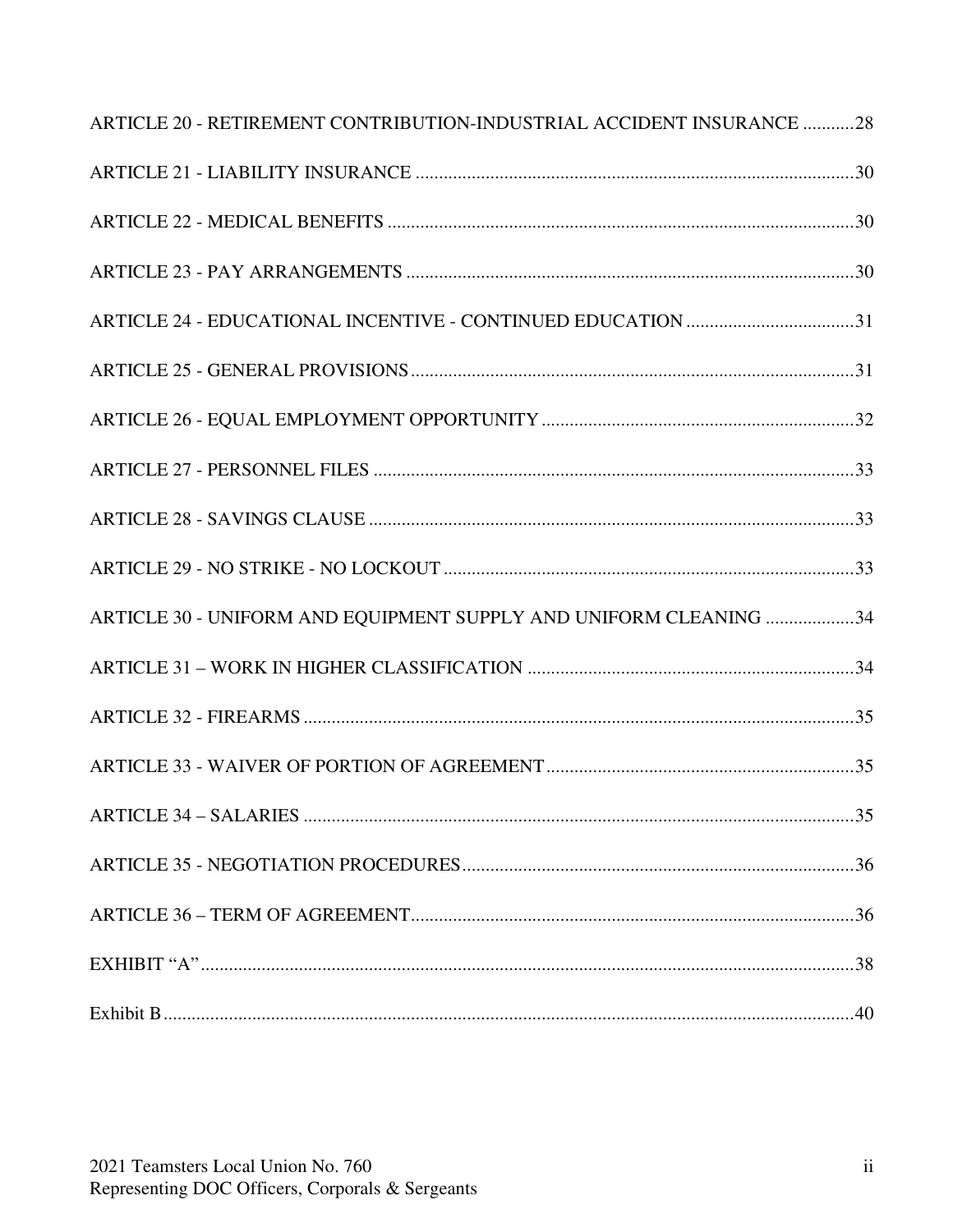#### **ARTICLE 1 - PURPOSE OF AGREEMENT**

- 1.1 This Agreement is made and entered into by and between the BOARD of COUNTY COMMISSIONERS of YAKIMA COUNTY, WASHINGTON hereinafter referred to as the "County", the YAKIMA COUNTY DEPARTMENT OF CORRECTIONS, hereinafter referred to as the "Employer", both of whom are the "Employer", and GENERAL TEAMSTERS LOCAL NO. 760, hereinafter referred to as the "Union," for the purpose of fixing the wages, hours and working conditions affecting the employees.
- 1.2 This Agreement also serves the purpose of increasing the general efficiency of the Department of Corrections and maintaining harmonious relations between the County, its employees and the Union and, further, to promote the morale and protect the rights and privileges, well-being and security of Union members. To accomplish the foregoing, the parties hereto agree to the following articles within this Agreement.

### **ARTICLE 2 - RECOGNITION**

2.1 The Employer recognizes Teamsters Local Union No. 760 as the sole bargaining agent for the purposes of negotiating and establishing wages, hours and working conditions of employment for Corrections Officers**,** Corporals and Sergeants in the Yakima County Department of Corrections.

### **ARTICLE 3 – UNION SECURITY AND DUES CHECK OFF**

- 3.1 All employees who, as of the date of execution of this Agreement, are employed in the area of employment represented in Article 2 of this Agreement shall be eligible to become a member of the Union.
- 3.2 When the Employer hires a new employee covered in the bargaining unit, the Employer shall, within seven (7) calendar days of the date of employment notify the Union in writing giving the name, hire date, address and classification of the employee hired.
- 3.3 Check-Off: When provided a "voluntary check-off" authorization, form furnish by the Union and signed by an employee, the employer agrees to deduct from the employee's pay, the Union's applicable dues and/or service fees, as prescribed in the "voluntary check-off" form. The full amount of monies so deducted by the Employer shall be promptly forwarded to the Union by check along with an alphabetized list showing names and amounts deducted from each employee.
	- 3.3.1 The Union shall indemnify the Employer and hold it harmless against any and all claims, demands, suits or other form of liability that shall arise out of, or by reason of, any action taken by the Employer for the purpose of compliance with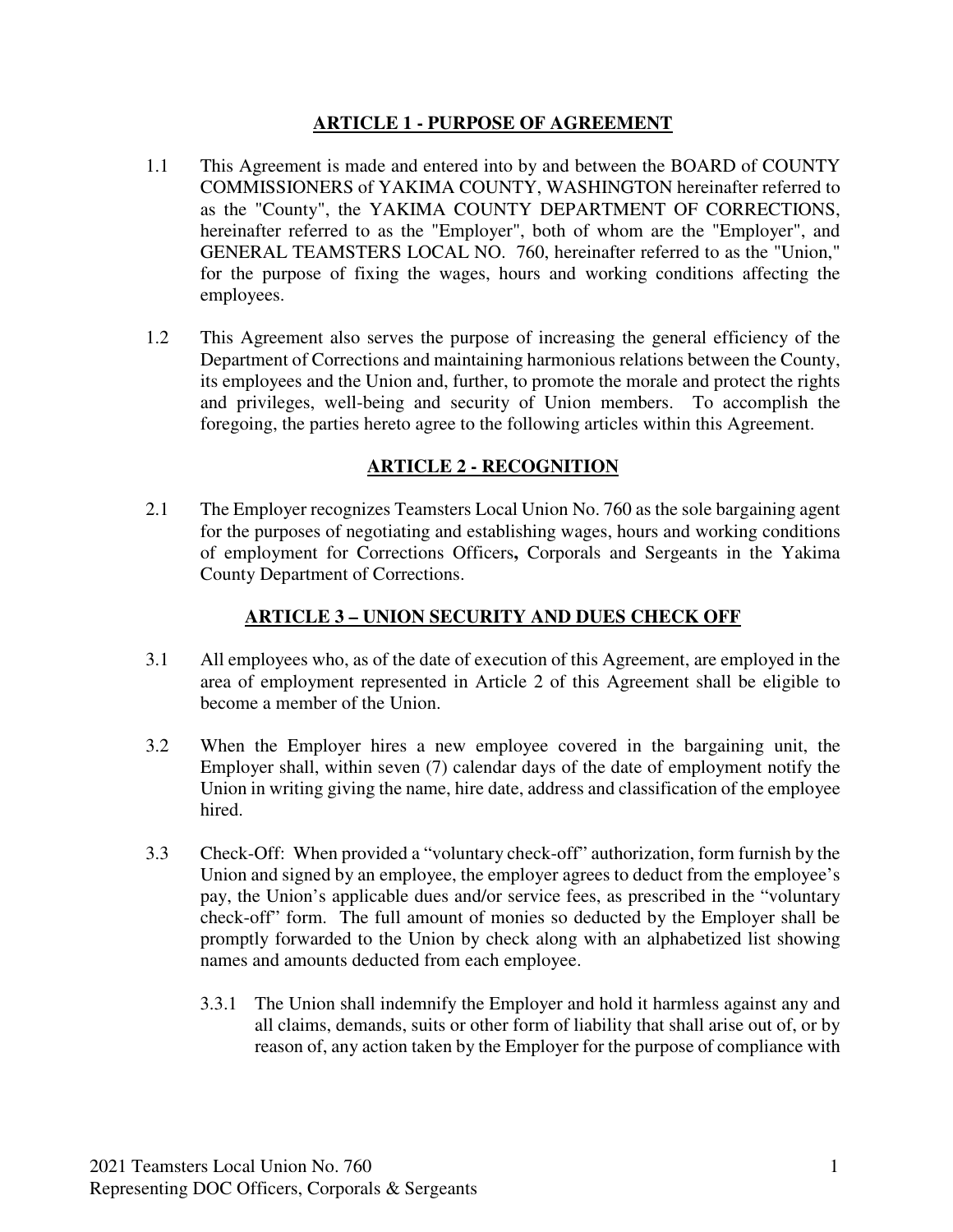this Article, or reliance on any notice given by the Union to the Employer with respect to the employee's membership status in the Union.

- 3.4 D.R.I.V.E. The Employer agrees to deduct from the paycheck of all employees covered by this Agreement, voluntary contributions to DRIVE. DRIVE shall notify the Employer of the amounts designated by each contributing employee that are to be deducted from his/her paycheck on a monthly basis for all months worked. The phrase "months worked" excludes any month other than a month in which the employee earned a wage. The Employer shall transmit to DRIVE National Headquarters on a monthly basis, in one (1) check, the total amount deducted along with the name of each employee on whose behalf a deduction is made, the employee's Social Security number and the amount deducted from that employee's paycheck. The International Brotherhood of Teamsters shall reimburse the Employer annually for the Employer's actual cost for the expenses incurred in administering the monthly payroll deduction plan.
- 3.5 The employer agrees to deduct from the paycheck of all members covered by this agreement premiums for disability benefits through Standard Insurance Company for Whole Life, Short Term Disability and Long-Term Disability Insurance. Such premiums shall be deducted on a monthly basis and transmitted to Standard Insurance Company. Employees who have insufficient funds to cover the premium deduction bear responsibility for self-payment of the premium.

## **ARTICLE 4 - MANAGEMENT RIGHTS**

- 4.1 The Union recognizes the prerogative of the Employer to operate and manage its affairs in all respects in accordance with its responsibilities, lawful powers and legal authority. All matters not expressly covered by the language of this Agreement or by state law, shall be administered for the duration of this Agreement by the Employer as the Employer from time-to-time may determine. Affairs of the Employer concerning such prerogative include, but are not limited to, the following matters:
	- A. The right to establish lawful work rules and procedures.
	- B. The right to schedule work and overtime work, and the methods and processes by which said work is to be performed in a manner most advantageous to the Employer and consistent with the requirements of the public interest.
	- C. The right to hire, transfer, suspend, discharge, lay off, recall, promote, or discipline employees as deemed necessary by the Employer as provided by this Agreement.
	- D. The right to determine the size and composition of the work force and to assign employees to work locations and shifts.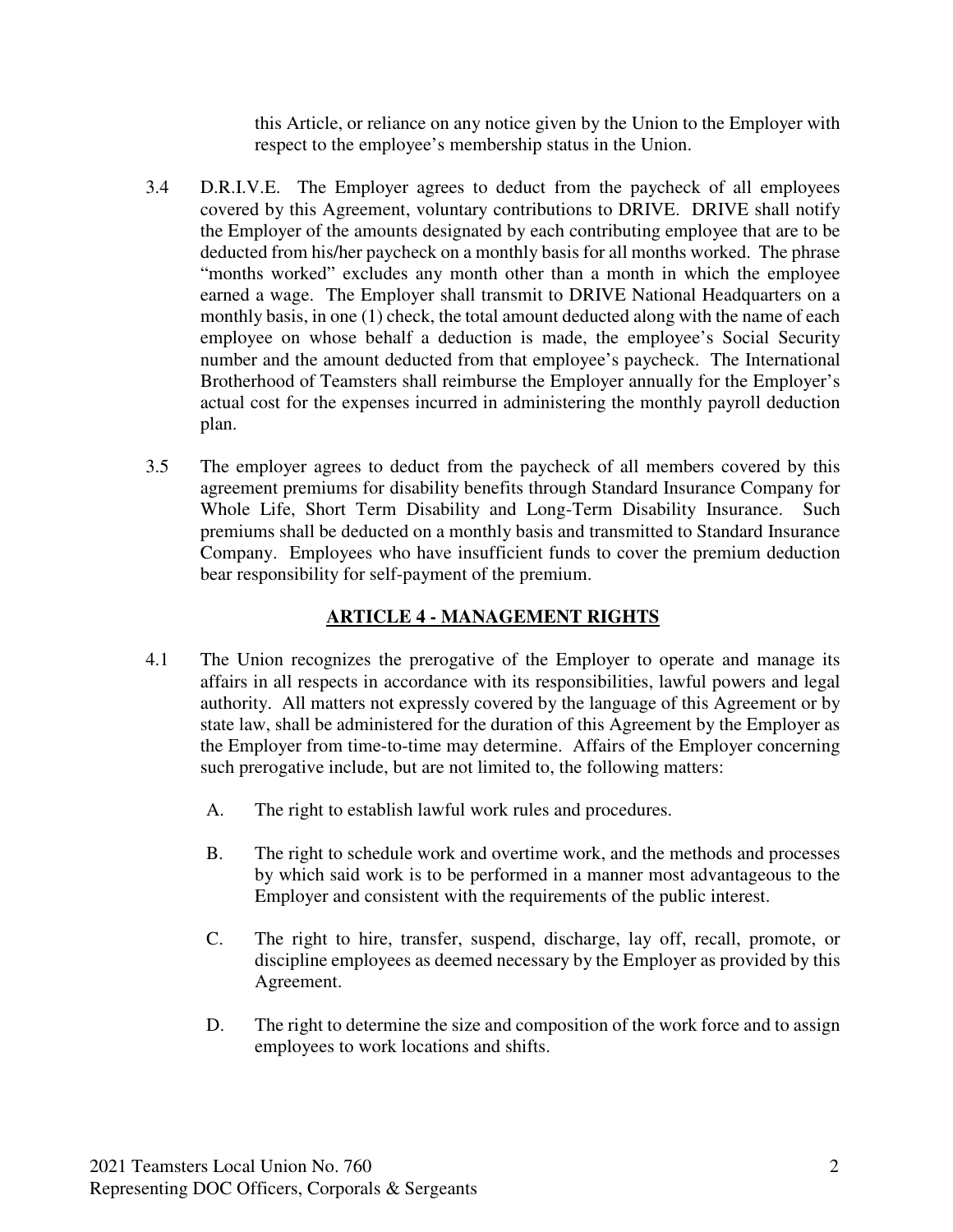- E. The right to determine what responsibilities and duties shall be performed by Department of Corrections personnel.
- F. The Employer may transfer, contract, or subcontract the work performed by members of the bargaining unit covered by this Agreement for reasons of economy, efficiency of operation and/or reorganization. Before transferring, contracting or subcontracting any work as referred to above, the Employer shall first give the Union thirty (30) calendar days written notice and offer to meet and discuss the change. The notice and offer to discuss shall not impede or alter the Employer's right to transfer, contract or subcontract work. In the event that the Employer subcontracts work presently being performed by the bargaining unit, if possible, employees will be placed in similar employment in the County or with the subcontractor
- G. The parties understand that incidental duties connected with operations, not enumerated in job descriptions, shall nevertheless be performed by the employee when requested by a superior officer.
- H. The right to take actions as may be necessary to carry out employer's services in emergencies.
- 4.2 Nothing in this Agreement shall be interpreted to detract or circumscribe the trust placed in the elected officials, in this case the Board of Yakima County Commissioners and the rights and obligations owed thereby to the electorate.
- 4.3 Past Practices: If the Employer desires to change a past practice, it shall provide the Union with written notice and opportunity to discuss the proposed change. The notice and opportunity to discuss shall not impede or affect the Employer's right to change past practice. The Union may grieve the reasonableness of the change to past practice.
- 4.4 An employee may be required to submit to a breathalyzer, BAC, urinalysis or other test for the presence of alcohol or drugs based on random drug and alcohol testing, post-accident testing or other reasonable suspicion as provided in the DOC drug and alcohol policy.

#### **ARTICLE 5 - UNION RIGHTS**

- 5.1 The Union does not waive its rights under applicable State Laws except as those rights are affected or set forth within the terms and conditions of the Collective Bargaining Agreement.
- 5.2 The Union will have the right to establish Union stewards within the Bargaining Unit; said stewards shall have the right to investigate membership concerns with respect to the Agreement during regularly scheduled work hours without loss of pay during such time. Provided that such investigation will not interfere with the necessary operation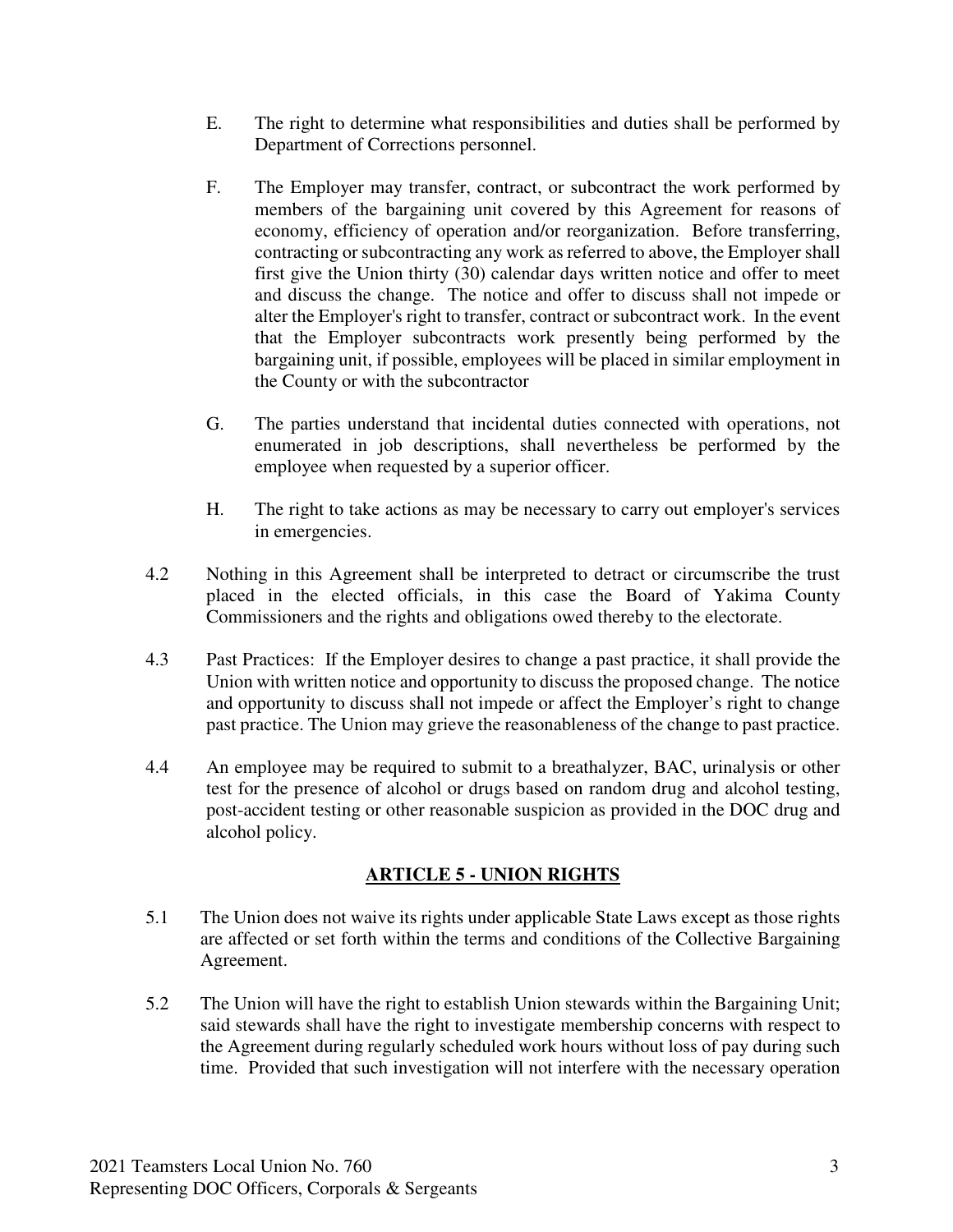of the Department. The Union will advise the Employer of the identity of the representative on an annual basis.

- 5.3 All collective bargaining with respect to wages, hours and working conditions shall be conducted by authorized representatives of the Union and the Employer.
- 5.4 Up to four (4) stewards will be granted release time without loss of pay for collective bargaining sessions if said sessions are scheduled during said employee's normal working hours.
- 5.5 The employees participating in collective bargaining sessions who work other than the shift during which the session is held shall be granted release time from their normal shift for an equal number of hours spent in collective bargaining.
- 5.6 Bulletin Boards: The Union shall be entitled to maintain a minimum of one bulletin board per facility.
- 5.7 Union Meetings: Recognizing the parties are mutually served by effective communications, the Administrator may allow employees time off without pay or to reschedule their working day; provided adequate staff is available to assure continuation of essential public services as determined by the Administrator.
	- A. The Director may allow time off with or without pay for stewards or duly appointed representatives to attend State or National conferences of a labor relations or corrections nature. Time off may be granted for a period not to exceed three (3) business days. Requests for attendance at such conferences are to be made directly to the Director by the representative of the Union and said requests are subject to advance approval by the Director.
	- B. The Director may routinely allow stewards a reasonable amount of time off with or without pay to conduct or participate in general membership and/or Union board meetings or to conduct necessary Union financial business, which cannot otherwise be performed while off duty. Union representatives shall guard against undue interference with assigned duties and against the use of excessive time in performing such responsibilities.

#### **ARTICLE 6 - LABOR/MANAGEMENT MEETINGS**

6.1 Labor/Management meetings may be scheduled, at which time matters involving wages, hours and working conditions affecting employees covered by this Agreement may be discussed. Should the Union and Employer mutually agree on changes to the Collective Bargaining Agreement those changes may be changed by way of letter of agreement, memorandum of understanding or another form of agreement memorializing the change in contract.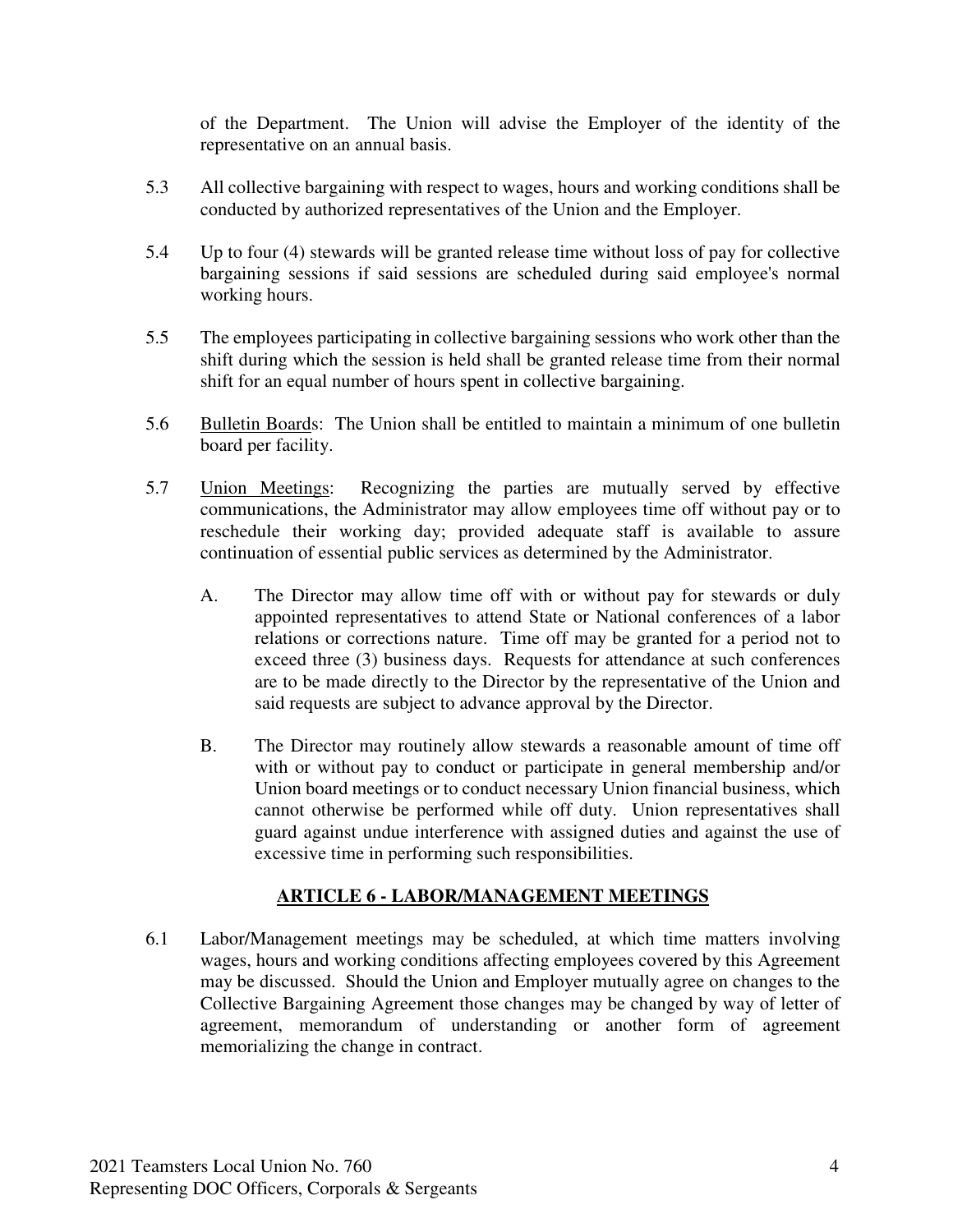- 6.2 The Employer agrees wherever practicable to notify the Union in advance of significant, major changes affecting a substantial number of employees or hearings affecting working conditions of employees covered by this Agreement and wherever practicable conferences in good faith shall be held thereon before such changes are placed into effect. For illustrative purposes, such changes would include, but are not limited to, changes in working hours, expansion or reduction of major services, and community relations programs. Transfers, reassignments and emergency situations shall be exempt.
- 6.3 The request shall be sent to the Administrator, if requested by the Union. If requested by the Administrator, the request shall be sent to Teamsters Local #760. Meetings may be scheduled at a mutually agreeable time, but not later than fifteen (15) working days from the date of request for a meeting. Such request shall be in writing and contain the items at issue.
- 6.4 Disposition of matters covered in a labor/management meeting shall not contradict, add to, or otherwise modify the terms and conditions of this Agreement unless both parties are represented by their principal labor representatives (Director of Correction, Human Resources Director, and Union Representative).
- 6.5 Meetings shall be scheduled at times most convenient to the participants, and participants shall experience no loss of salary, provided that no more than four (4) members of the Union shall participate. Members who participate on their own time shall be granted an equivalent amount of release time for the time spent in the labor /management meeting, provided the release time is used by the member within the same work period. The Administrator may approve attendance by more than four (4) Union members at labor/management meetings, however additional members shall receive no guarantee against loss of salary or guaranteed release time.
- 6.6 The Unions steward(s) shall be granted time off without loss of pay to participate in labor/management meetings.

## **ARTICLE 7 – EMPLOYEE RIGHTS**

- 7.1 Definition of Employees:
	- A. Regular Full-time Employee: A regular employee is a full-time employee who has served his probationary period and is employed on a regular basis. Such employee shall be paid the wage rate and provided the benefits as set forth in the terms and conditions of this collective bargaining agreement.
	- B. Probationary Employee: New employees shall serve a twelve (12) month probation period provided that such limitation is in accordance with the then applicable state and/or federal laws.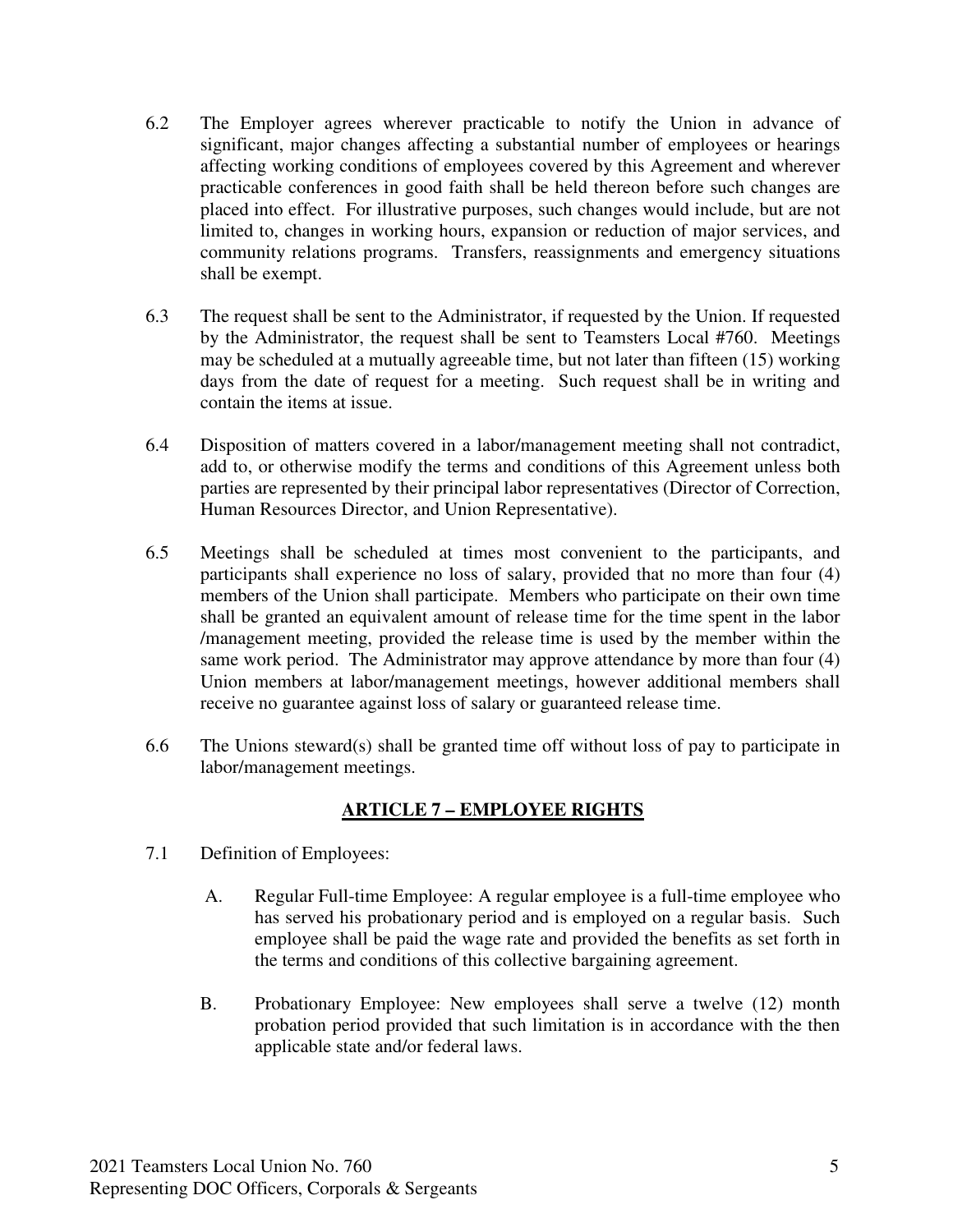- 7.2 An employee who becomes the subject of an internal investigation which could result in the filing of criminal charges and/or disciplinary action will be advised, in writing, within seventy-two (72) business hours of the initiation of any such investigation. Notifying an employee of an internal investigation is not required when said notification may compromise a criminal investigation. Discipline will be carried out in accordance with the Articles of this Agreement regarding discipline and disciplinary procedures.
- 7.3 Before being required to respond or answer questions pertaining thereto, the employee shall be given a reasonable time (not to exceed three (3) working days) to consult with the Teamsters Local Union No.760 representative assigned to this bargaining unit.
- 7.4 A criminal investigation for the purposes of this Agreement shall be defined as an investigation, which could result in the filing of criminal charges. If an employee is being investigated for criminal activity, the employee may have legal counsel present at interviews.
- 7.5 An investigation interview will be recorded by the investigating officer. A copy of the interview recording of the subject of the investigation shall be given to the subject upon request within three (3) working days. This provision will be subject to the discipline and disciplinary procedures of this Agreement. Employees shall not be videotaped by the County without their prior written consent for investigations.
- 7.6 Interviewing of an employee who may be subject to criminal charges and/or disciplinary action will be completed within a reasonable period of time based on the number of potential witnesses, complexity of the facts and circumstances, and the opportunity to confer with necessary authorities.
- 7.7 Employees will not be required to unwillingly submit to a polygraph test; provided, however, this provision does not apply to the initial application for employment and does not preclude a voluntary polygraph.
- 7.8 Any employee within the bargaining unit who may feel aggrieved, may seek remedy by the grievance procedure provided in this Agreement except as otherwise provided in said Agreement.
- 7.9 The Employer agrees to furnish each employee of the bargaining unit with a copy of this Agreement. The employer shall make written rules, orders, regulations and procedures available electronically. Additionally, each employee of the bargaining unit will be informed electronically of any revisions, deletions or up-dates to any rules, orders, regulations and procedures.
- 7.10 New employees shall be provided with the same at the time of their appointment.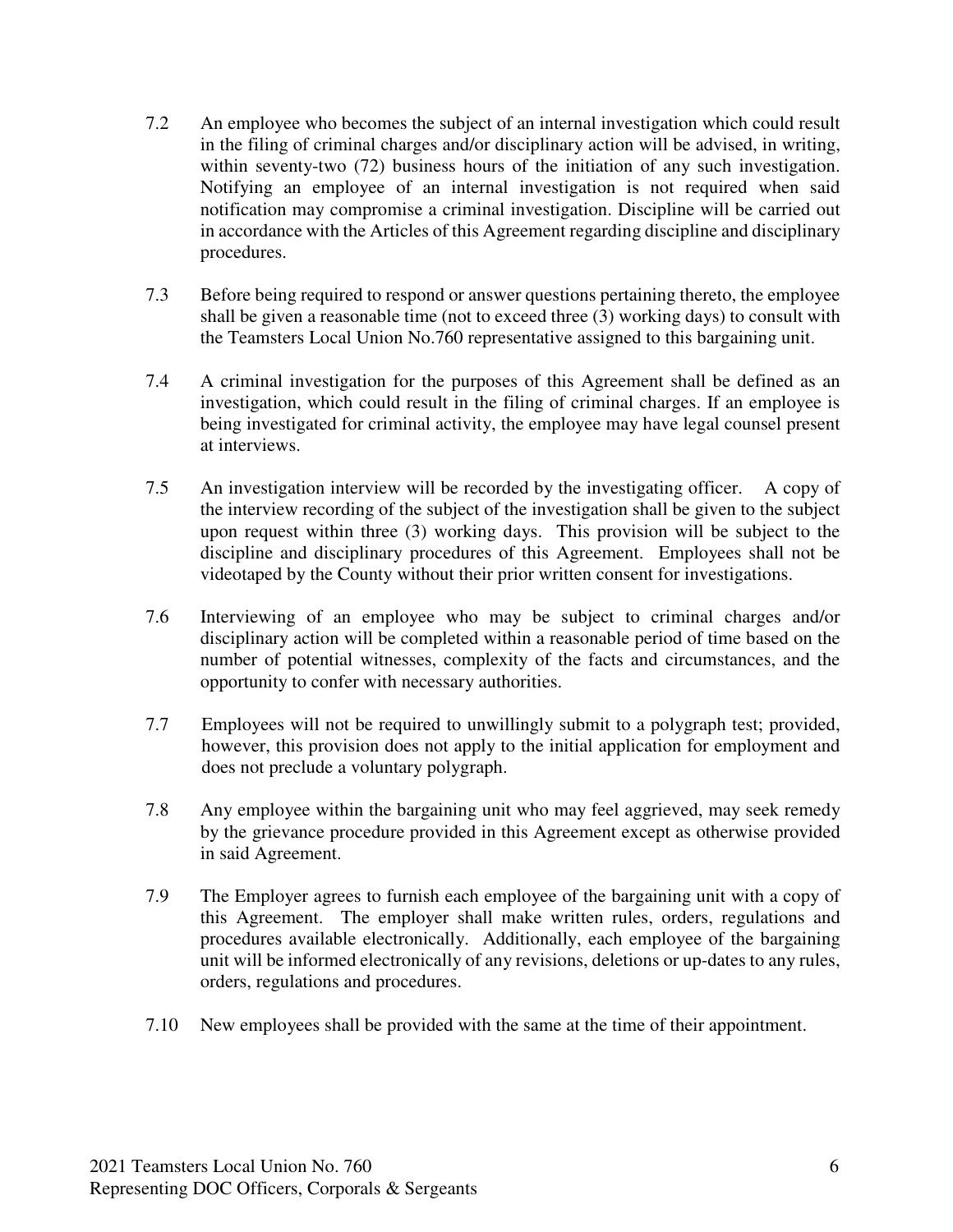7.11 Employees shall comply with all rules not in conflict with the expressed terms of this Agreement, provided that the rules be in writing and reasonable notice be given of the existence of said rules and that the rules are uniformly applied and enforced.

### **ARTICLE 8 – SENIORITY, LAYOFF, AND RECALL**

- 8.1 Seniority:
	- A. "Seniority" as used in this Agreement means all service in this bargaining unit since the last date of hire as an Officer or promotion as a Corporal or Sergeant. Preference in vacation scheduling, regular days off, and layoff, subject to 8.4 below, shall be determined by seniority. Scheduling of extra days off will continue on a first  $(1<sup>st</sup>)$  come first  $(1<sup>st</sup>)$  approve basis as has been the practice.
	- B. For purposes of annual leave accrual, seniority is determined by an employee's continuous service as an employee of Yakima County.
	- C. There shall be separate seniority lists for Officers, Corporals and Sergeants.
	- D. Seniority in the classification of Corporal shall be calculated from the first day the employee is promoted and works as a Corporal. For the purpose of transfers, reassignment, reducing the work force in this classification and vacation scheduling, classification seniority shall prevail.
	- E. Seniority in the classification of Sergeant shall be calculated from the first day the employee is promoted and works as a Sergeant. For the purpose of transfers, reassignment, reducing the work force in this classification and vacation scheduling, classification seniority shall prevail.
	- F. In the event a layoff must occur, and an employee or employees shall lose their job(s), hire date seniority shall prevail. The last person hired shall be the first laid-off.
- 8.2 The County will provide the Union with copies of the seniority list on June 1 and December 1 of each year and the list shall be posted on the Union bulletin boards.
- 8.3 Employees shall lose all seniority in the event of voluntary termination, lay-off beyond the recall period, and/or discharge. Employees shall continue to accrue seniority for periods of worker's compensation illness or injury, Military Leave, active duty mobilization as provided in USERRA, and all time on paid leave status. Employees shall not accrue seniority for periods of unpaid leaves of absence, layoff, or disciplinary suspension that exceed one-half (1/2) of the employee's work schedule for the pay period; however, employees in such categories shall not lose seniority accrued prior to the commencement of the unpaid status.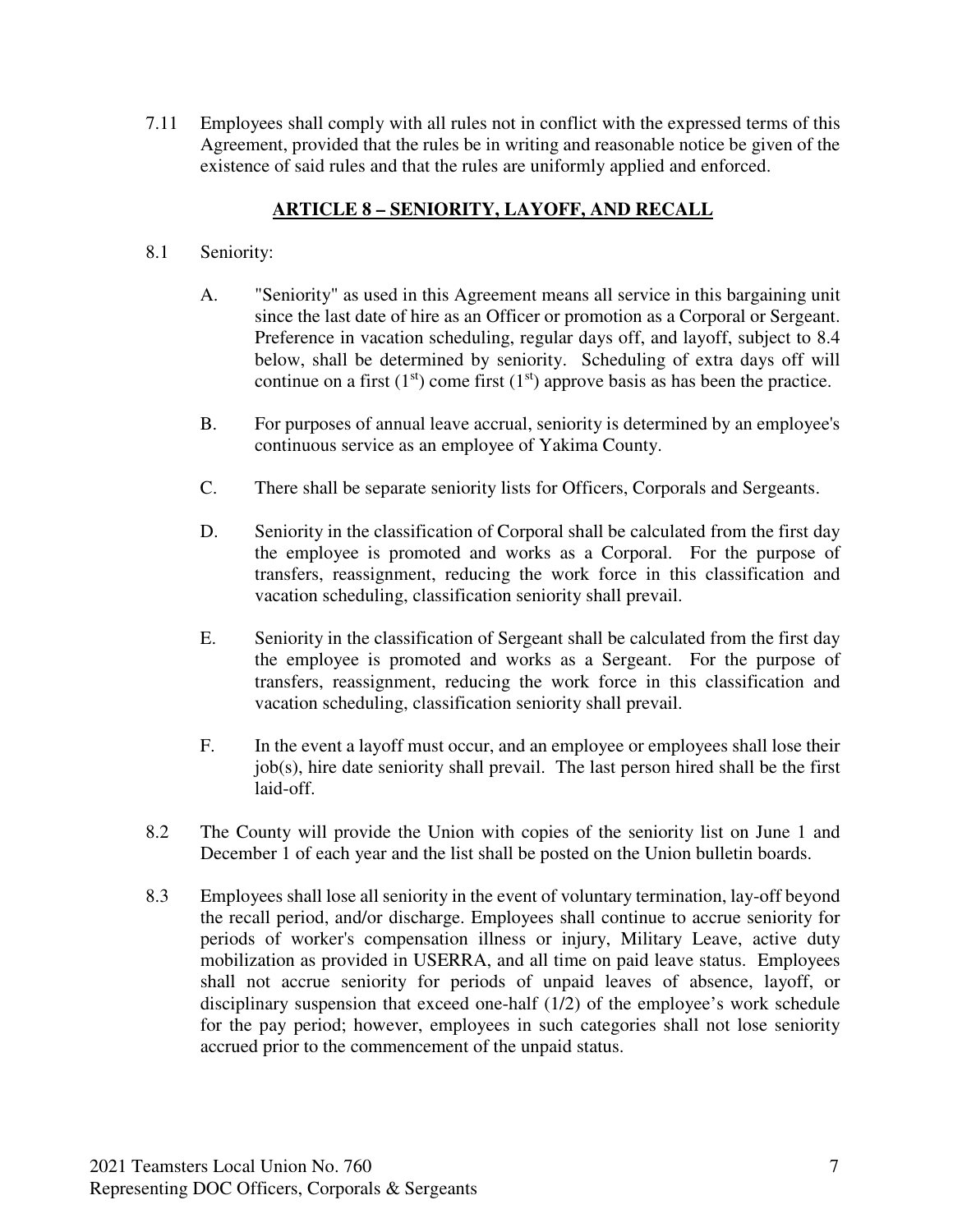- 8.4 When reducing the work force, the Board of County Commissioners and the Administrator will lay off the employees in the reverse order of their seniority in the affected classification, provided that the remaining employees have the basic qualifications to perform the work needed.
- 8.5 The Employer shall provide each affected employee with thirty (30) calendar days' notice of any anticipated layoff or recall, and at the same time send a copy of the notice to the Union.
- 8.6 Employees laid off or demoted as a result of a reduction in force will be eligible for reinstatement for a period of twelve (12) calendar months. Those employees laid off in 2020 due to the COVID-19 pandemic will be eligible for reinstatement for a period of eighteen (18) calendar months and those employees who were demoted from Corporal or Sergeant positions due to the 2020 pandemic will be eligible for reinstatement for a period of twenty-four (24) calendar months. In the event of a vacancy in the Officer, Corporals or Sergeant classification, an employee who has been laid off will have the first opportunity to fill said vacancy or vacancies in the order of his/her classification seniority. Provided; the layoff period does not exceed twelve (12) calendar months and the employee keeps the Employer advised of his current address. An offer of re-employment shall be in writing and sent by registered or certified mail to the employee. The employee shall be presumed to have received notice within three (3) working days after the Employer mailed said notice. An employee so notified must indicate his/her acceptance, in writing, of said re-employment within ten (10) working days of receipt of notice and shall be back on the job within twenty (20) working days of acceptance of said offer or forfeit all call-back rights under this Article.
- 8.7 Ties in seniority shall be broken by scores on the entrance examination. If a tie remains, the tie shall be broken by lot in a manner mutually agreeable to the parties.
- 8.8 Employees laid off within each classification, to include Chiefs and Lieutenants, shall revert to the next lowest rank or classification in Yakima County which they have previously served. In the event that such entry requires or results in a reduction in force in the lower rank, such reduction shall be accomplished by a demotion or lay-off of the person or persons in said lower classification or rank having the least classification seniority. In the event of a subsequent vacancy in a higher classification or rank, employees demoted by lay-off shall have the first right to be reassigned to a higher classification or rank. Employees that voluntarily demote shall not have bump back rights unless there is a vacancy in the lower position. Employees that voluntarily demote into an open lower position shall be placed into the step based on their overall service with the Yakima County Department of Corrections.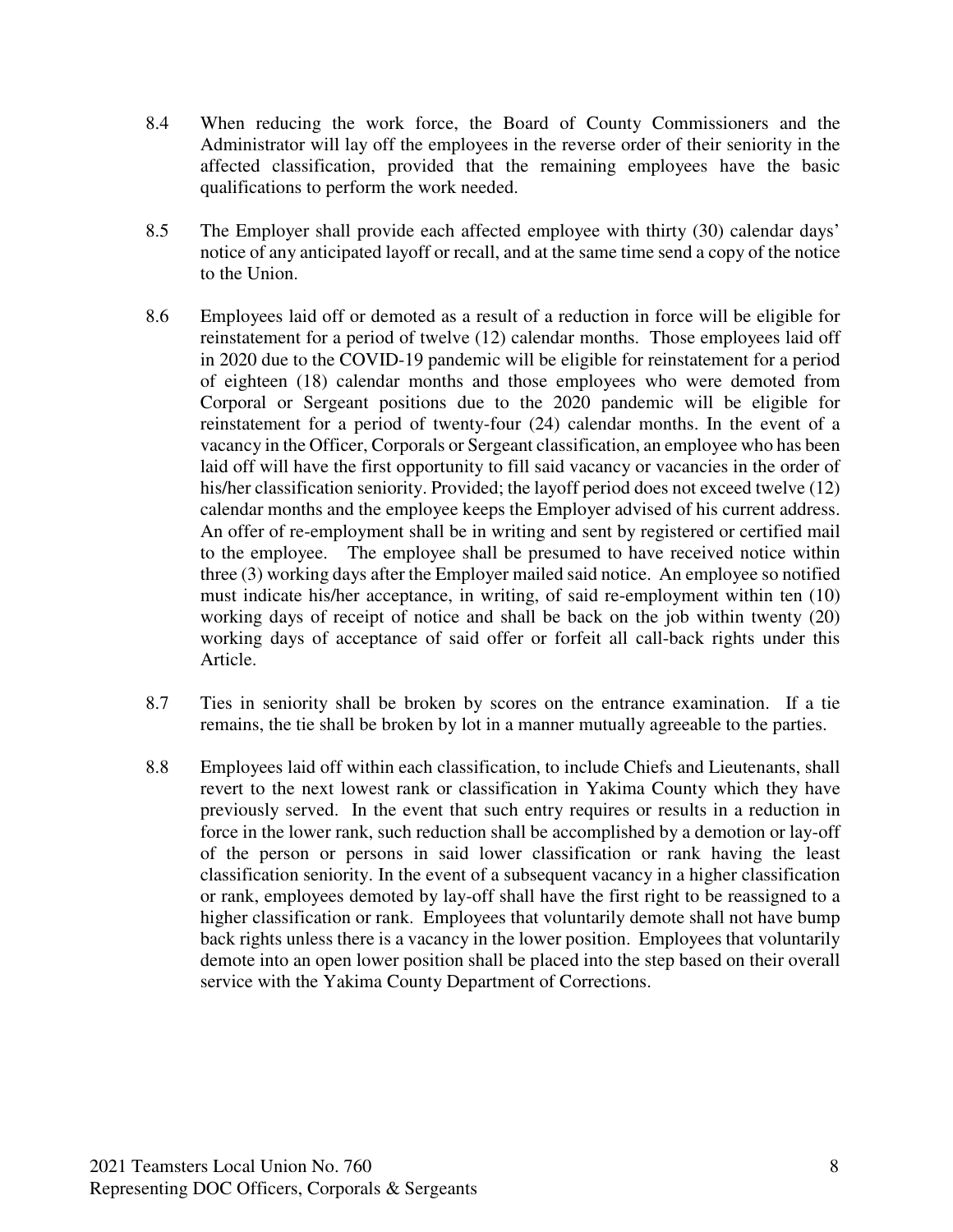#### **ARTICLE 9 - PROMOTION - DEMOTION - POSTING - TRIAL PERIOD – TRANSFER – LATERAL TRANSFER**

- 9.1 Notices of opening(s) in positions covered by this Agreement shall be e-mailed to bargaining unit members and advertised at the normal Employer locations and a copy sent to the Union. The notices will contain a description of the job and the qualifications.
- 9.2 Application forms for the open position(s) will be advertised and made available to bargaining unit employees at the Employer's personnel office and the opening(s) will remain advertised for a period of not less than ten (10) working days. Employees wishing to make application for the initial testing must do so within such period.
	- 9.2.5 Specialty positions such as DT, Firearms and CERT instructors shall be chosen from a list of qualified candidates who have submitted a letter of interest and meet all the occupational qualifications necessary to perform the job functions. Vacancy notices shall be e-mailed to all employee in the bargaining unit at the beginning of the posting period and shall be posted on Department bulletin boards for ten (10) calendar days. If all qualifications are equal, seniority shall determine who gets the open position. To be eligible a candidate must not have received a suspension or disciplinary demotion in the past 2 years.
- 9.3 The testing process to fill vacant position(s) within the Bargaining Unit shall be administered by Yakima County Human Resources Department.

## 9.4 **Promotions**

- A. To be eligible to test, interested Officers and Corporals must:
	- (1) Have 3 years of continuous contiguous service with the department, as a Corrections Officer to be eligible to promote to Corporal and be off probation as a Corrections Corporal to be eligible to promote to Sergeant.
	- (2) Have not received a Written Reprimand in the past 18 months, or a Suspension or Disciplinary Demotion in the past 2 years
	- (3) Complete an application form
	- (4) Not be on probation
- B. The application will be reviewed by a panel, consisting of:
	- (1) A Union Representative
	- (2) A Management Representative
	- (3) A Human Resources Representative
- C. The purpose of the Review Panel is to verify eligibility before testing and selection.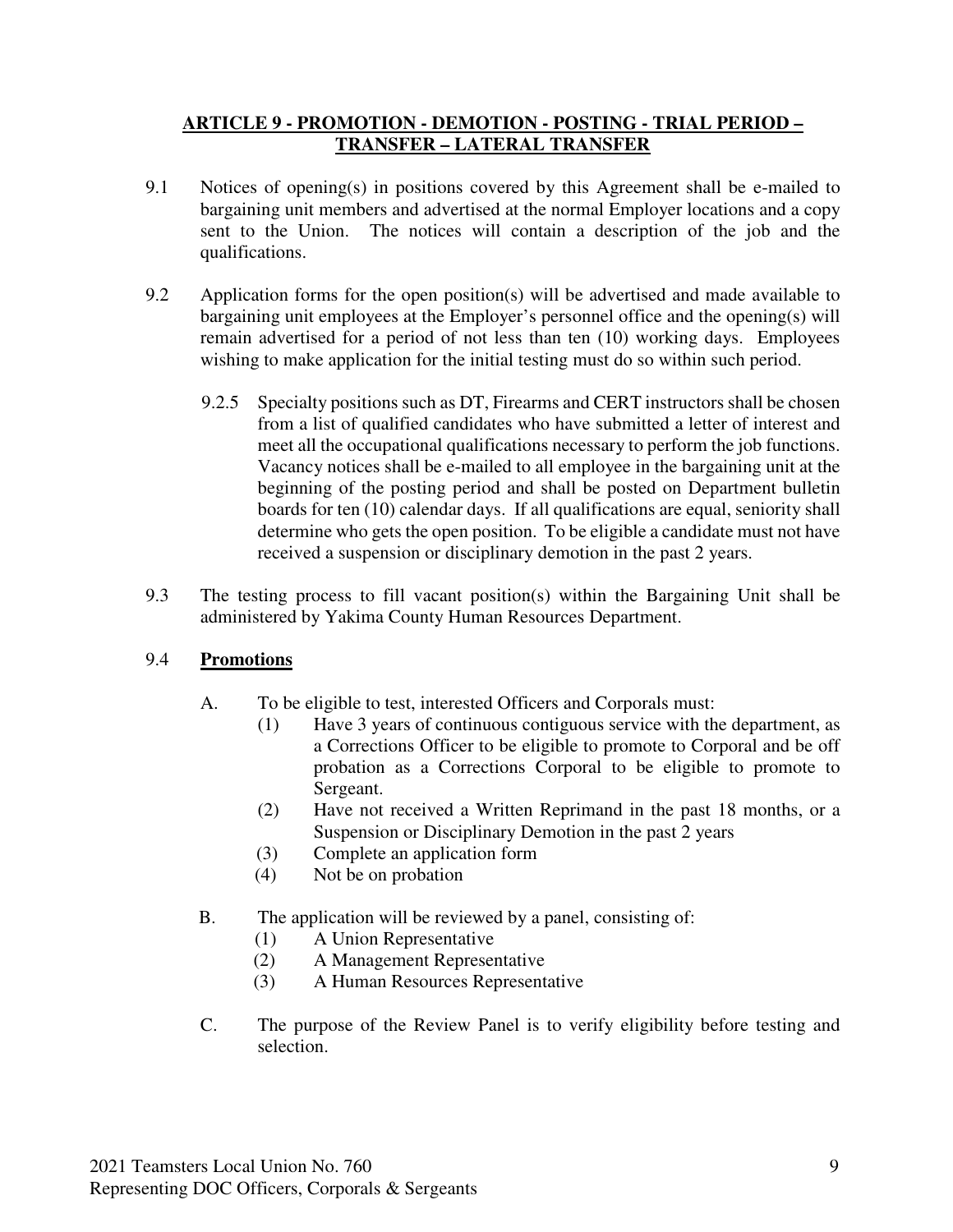- D. A two-thirds majority decision of the Review Panel will be required, and the decision of the panel will be final. This decision is not subject to the grievance procedure under article #19 of this Agreement.
- E. Yakima County Human Resources will notify all applicants of their eligibility status and the date and time of the written exam.
- F. The testing process will include:
	- (1) A Written Exam, on which the applicant must attain a score of 70% or higher (This exam will differ from the Lateral Transfer Exam by the addition of questions related to Management and Supervision)
	- (2) An Interview before an Oral Board
- G. The list will be in effect for (1) one year, or until exhausted.
- H. **Sergeant's Selection Process** Sergeant candidates will be assessed based upon a 100-point selection process.
	- (1) 30-point written test based upon the provisions of the Policy and Procedure Manual of general applicability to jail operations and corrections practices as described in Department training.
	- (2) 60-point Oral Assessment by the Interview Board.
	- (3) An Interview Board will interview the applicants. The board will consist of:
		- (a) One (1) Management representative
		- (b) One (1) Union representative
		- (c) One (1) Human Resources representative
	- (4) Up to 10 points for seniority. (1 point for each full year of service as an Officer or Corporal with YCDOC, with a maximum of 10 points possible)
- I. **Corporal's Selection Process** Corporal candidates will be assessed based upon a 100-point selection process.
	- (1) 40 points written test based upon the provisions of the Policy and Procedure Manual of general applicability to jail operations and corrections practices as described in Department training.
	- (2) 50 points Oral Assessment by the Interview Board.
	- (3) An Interview Board will interview the applicants. The board will consist of: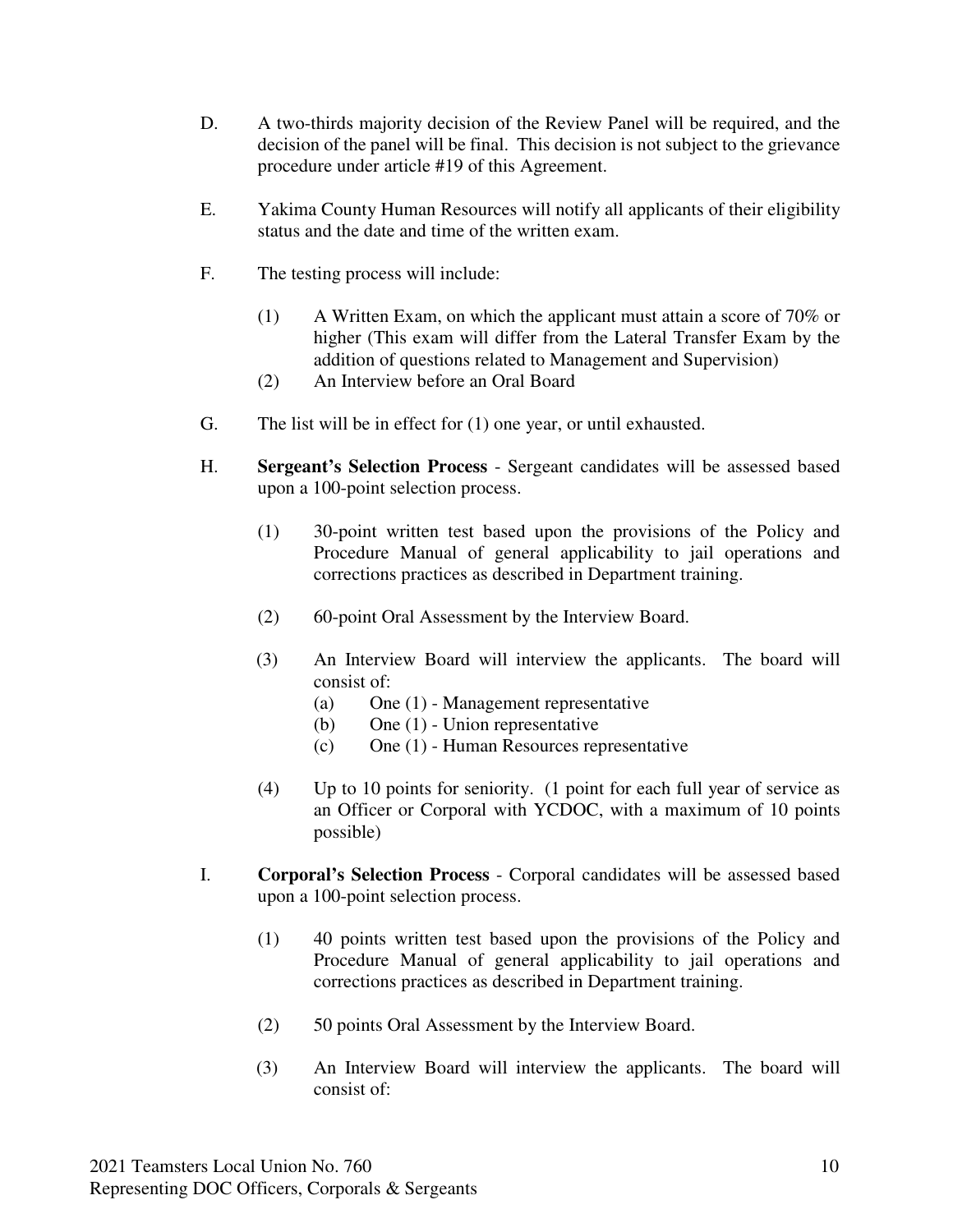- (a) One (1) Management representative
- (b) One (1) Union representative
- (c) One (1) Human Resources representative
- (4) Up to 10 points for seniority. (1 point for each full year of service as an Officer, with YCDOC, with a maximum of 10 points possible)
- J. After all points are calculated, seniority breaks all ties.
- K. If an applicant receives formal discipline during the time the list is in place, the applicant's name will be removed from the list. The applicant will not be eligible to test again until the discipline is removed from their file or until two (2) years have passed since receiving the discipline.
- L. Promotional opportunities shall be offered to applicants whose names are on the annual eligibility list starting at the top of the list and working down.
- M. If the employees on the Promotional List are offered the open position, they may refuse to accept it. However, if an employee refuses to accept a promotional opportunity, the employee's name shall be removed from the list.
- N. In the event no one from the Promotional List is interested in the vacant position, the Director, or his designee, may appoint a qualified care and custody officer or corporal to fill the vacancy on a temporary basis (not to exceed 120 days), until a new promotional list can be established. The appointed officer, corporal, or sergeant will be the least senior employee on the Promotions list. At that time, another promotional examination will be given, and a new eligibility list established.
- O. Trial period: Newly promoted employees will serve a twelve (12) month trial period, during which time the Employer or employee may determine the employee is not qualified or does not desire to continue in the promoted position. The employee may then be returned to their former classification.
- 9.5 Support Position Assignments
	- A. Support position assignments apply to all non-care and custody corrections officer positions except training coordinator, special investigator, population coordinator, and research and development specialist.
	- B. Support position assignments will be made based on seniority from a pool of candidates who have submitted a letter of interest. In order to submit a letter of interest candidates must possess any necessary bona fide occupational qualification (BFOQ) and weapons qualification, if necessary, to perform the job functions.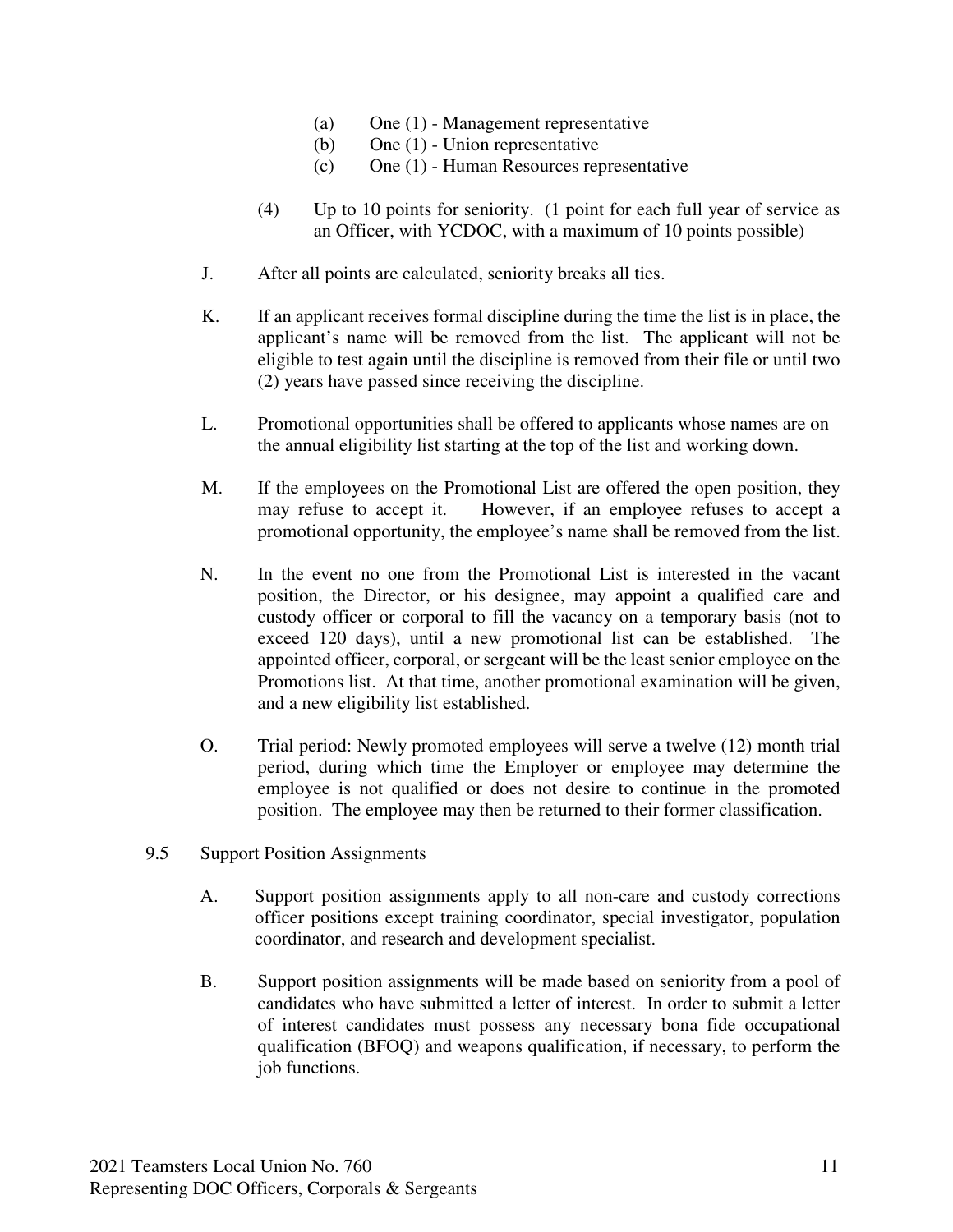- C. The positions of special investigator, training coordinator, research and development specialist, and population coordinator shall be appointed by the Director or his designee and serve at the discretion of the Director or his designee.
- D. Officers, corporals, and sergeants assigned to a support position will be subject to a six-month trial period. An employee assigned to a support position will not be eligible to apply for another support position until they satisfy an additional one (1) year with Care and Custody. If they do not successfully complete the trial period, or if the position is eliminated, they will be returned to care and custody. Criteria will be developed with the specific intent of enhancing the employee's chances for completing the trial period.

### 9.6 **Care and Custody Openings**

- A. When a vacancy exists in a Care and Custody position, the Division Chief may at his or her discretion:
	- (1) Assign another Care and Custody Officer, Corporal, or Sergeant within the division, OR
	- (2) Vacancy notices for Care and Custody assignments shall be e-mailed to all employees at the beginning of the posting period and shall be posted on department bulletin boards for ten (10) calendar days.
- B. Assignments will be made based on seniority from a pool of candidates who have submitted a letter of interest. In order to submit a letter of interest candidates must possess any necessary bona fide occupational qualification (BFOQ) and weapons qualification, if necessary, to perform the job functions.

#### 9.7 **Acting / Temporary Transfers**

- A. Acting or Temporary Appointments shall be limited to 180 days. Prior to the appointment exceeding 180 days, the department may request an extension from the union. The Acting or Temporary Appointment shall not exceed a total of one year. Upon termination of an Acting or Temporary Appointment, the employee shall return to the position held immediately prior to accepting the Acting or Temporary Appointment.
- B. If the union denies the extension request, the acting or temporary employee will return to his or her former position. The position will then be filled through the Promotional Process.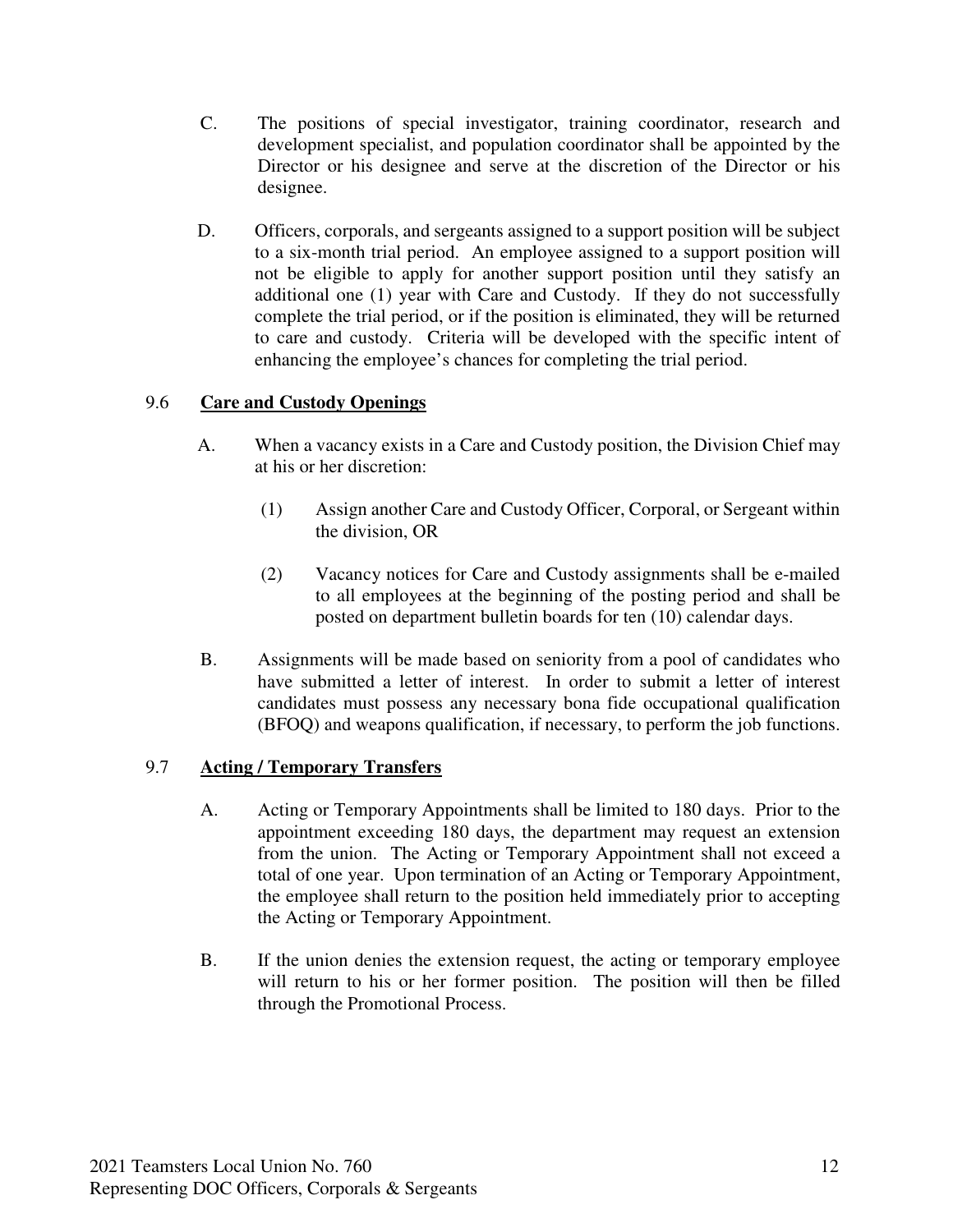#### 9.8 **New Positions**

A. If a new classification or support position assignment is created which is not currently in existence, the employer will notify the union prior to filling the position. The union must contact the employer within ten (10) working days if they desire to discuss the status of the classification. Thirty days following notice from the Union, the Director shall determine whether the position will be a support position assignment or an appointed position. A new position is defined as a position that has not previously existed in the Department.

### 9.9 **Mandatory Appointments**

- A. If a vacancy is unable to be filled using one of the processes above, the Director or his designee may appoint the least senior qualified Officer, Corporal, or Sergeant who is not covered by a Trial Period under Section 9.4 (O) above to fill the position regardless of whether the position is a Care and Custody or Non-Care and Custody position.
- B. Whenever practical, involuntary transfers shall be preceded by a thirty (30) calendar day notice to the affected employee.
- 9.10 Irrespective of the above provisions, the director or his designee retains the ability to assign employees based on an approved bona fide occupational qualification (BFOQ).

## **ARTICLE 10 – SICK LEAVE/BEREAVEMENT LEAVE/WORKER'S COMP.**

- 10.1 Sick Leave: All employees shall accrue sick leave at the rate of eight (8) hours per month, not to exceed ninety-six (96) hours per year, from the first (1st) day of employment. Unused sick leave may accumulate to a maximum of nine hundred sixty (960) hours.
- 10.2 In July of each calendar year, employee sick leave usage will be reviewed. Regular, full-time employees who have used sick leave in the preceding twelve (12) months (July-June) and who have been continuously employed during the entire twelve (12) months, shall be allowed to convert sick leave to annual leave in accordance with the following incentive/conversion schedule:
	- A. 0-160 hours in sick leave bank no conversion
	- B. 161-480 hours in sick leave bank and use less than 16 hours of sick leave may convert 24 hours of sick leave to 24 hours of annual leave.
	- C. 481-864 hours in sick leave bank and use less than 24 hours of sick leave may convert 32 hours of sick leave to 32 hours of annual leave.
	- D. 865 hours or more in sick leave bank and use less than 32 hours of sick leave may convert 40 hours of sick leave to 40 hours of annual leave.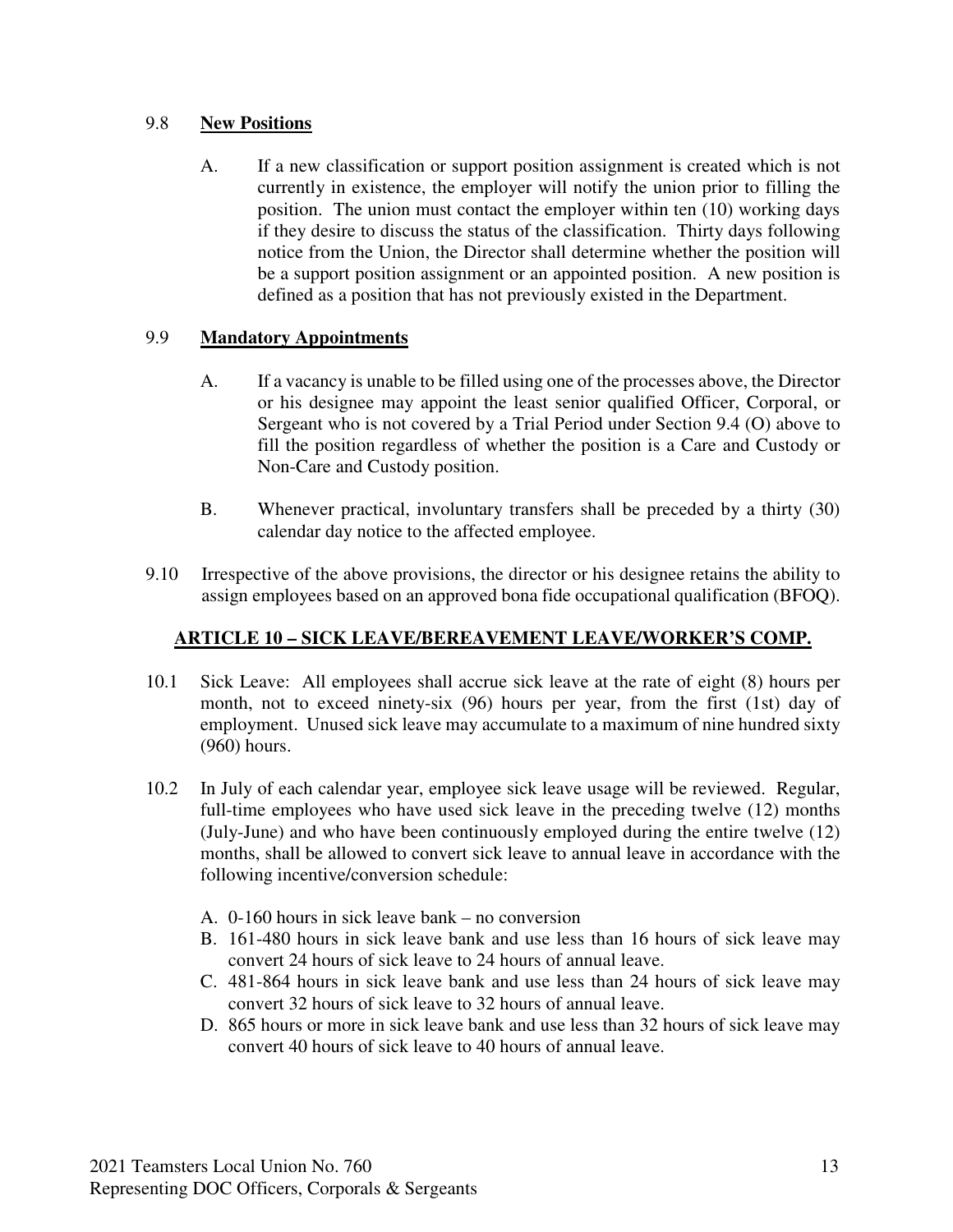The hours converted to annual leave shall be deducted from the sick leave balance. The conversion of sick leave to annual leave is at the option of the employee. This provision does not affect the total number of annual leave days allowed to be carried.

- 10.3 Eligibility: Sick leave is available to employees after having been employed one (1) consecutive month.
- 10.4 Accrual: Employees earn eight (8) hours of sick leave for their first month of employment if they are placed on the payroll on or before the fifteenth (15th) of the month and actually work continuously through the rest of that month. Terminating employees do not receive leave credits for the month in which they terminate unless they actually work continuously through the fifteenth (15th) of the month. Upon ratification of this contract, Washington State Paid Sick Leave (WPSL) shall cease to accrue and all WPSL leave banks shall be forfeited.
- 10.5 Computation of Payment: Sick leave may be charged in quarter (1/4) hour increments. Sick Leave absences are charged at the rate of one (1) hour of sick leave for each hour of absence.
	- A. Part day sick leave shall commence at the time the employee leaves the work area and shall end at the time the employee returns to the work area.
	- B. Upon separation from employment, any unused sick leave shall be forfeited and will not be paid as separation pay, except in the case of death or retirement. Upon retirement, twenty-five percent (25%) of all the employee's accumulated sick leave shall be paid to the employee's MSA VEBA. Upon death, twentyfive percent (25%) of all the employee's accumulated sick leave shall be paid to the employee's estate. Payment of accumulated sick leave is paid by multiplying the employee's base hourly rate times twenty-five percent (25%) of the employees accumulated sick leave hours. All payments of accumulated sick leave are based on the employee's base hourly rate at the time of retirement or death.
- 10.6 Use: Sick leave may be taken for any of the following reasons:
	- A. Illness or injury or temporary disability (such as during pregnancy), which incapacitates the employee to the extent that work can no longer be performed.
	- B. Doctor appointments for employee or dependents pursuant to WFCA provisions (Ch. 49.78 RCW).
	- C. When the employee's attendance is required to care for the employee's spouse, child, stepchild, parent, parent-in-law or grandparent with a health condition requiring treatment or supervision, or for emergency purposes. An employee may use accrued sick leave if the employee's attendance is required to care for a brother, sister, grandchild, or step-grandchild, which leave shall be limited to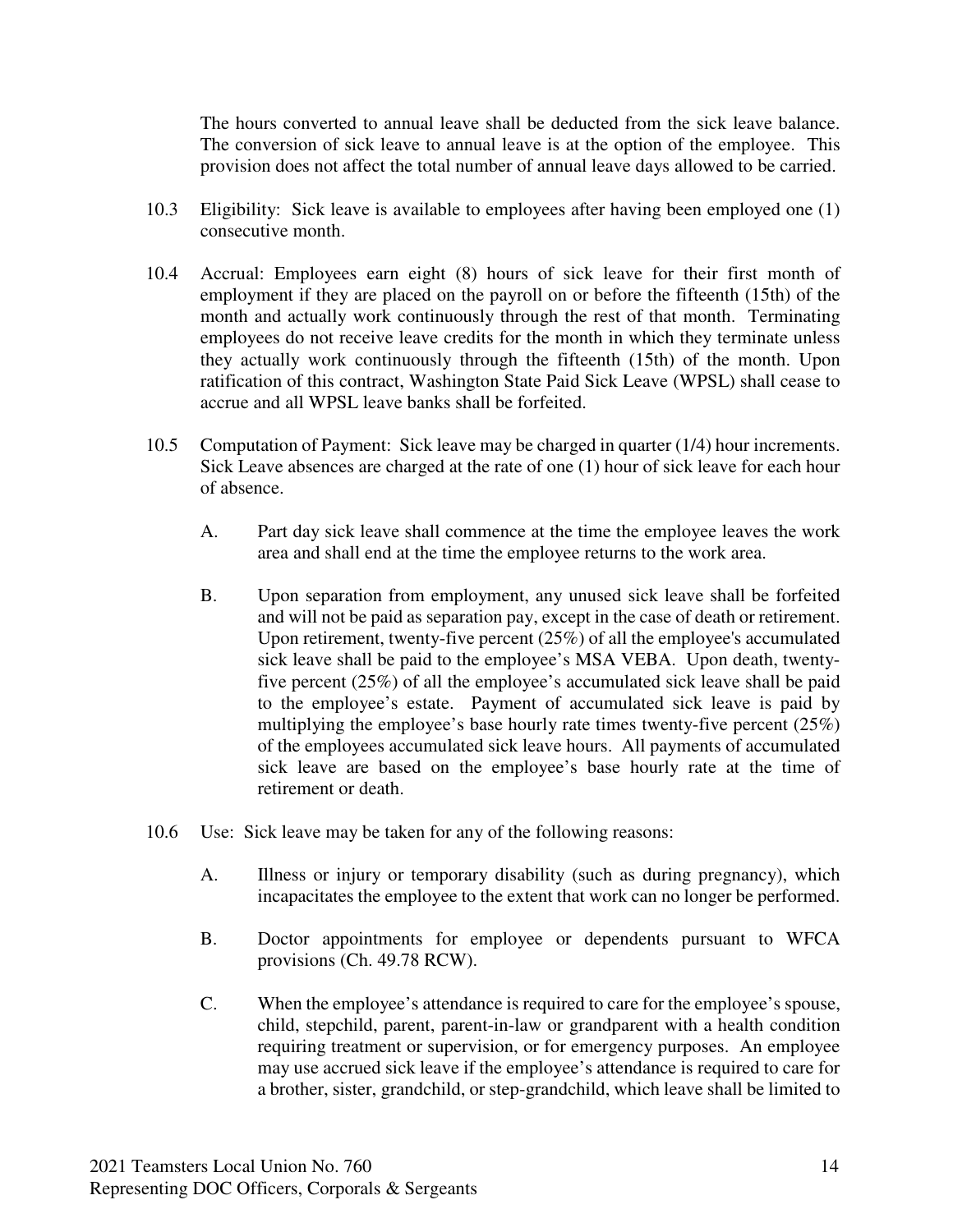three (3) days in any one instance. Sick leave may not be used to care for an aunt, uncle, cousin, niece, or nephew, unless living in the employee's household, in which case the three (3) day limitation would apply.

Each instance means "condition or period of illness." Thus, for one individual, there possibly could be allowed three (3) days, or there can be recurring periods of illness in chronic cases.

- D. Whenever an employee is on approved annual leave and becomes sick or disabled so as to prevent his employment if not on annual leave, he/she may charge such absence to accumulated sick leave upon a doctor's written certification stating the nature, extent and length of illness or injury.
- 10.7 Reporting: Any employee, who for any reason, must take sick leave shall, as soon as possible, notify his/her on duty supervisor. A doctor's certification of illness may be required of the employee, at the time the employee returns to work, when absent because of illness or injury in excess of two (2) consecutive working days for twelve (12) hour shifts and three (3) consecutive days for eight (8) hour shifts.
- 10.8 Workmen's Compensation: Yakima County is a Self-Insured Employer for Workers Compensation. An employee, who is injured on the job and eligible for time loss payments due to the injury, may use annual leave during the period covered, or the employee may request and be allowed sick leave to compensate for the difference between time loss compensation and full pay for the period of time loss.
- 10.9 Bereavement Leave: Employees may use up to five (5) workdays of paid leave for bereavement for a death in the immediate family. "Immediate family" includes only persons related by blood or marriage or legal adoption, specifically and limited to wife, husband, parent, parent-in-law, grandparent, brother, sister, child, brother-in-law, sister-in-law, grandchild of the employee or similar step relations unless living in the employee's household.

#### **ARTICLE 11 - MILITARY LEAVE**

11.1 In the case of military leave, the County abides by the provision of the laws of the United States (USERRA) and the State of Washington (RCW 38.40.060). Employees who are members of the National Guard or Federal Military Reserve Units are entitled to be absent from their duties for up to twenty-one (21) working days with pay during each year beginning October  $1<sup>st</sup>$  through September  $30<sup>th</sup>$ , while engaged in the performance of ordered military duty. Such military leave shall be in addition to any vacation or sick leave to which the employee might otherwise be entitled, and shall not involve any loss of efficiency rating, privileges or pay. Employees participating in training shall provide the Employer with their annual training schedule in the month of January or as soon as the information is available.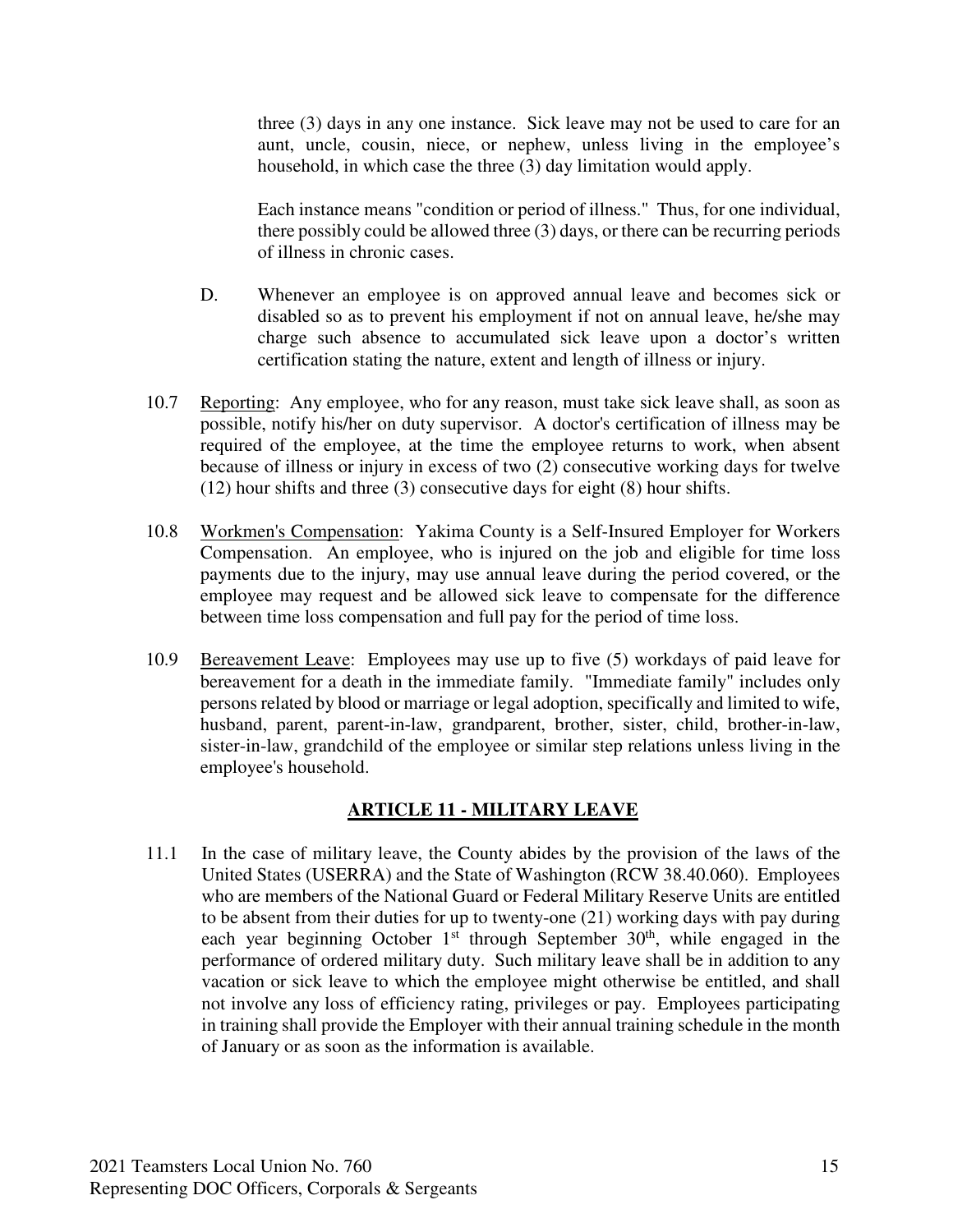#### **ARTICLE 12 - LEAVES OF ABSENCE**

- 12.1 A leave of absence is an approved absence, from employment without pay and without loss of seniority. The Employer may grant a leave of absence for a period of up to twelve (12) consecutive calendar months. Approval for such leave shall be in writing with a copy to the Union. Further this period may be extended by mutual agreement between the Union and the Employer.
- 12.2 Education Leave: An employee may, upon request, be granted a leave of absence without pay for educational purposes to attend an accredited institution when it is related to said employee's employment. The period of such leave may be for one (1) year at the discretion of the Administrator. Requests for educational leaves and educational leave renewals may be granted at the discretion of the Administrator.
- 12.3 Pregnancy Leave: Leaves of absence resulting from childbirth or temporary disability due to pregnancy shall be authorized in accordance with the Yakima County Pregnancy Leave Policy**.**
- 12.4 The Union and Employer agree to comply with the provisions of the Federal Family Medical Leave Act of 1993, the Washington Family Leave Act (ch. 49.78 RCW). An employee's pre-scheduled vacation cannot be revised as a result of use of the leaves mentioned in this section unless otherwise mutually agreed to by the affected employee and the employer.

#### **ARTICLE 13 - COMPENSATION FOR WITNESS OR JURY DUTY**

- 13.1 When a regular employee covered by this Agreement is summoned for Jury Duty or subpoenaed as a witness by the Employer, he shall advise his supervisor upon receipt of such call, and if taken from his work for such service, shall receive normal pay while actually performing such service. The employee will sign over to the Employer his jury duty pay excluding those monies for travel and meal allowances.
- 13.2 Employees required to report for jury duty shall have a starting time of 9:00 a.m. unless otherwise notified by the Court Administrator. An employee subpoenaed as a witness for the Employer or summoned for jury duty and subsequently excused for the balance of that day, shall report as soon as possible to his supervisor for the purpose of working the balance of that shift.
- 13.3 Off duty employees shall be compensated for court appearances, parole and probation proceedings or other similar such duties made necessary by reason of their employment in accordance with the following schedule:
	- A. A minimum of two (2) hours pay at the employee's applicable rate of pay for each appearance.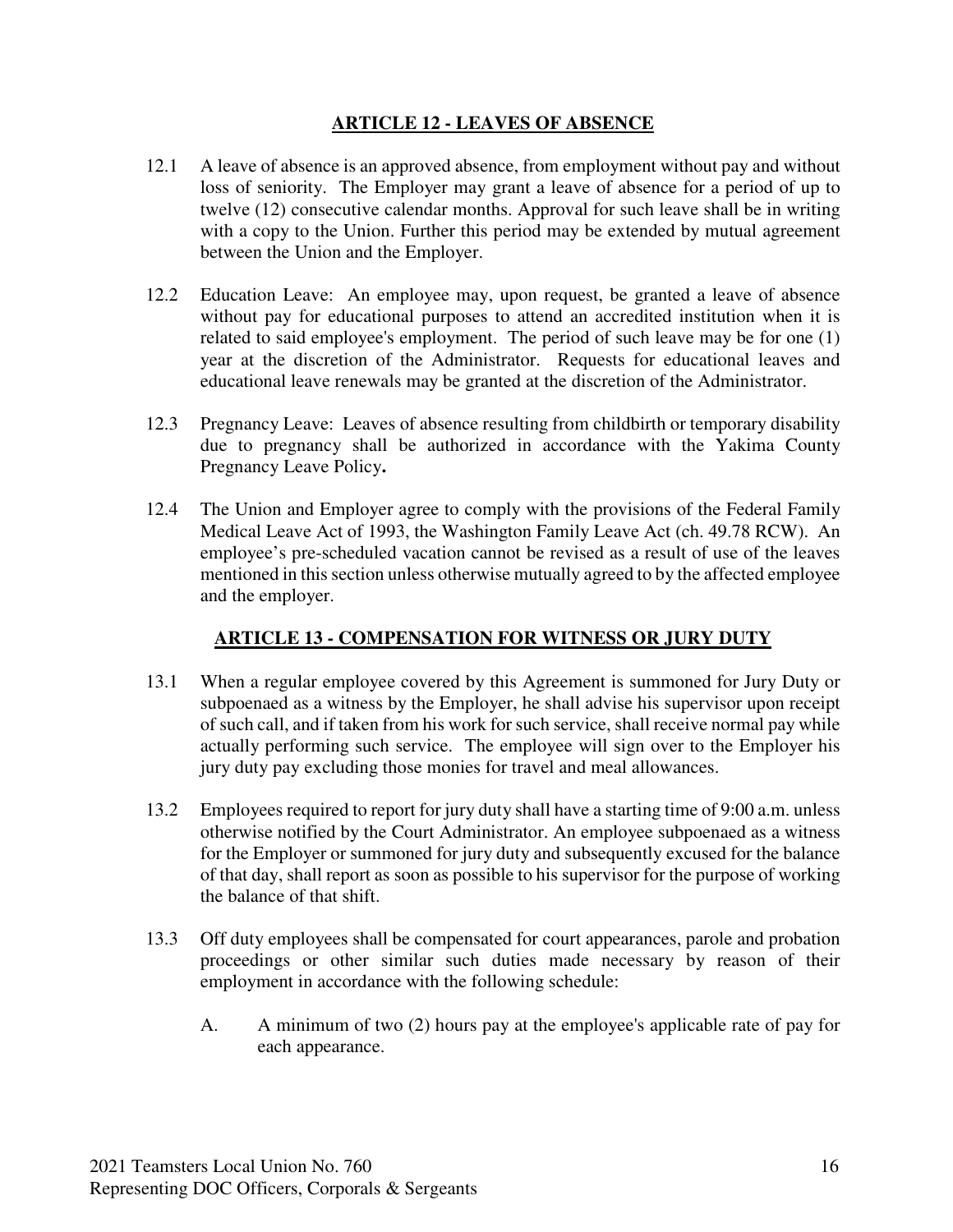- B. Attendance in excess of two (2) hours shall be computed to the closest additional one-half (1/2) hour and employees shall be compensated for their mileage at the rate established in a resolution by the Board of County Commissioners.
- 13.4 All monies received from the Court as witness fees or pay for jury duty, except mileage and per diem allowance, for testimony which is directly job related, shall be surrendered to the county, except for expert witness fees, in which case the employee will not be paid fees or mileage by the County. Employees will be expected to report for work when less than a normal workday is required by such duties.

### **ARTICLE 14 - ANNUAL LEAVE**

14.1 All regular employees shall accrue annual leave based upon the following schedule:

| Continuous Service              |                    | Accrual (40-hour week) |
|---------------------------------|--------------------|------------------------|
| Less than 2 years' service      | $0 - 24$ months    | 9.34 hrs/ mo.          |
| Two (2) years' service          | $25 - 60$ months   | $10.00$ hrs/mo.        |
| Five (5) years' service         | $61-120$ months    | $11.34$ hrs/mo.        |
| Ten (10) years' service         | $121 - 180$ months | $13.34$ hrs/mo.        |
| Fifteen (15) years' service     | 181-240 months     | $14.66$ hrs/mo.        |
| Twenty (20) years' service      | 241-300 months     | 16.00 hrs/mo.          |
| Twenty-five (25) years' service | 301-360 months     | 18.00 hrs/mo.          |
| Thirty (30) years' service      | 361 or more months | 20.00 hrs/mo.          |

- 14.2 Accrual: Employees earn a full accrual of annual leave for their first (1st) month of employment if they are placed on the payroll on or before the fifteenth (15th) of the month and work continuously through the rest of that month. Terminating employees do not receive annual leave credit for the month in which they terminate unless they actually work continuously through the fifteenth (15th) of the month in which they terminate
	- A. Annual leave and additional annual leave are accumulated to two hundred forty (240) hours, after which time, if not taken, shall lapse month by month. At no time may an employee have more than two hundred forty (240) hours of annual leave.
	- B. Employees shall not accrue annual leave, and anniversary dates for the accrual of annual leave shall be adjusted for breaks in service or periods when employees are on authorized unpaid leave of absence, unless otherwise specified in this Agreement.
- 14.3 Eligibility:
	- A. Annual leave is not available to the employees until after having served six (6) consecutive months employment.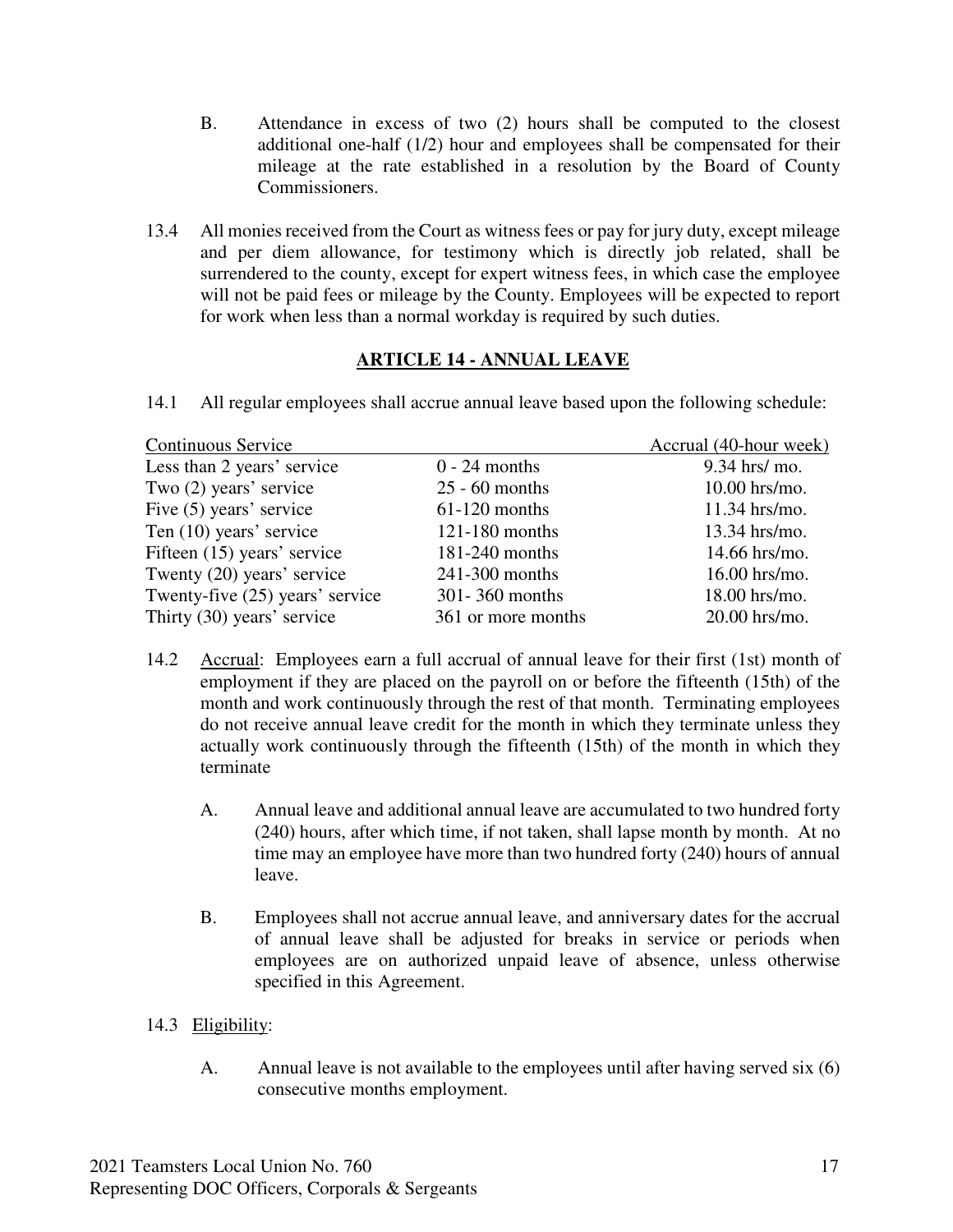- B. Annual leave credits accumulated are canceled automatically on separation for periods of employment of less than six (6) continuous months.
- C. Annual leave must be used as sick leave when an employee has exhausted all sick leave benefits unless the Administrator authorizes sick leave without pay.
- 14.4 Computation of Payment: Annual leave may be charged in quarter (1/4) hour increments. All accumulated annual leave shall be paid when an employee leaves employment of Yakima County for any reason, except in layoff cases the effected employee may leave the annual leave in his bank for a maximum of six (6) months, provided at least fourteen (14) calendar days written notice has been given. In case of death, all accumulated leave is paid to the estate of the employee. Payment of accumulated annual leave is paid by multiplying the employee's base hourly rate, at the time of termination, times the total number of accumulated annual leave hours.
- 14.5 Annual Leave Scheduling: The Employer shall provide a full year annual leave calendar to each Care and Custody Team and Support section for the purposes of annual leave bidding.
	- 14.5.1 Annual leave opportunities shall be as follows:
		- A. Teams or sections of 9 and under on duty: one (1) leave opportunity per week block.
		- B. Teams or sections of 10 to 15 on duty: two (2) leave opportunities per week block.
		- C. Teams or sections of 16 to 24 on duty: three (3) leave opportunities per week block.
		- D. Teams or sections of 25 or more on duty; four (4) leave opportunities per week block. Of the four (4) leave opportunities per week block, only two (2) may be used for corporals and sergeants.
	- 14.5.2 Annual leave calendars for bidding shall be available from September  $1<sup>st</sup>$ through December  $15<sup>th</sup>$  for the following year.
	- 14.5.3 Annual leave bidding shall be in the order of seniority by rank for each team or section. A week block is any 7 consecutive calendar days.
		- A. First Round Annual Leave Bids. The employee shall have one (1) bid of no less than a one-week block with up to a three consecutive week block based upon availability.
		- B. Second Round Annual Leave Bids. The employee shall be able to bid remaining available leave in full week blocks.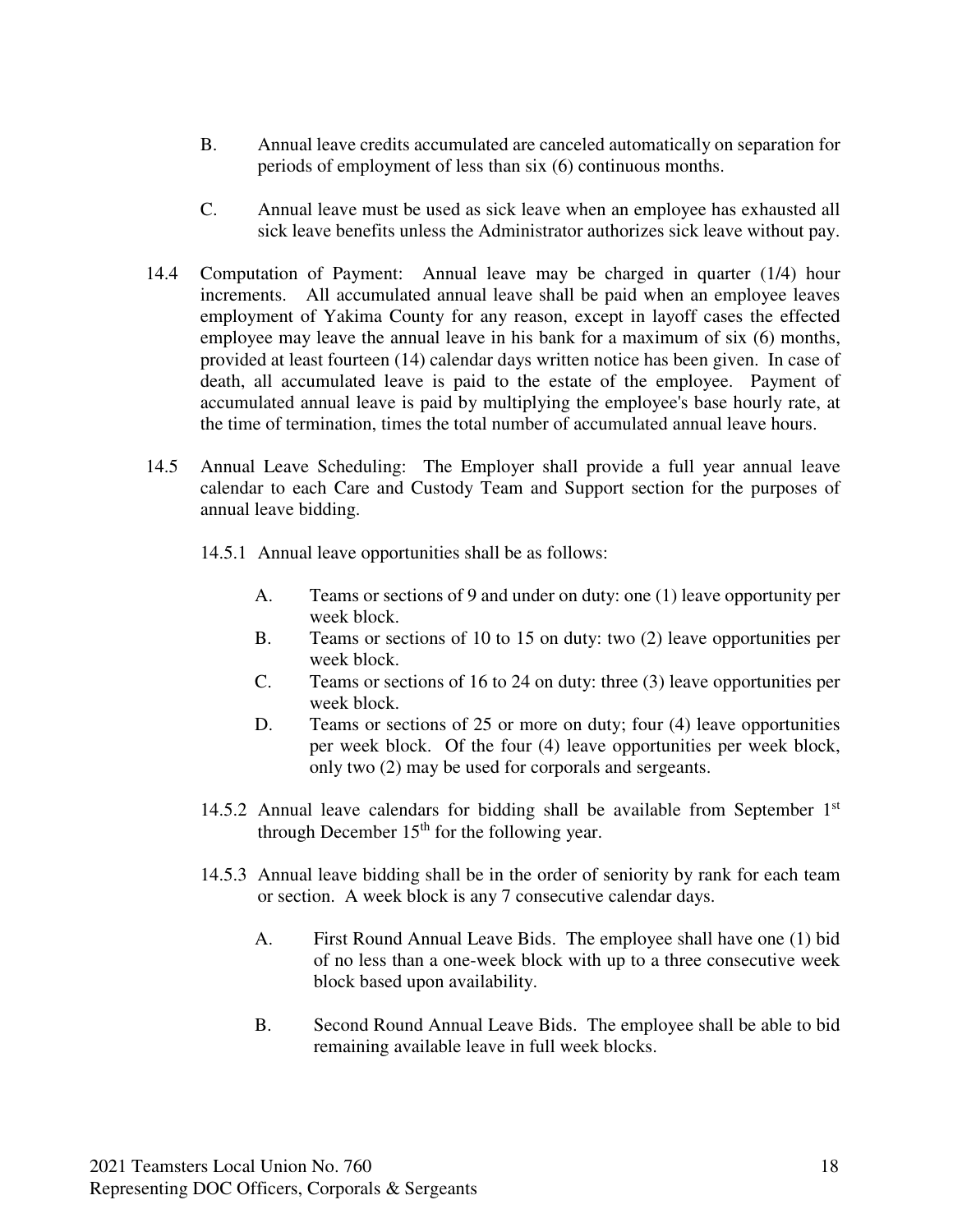- C. Third Round Annual Leave Bids. The employee shall be able to bid any remaining available leave in single day increments.
- 14.5.4 The employee may bid only annual leave which has already been accrued or will have been accrued by the requested annual leave date.
	- A. If the employee does not have sufficient annual leave available at the time of requested leave, the employee shall be allowed to use any available accrued annual leave in full shift increments.
	- B. An employee who has sufficient annual leave balances at the time of requested leave may substitute comp time or holiday time.
- 14.5.5 Employees promoted or transferred shall retain pre-approved scheduled annual leave.
- 14.5.6 Leave requests submitted outside the bidding cycle: Annual leave, comp time, floating holidays and holiday comp time requests must be submitted in writing.
	- A. Requests submitted at least 10 days in advance shall be granted on a first come first served basis if an unused leave opportunity is available.
	- B. Requests submitted less than 10 days in advance may be denied. Denied requests may be appealed to the Division Chief.
- 14.6 Records. The Administrator is responsible for keeping records of all leave for each employee as required by law.
- 14.7 No vacation time will be deducted from that accrued to the employee unless he actually used that vacation time or agreed to deduction of vacation time in lieu of other discipline.
- 14.8 Annual Leave Sharing Program for Catastrophic Illness. A leave contribution program is established to permit employees to transfer a specified amount of annual leave to another employee of Yakima County. The recipient employee must have an extraordinary or serious illness or injury; have depleted or shortly will deplete all leave reserves (annual leave, sick leave or compensatory time); have diligently attempted to accrue sick leave; and not be eligible for industrial insurance benefits. The donating employee may not request transferred amount that would result in his or her leave balance falling below ten (10) days. Unused leave is returned to donating employees on a pro-rata basis. This provision shall be administered by the Human Resources Department.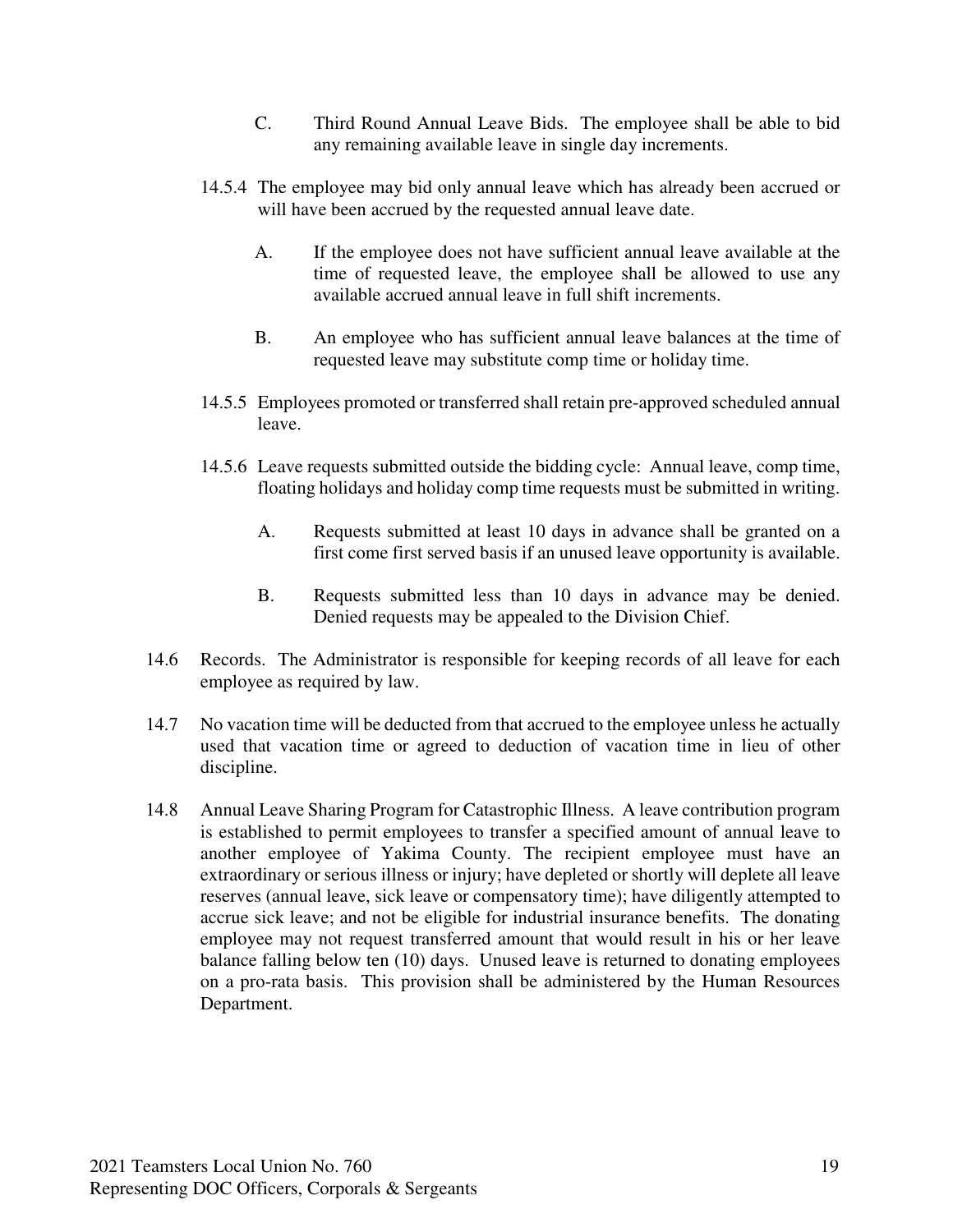#### **ARTICLE 15 – HOLIDAYS**

15.1 The following days shall be observed as legal paid holidays:

January 1 - New Year's Day; 3rd Monday in January - Martin Luther King's Day; 3rd Monday in February - President's Day; Last Monday in May - Memorial Day; July 4 - Independence Day; 1st Monday in September - Labor Day; November 11 - Veteran's Day; 4th Thursday of November - Thanksgiving Day: The Day Following Thanksgiving Day; December 25 - Christmas Day; and two (2) floating holidays per calendar year subject to the following.

Note: All Holidays have a value of eight (8) hours at the employee's regular hourly rate.

- 15.2 The two (2) floating holidays per calendar year may be selected by an employee provided prior approval is received from the Administrator. Requests for floating holidays shall be responded to by the Employer within three (3) working days of the employee's request. The following provisions shall apply:
	- A. One (1) floating holiday shall be available for employees working in the first six months of a calendar year.
	- B. One (1) floating holiday shall be available for employees working in the second six months of a calendar year.
	- C. The floating holiday for the first six months may be carried over to the second six months; however, under no circumstances shall both floating holidays be granted in the first six months of a calendar year.
	- D. Floating holidays may not be carried into the next calendar year.
	- E. The two (2) Floating Holidays referenced in section 15.2 are defined as two (2), eight (8) hour days.
- 15.3 For employees who work a non-rotating standard Monday through Friday schedule, whenever a legal holiday falls on a Saturday, the preceding Friday shall be the legal holiday; whenever any legal holiday falls on a Sunday, the following Monday shall be the legal holiday.
- 15.4 Any employee who is on scheduled and approved vacation when a holiday occurs shall not have his vacation accrual charged for that day
- 15.5 Any employee who is on medically authorized leave when a holiday occurs will receive a day's pay for that holiday and will not have his sick leave accrual charged, provided that an employee absent due to sickness who has exhausted his sick leave shall not receive the holiday pay.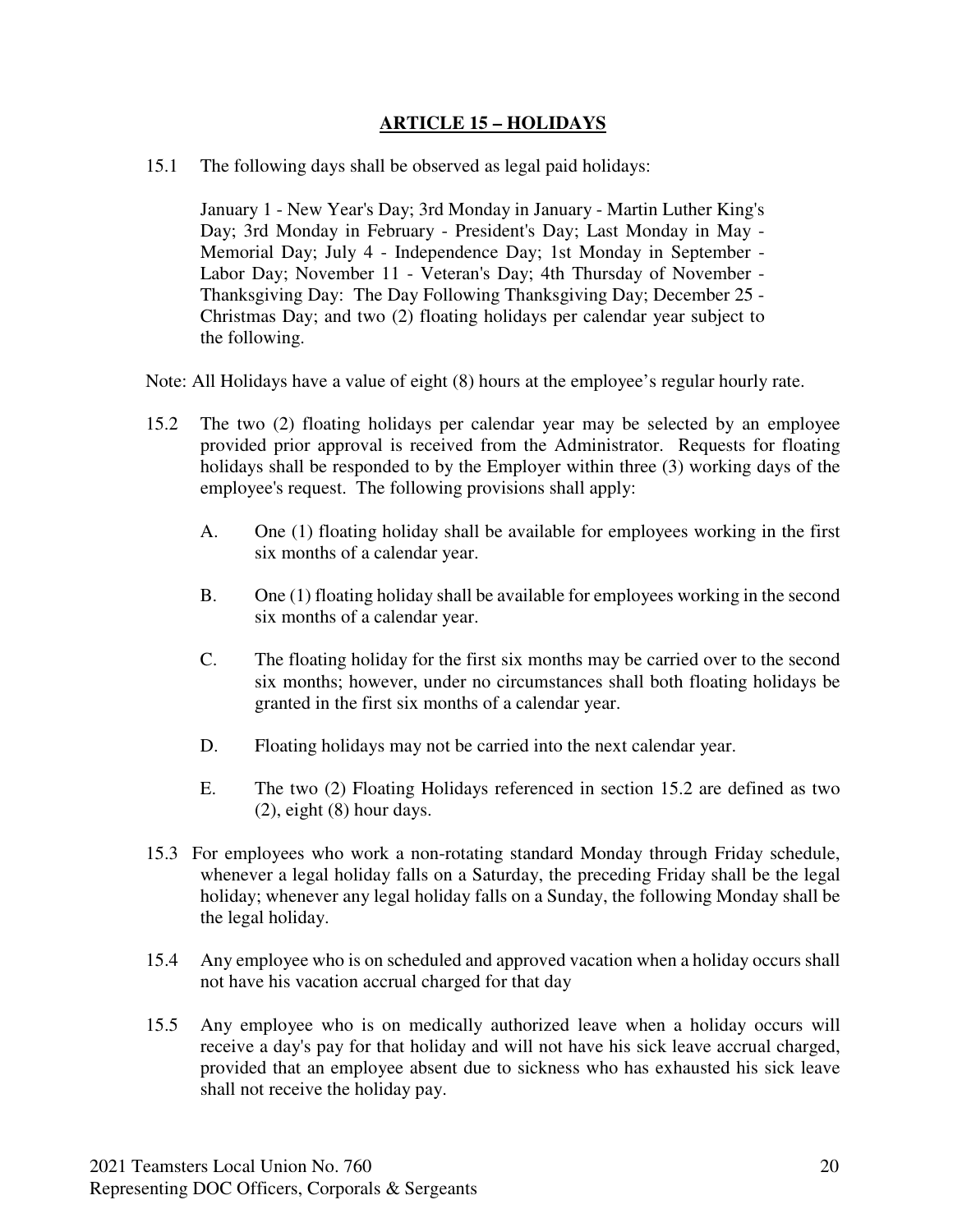- 15.6 If a holiday falls on the employees' regularly scheduled day off, he/she will accrue 8 hours of Holiday Compensatory time. Time off allowed under this section must be taken as time off by mutual agreement between the employer and the employee and may not be received as pay or accrued as Compensatory Time.
- 15.7 If an employee works a holiday other than Thanksgiving or Christmas, he/she shall earn one hour of Compensatory time or one hour of compensation for each hour actually worked on the holiday. Additionally, he/she shall earn one- and one-half hours of Compensatory time or one- and one-half hours of compensation for each hour actually worked in excess of his/her normal shift, in addition to his/her normal monthly salary.
- 15.8 If any employee works the holiday of Thanksgiving or Christmas he/she shall earn one and one half hour, either compensatory time or compensation, for each hour actually worked on Thanksgiving or Christmas in addition to his/her normal monthly salary. The employee shall at his/her discretion receive pay or compensatory time.

### **ARTICLE 16 - HOURS OF WORK, WORK WEEKS AND OVERTIME**

- 16.1 The normal assigned workweek for employees shall be five eight-hour work days, four ten hour work days and/or the twelve hour shift schedule attached hereto as determined by the Director. The twelve (12) hour shifts may be implemented only for care and custody officers. Days off will be consecutive unless mutually agreed upon by the Union and Employer.
- 16.2 Each member of the bargaining unit may be allowed to exchange shifts with other members when the change is not detrimental to the best interests of the Department of Corrections, as determined by and subject to the prior approval of the Director or his designees
- 16.3 **Work Period**: The Director has the right to assign employees of the Department of Corrections to:
	- A. Five eight-hour shifts within a seven-day work period for forty hours of work in the work period; and/or,
	- B. Four ten-hour shifts within a seven-day work period for forty hours of work in the work period; and/or,
	- C. Twelve-hour shifts within a twenty-eight-day work period (as attached) for one hundred sixty-eight hours of work in the work period.

If the Director or designee determines that a change from one type of shift to another is in the best interests of the operation then the Director or designee will provide at least thirty days prior written notice to the affected employee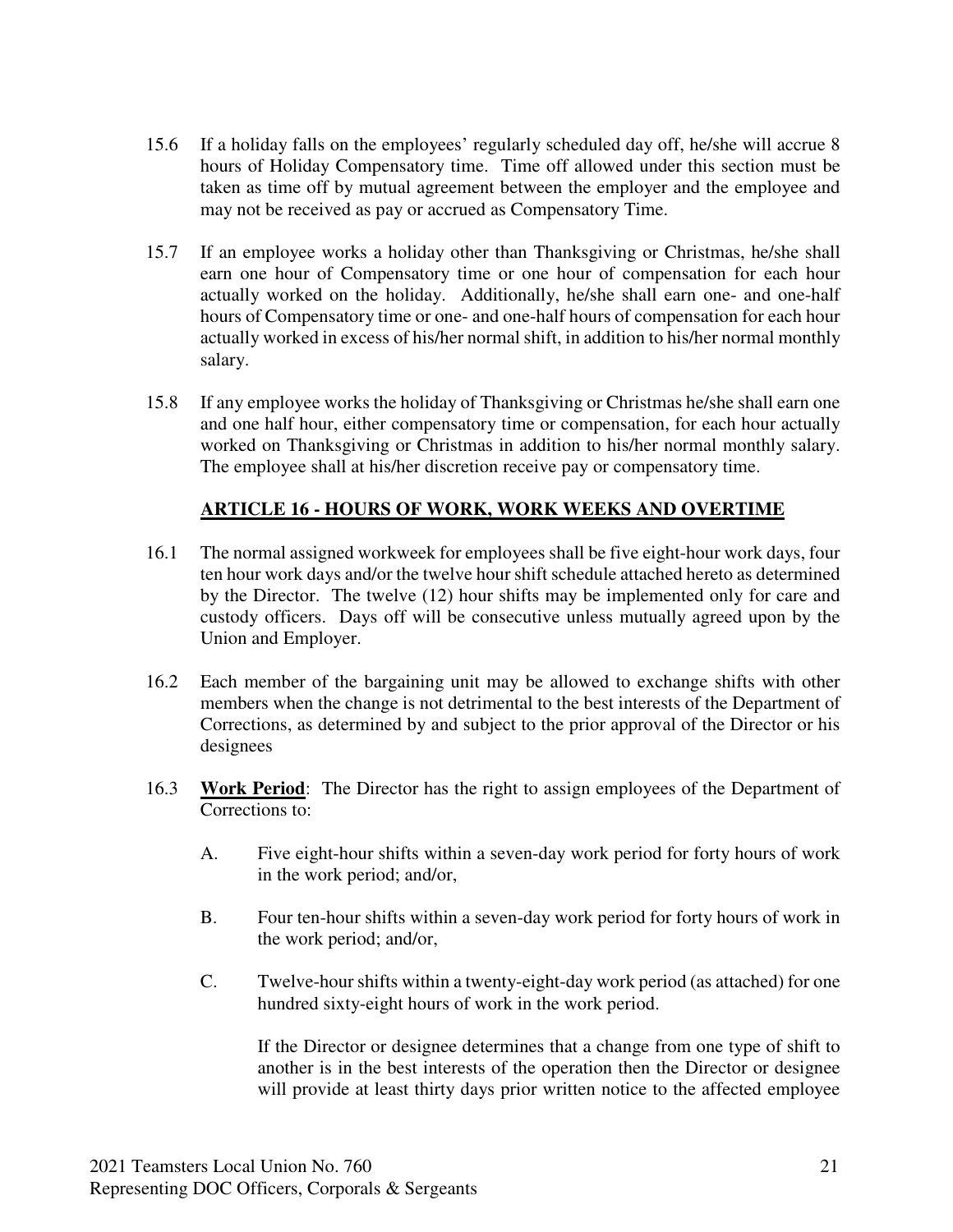regarding the changes except in the event of a bona fide emergency, civil disorder or national disaster. If this is the case, then as much notice of the change in shifts as is practical will be provided to the affected employees. Provided, however, in the event of a bona fide emergency or shift rotation or mutual agreement of the parties, personnel work schedules may be modified to a different configuration within the seven-day work period such as four tenhour workdays.

- 16.4 **Rest Breaks and Meal Periods:** for those employees assigned to work eight (8) or ten (10) hour shifts, they shall be allowed two fifteen-minute breaks and one-half hour meal period. Employees shall be subject to call to respond to non-scheduled work duties which arise during such rest breaks and meal periods and which require immediate attention. Employees assigned to work twelve (12) hour rotating shifts shall be allowed two fifteen minute rest breaks and two forty minute meal periods per shift, but said employees are subject to call to respond to non-scheduled work duties arising during the breaks and meal periods.
- 16.5 Employees assigned to work outside a DOC facility (e.g., transporting an inmate or at a hospital or other medical facility) shall be paid meal and lodging per-diem in accordance with County policy.
- 16.6 A. Employees assigned to eight- or ten-hour shifts in a seven-day work period who work in excess of forty (40) hours in the work period, or who work any hours outside their normal shift, shall be compensated for each overtime hour worked. Employees assigned to twelve-hour shifts as authorized under Sections 207(K) of the Fair Labor Standards Act who work any hours outside their normal shift, shall be compensated for each overtime hour worked. All overtime hours will be paid out in the next available pay period unless the time is banked into comp time. Overtime will be based on actual time worked and not rounded up or down. Wage rates will be calculated based on two (2) decimals. The changes in this Section allowing for daily overtime, shall become effective June 1, 2021 to allow for the necessary testing and training. Daily overtime is for those employees working 12 hour shifts where any time worked outside of their regular shift would be counted as overtime. For all other staff, overtime will be calculated after 40 hours of work has been met.
	- B. Vacation, Holiday, Holiday Comp Time and Compensatory Time hours used by an employee shall be considered hours worked for purposes of calculating overtime earned.
	- C. Sick leave hours used by an employee shall be considered hours worked for purposes of calculating overtime earned. Other paid time off banks used when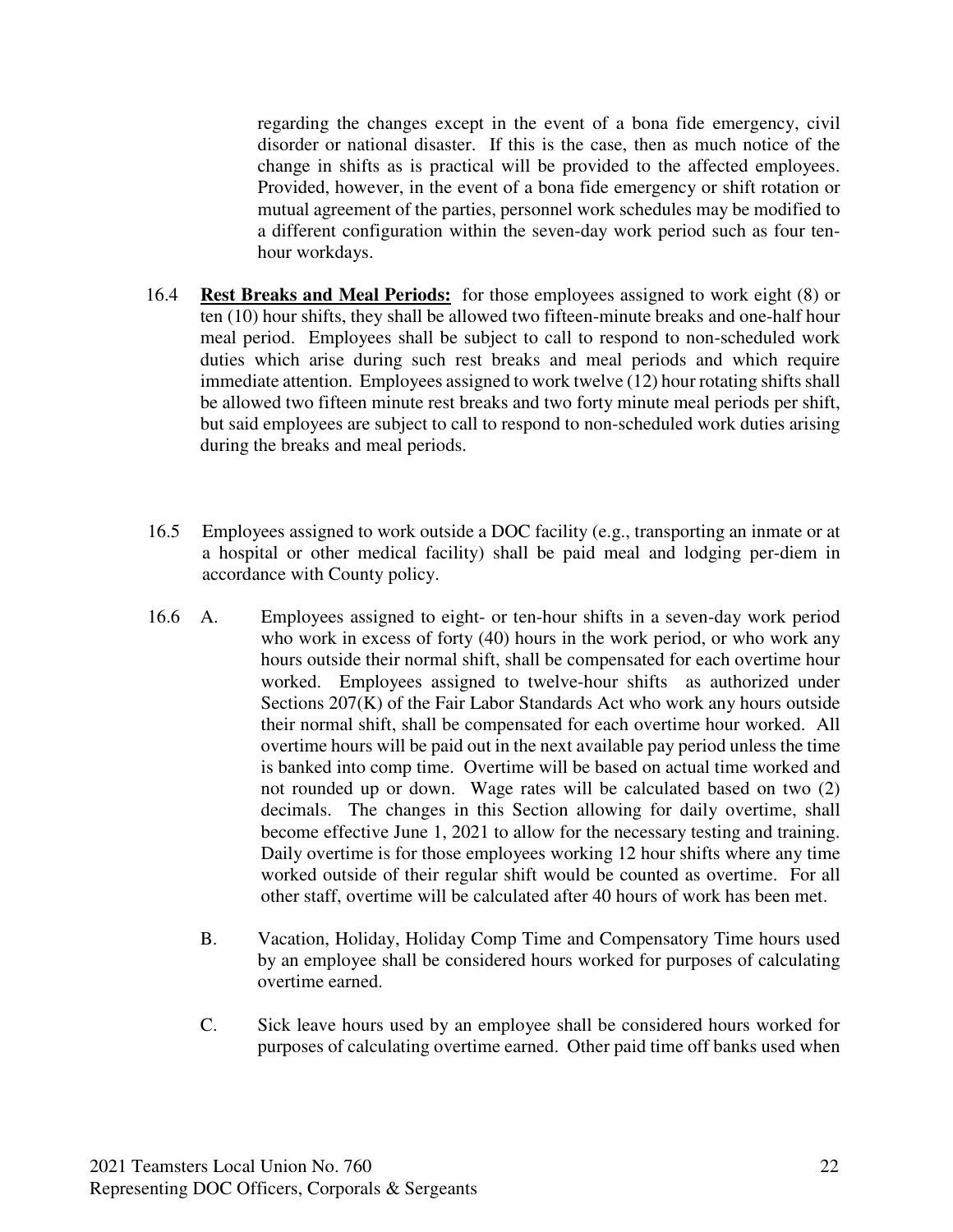there is no balance in the sick leave bank shall be considered "sick leave" for the purpose of this article.

- D. The Employer is committed to working with the Union to modify the current payroll system. The changes may not take effect until August of 2020 at the earliest.
- 16.7 The above overtime compensation shall be in the form of compensatory time off or pay at 1.5 times the employee's regular rate of pay for each hour of overtime earned. Overtime shall be paid to the nearest ¼ hour.
- 16.8 Compensatory time is subject to the following provisions:
	- A. An employee may carry up to a maximum of sixty (60) hours of compensatory time.
	- B. Compensatory time banked may only be used for paid time off unless the employee terminates employment.
	- C. Requests for compensatory time off will be responded to by the Employer within three (3) working days of the employee's request.
	- D. Upon separation from employment, any unused compensatory time shall be paid to the employee. All payments of compensatory time are based on the employee's base hourly rate at the time of separation.
- 16.9 The Director will endeavor to schedule mandatory training for employees within their normal shift assignments or with at least fourteen (14) days' notice of a change to their assignment to accommodate training. If an employee is required to attend mandatory training on their normal day off with less that fourteen (14) days' notice, the employee will be compensated at the overtime rate for all time spent training.
- 16.10 Call-Out: If any off-duty employee is called out at the direction of the Director or his designee to perform any job related duties or training, said employee shall receive a minimum of three (3) hours pay at his/her applicable rate of compensation.
- 16.11 Out of County Contract Transport Personnel who sign up for transport shall be paid at time and one half for providing transport during normal non-work or non-scheduled hours.

#### **ARTICLE 17 - DISCIPLINE**

17.1 The Director or his/her designee may discipline an employee only for just cause. Discipline shall be carried out in a manner which is least likely to embarrass the employee before other employees or the public.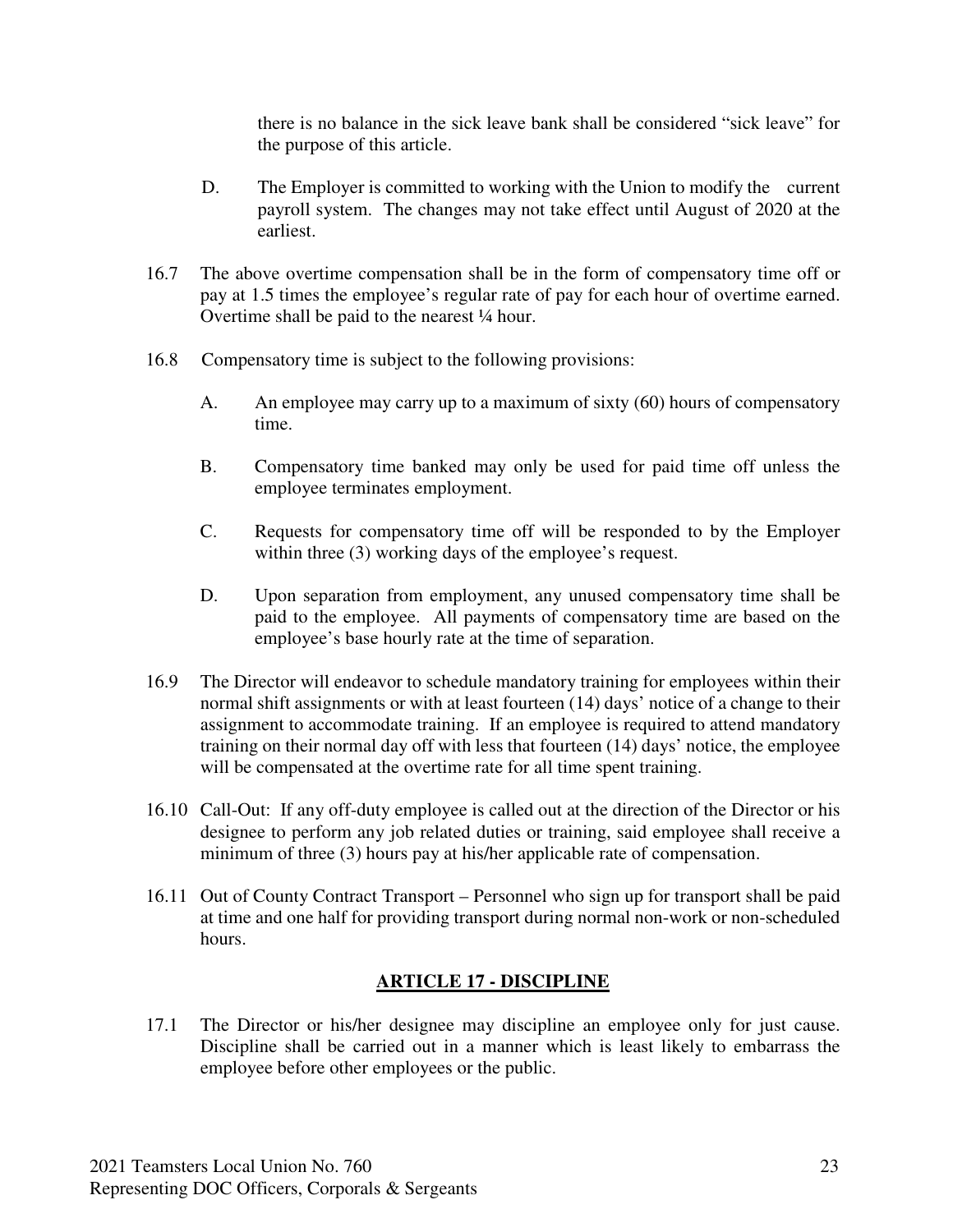- 17.2 Disciplinary action or measure shall include only the following:
	- A. Supervisory counseling. (Not ordinarily entered into the employee's personnel file in the absence of repeated related issues.)
	- B. Verbal reprimand,
	- C. Written reprimand,
	- D. Suspension without pay,
	- E. Demotion,
	- F. Discharge.
- 17.3 The parties agree that progressive and escalating levels of discipline are preferable to allow an employee proper notice of misconduct and the opportunity to improve performance and to allow the Employer to document prior disciplinary matters. The level or degree of discipline imposed shall be appropriately based on an employee's prior record of service, severity of offense and prior record of discipline. The order in which these criteria appear are not indicative of their priority. An employee may be suspended without pay when said employee has first received one (1) written reprimand relating to said employee's previous work or conduct. An employee may be discharged when said employee has first received a suspension relating to said employee's previous work or conduct. All previous disciplinary actions in an employee's file may be evaluated and considered in a disciplinary action.
- 17.4 Notwithstanding subsection 17.3 above, the Administrator may immediately suspend or discharge an employee for a serious event which presents just cause for discipline inclusive of such events as may be deemed to be just cause or as amended subject to the provisions contained in Article 18 below.
- 17.5 The Employer may discipline an employee for just cause. Notice of said disciplinary action shall be provided to the employee and Union no later than thirty (30) calendar days from the conclusion of the investigatory proceedings regarding the improper work, incident, or conduct by the employee
- 17.6 Disciplinary action may be reviewed pursuant to Article 18 of this Agreement.
- 17.7 Documentation of Verbal reprimands and Written reprimands (excluding suspensions or demotions) shall be automatically expunged from the employee's personnel file eighteen (18) months and twenty four (24) months, respectively, from the date of issuance and no longer be considered in evaluating future discipline if no other reprimands on the same subject matter have been issued during that time. For clarification purposes only, if a same subject reprimand is issued within eighteen (18) months and twenty-four (24) months, respectively, of the previous issue, both documents shall be expunged from the employee's personnel file twenty-four (24) months from the date of the most recent occurrence. Expunged is defined as removed from all files and never again to be considered or used for discipline applications.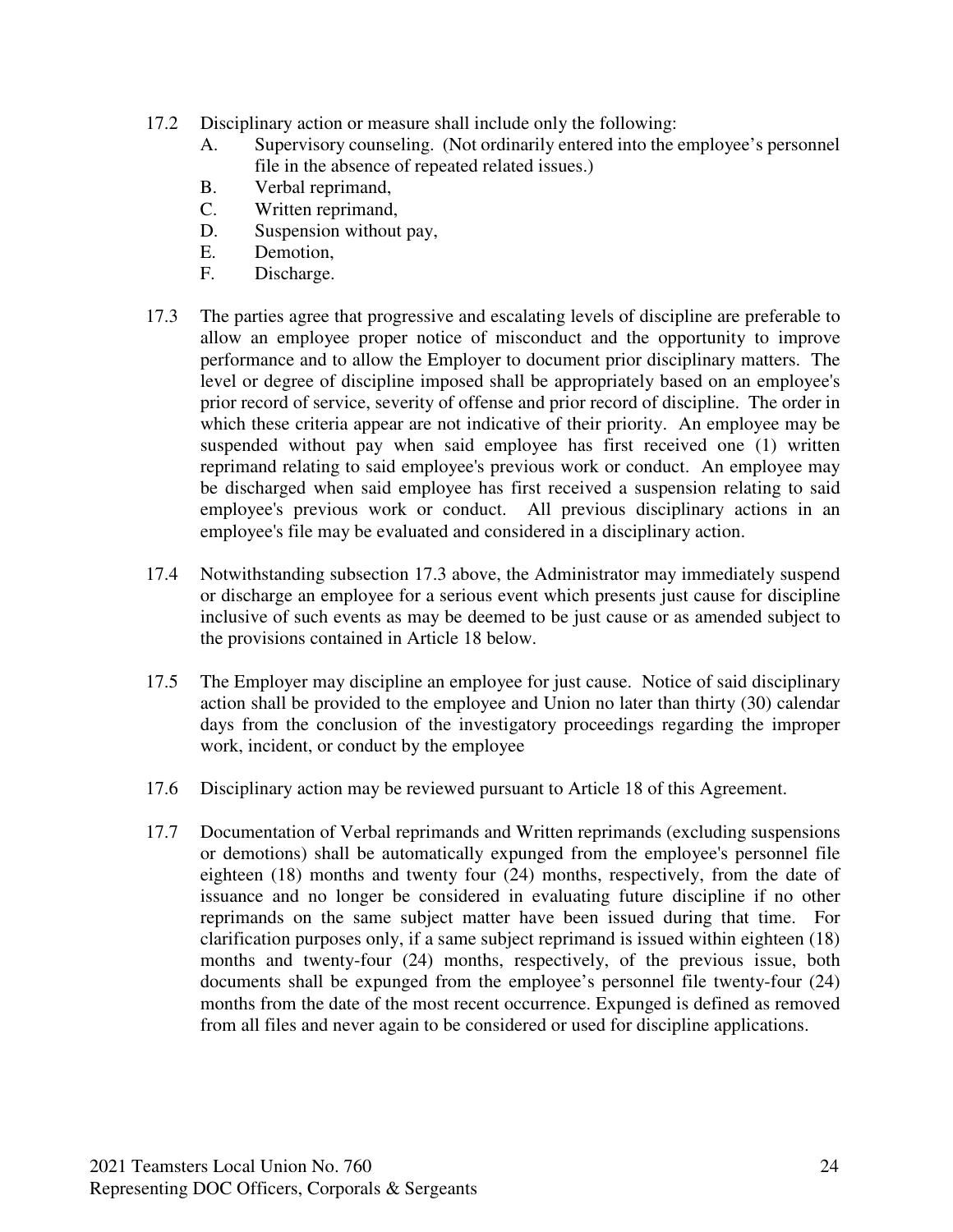#### **ARTICLE 18 - DISCIPLINARY PROCEDURES**

- 18.1 The Director or his designee may verbally reprimand an employee. The immediate supervisor may make a notation in the supervisor's notebook regarding the verbal reprimand. Written reprimands may be issued by the Director or his designee. Copies of written reprimands, suspensions, demotions, or discharge notices shall be sent to the Union at the time said notices are given to an employee
	- 18.1.1 Any discussion regarding disciplinary action between a supervisor and employee shall be done during the employee's normal work hours unless the exigencies of the circumstances dictate otherwise.
- 18.2 If disciplinary action taken could result in suspension without pay, demotion or discharge, the employee shall be advised of the facts and circumstances supporting this potential disciplinary action and be provided an opportunity to explain the employee's position prior to disciplinary action being taken. If the employee requests an opportunity to confer with a Union representative or other counsel prior to responding, said employee will be provided a reasonable time not to exceed three (3) business days for such response. If the Administrator determines that circumstances exist requiring immediate action, the Administrator shall have the right and authority to immediately suspend the employee with pay pending the investigation and pending the employee being given an opportunity to respond to charges in accordance with the provisions above. If the employee fails to respond to the charges within the time period referenced above, the Administrator is free to implement the disciplinary action he feels is appropriate under the circumstances.

Time Limits: Once the Employer has notified an employee that he/she is the subject of an investigation that could lead to discipline the Employer shall have a maximum of ninety (90) calendar days and may only be extended by mutual agreement or in the event that an outside agency has not completed its investigation in said time, to exonerate said employee of any wrong doing, invoke discipline or place the employee on paid administrative leave until the investigation is completed and the employee is exonerated or disciplined.

- 18.2.1 In the event dismissal of an employee becomes imminent and the Administrator determines an alternative to said dismissal is the employee's resignation, said employee will be provided three (3) business days to confer with the Union before being requested to respond to the offer of resignation.
- 18.3 An employee shall have the right to have a disciplinary action against him/her reviewed for just cause and severity of discipline through the grievance procedure in accordance with Article 19.
- 18.4 The provisions of Article 17 and 18 do not apply to probationary employees. Said employees may be discharged without cause and without any recourse.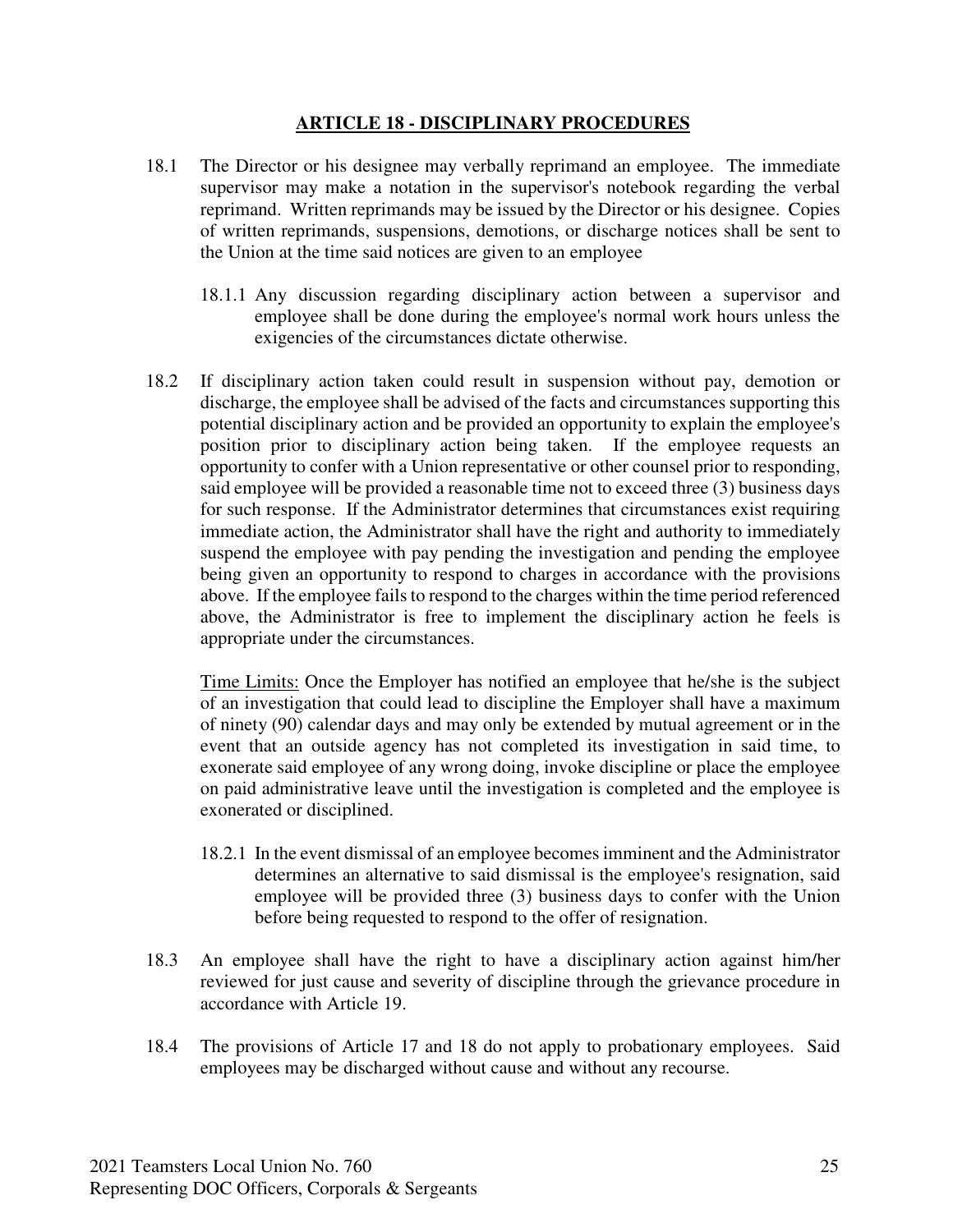#### **ARTICLE 19 - GRIEVANCE PROCEDURE**

- 19.1 A grievance is defined as a dispute involving the interpretation, application or alleged violation of any provision of this Agreement. All grievances and responses will be in writing.
- 19.2 The parties agree that the time limitations provided are essential to the prompt and orderly resolution of any grievance, and that each will abide by the time limitations, unless waived or extended by mutual agreement of the parties to the grievance.
- 19.3 Grievance Filed on Behalf of Employee: If any party (the employee, the Union, or the Employer) fails to file a grievance, other than for disciplinary actions, within thirty (30) calendar days of its occurrence, then said grievance shall be forever waived and shall be null and void. If a matter involves disciplinary action then any party must file a grievance within ten (10) calendar days from the date of such disciplinary action, otherwise said appeal or grievance is forever waived and shall be null and void. Failure to pursue a grievance to the next step renders final and conclusive the last determination and response
- 19.4 A grievance may be presented by the aggrieved employee to the employee's immediate supervisor. The employee shall have the option of being accompanied by his Union representative, if he feels that it is necessary. The immediate supervisor shall respond within three (3) business days. If the matter is not satisfactorily resolved, then the grievant may initiate a formal grievance in accordance with the provisions hereinabove and the following procedure, which in any case, shall be done within ten (10) calendar days of the date of disciplinary action or within thirty (30) calendar days from the date of another type of occurrence. Grievances filed by employees can be processed up to and including Step 2 with or without Union support. No employee filed grievances may proceed beyond Step 2 without Union support.
- 19.5 Union or Employer Grievance: The Union or Employer may initiate the grievance procedure at Step 2, other than for disciplinary actions, and will take up the grievance with the other party within thirty (30) calendar days after the occurrence of the event which gave rise to the grievance, or thirty (30) calendar days from the date such grievance reasonably should have become known to the moving party.
- 19.6 The formal grievance procedure shall be as follows:

Step 1: If the grievance involves occurrences other than disciplinary actions, the grievance shall be presented in written form to the employee's supervisor within thirty (30) calendar days from its occurrence. The supervisor shall respond in writing within twenty (20) calendar days after receiving said grievance. In the event the matter relates to disciplinary action, then the grievance shall be presented in written form to the employee's supervisor within ten (10) calendar days from the disciplinary action. Disciplinary actions involving suspensions, demotion, or termination may be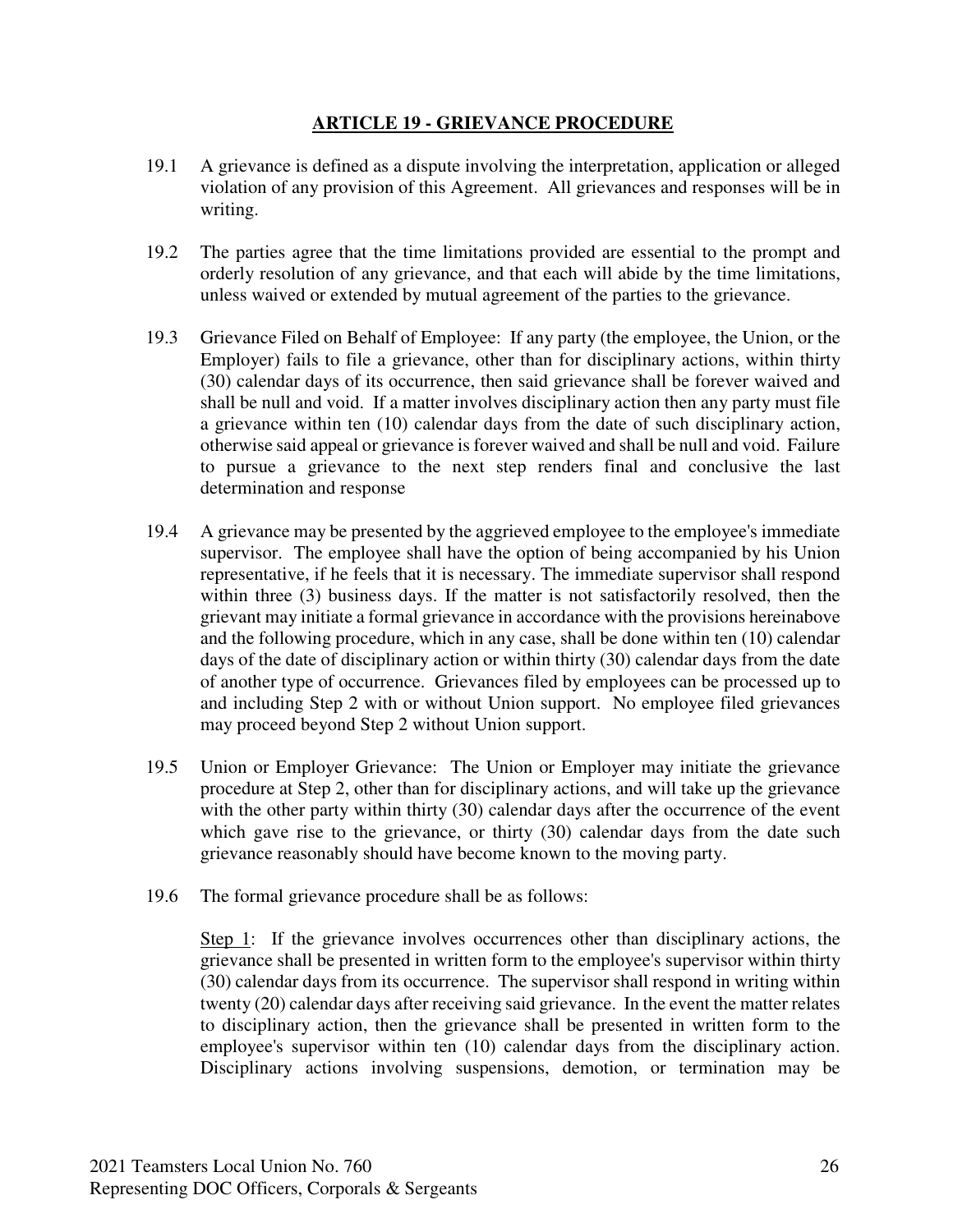presented in written form within ten (10) calendar days from the date of the occurrence directly to Step 2 of the grievance procedure

Step 2: If the grievance is not resolved to the satisfaction of the concerned parties at Step 1, then within ten (10) calendar days of the response in Step 1, above, the grievance in written form shall be presented to the Administrator. Thereafter, the Administrator shall respond in writing to the aggrieved employee within ten (10) calendar days after receipt of the grievance. If it is a Union grievance in accordance with Section 19.5 above, said grievance in written form, shall be presented to the Administrator. Thereafter, the Administrator shall respond in writing to the Union within ten (10) calendar days after receipt of the grievance. If it is an Employer grievance in accordance with Section 19.5 above, said grievance in written form, shall be presented to the Teamsters Local Union No. 760. Thereafter, the Secretary-Treasurer shall respond in writing to the Employer within ten (10) calendar days after receipt of the grievance.

Step 3: Presentation to County Commissioners If the grievance is not resolved to the satisfaction of the concerned parties at step 2, then within ten (10) calendar days of response to step 2, above, the grievance shall be presented in written form to the Board of County Commissioners. The County Commissioners, or their designee, shall hear the grievance within thirty (30) calendar days and respond with a written decision with fourteen (14) calendar days after the close of such hearing.

Step 4:

- a. Final and Binding Arbitration: If the grievance has not been resolved at Step 3, either party to this Agreement may refer unsettled grievances to final and binding arbitration.
- b. Notice Time Limitation: The referring party shall notify the other party in writing by certified mail of submission to arbitration within ten (10) calendar days after receipt of the Step 3 response. Failure to notify the other party in writing will result in the grievance being forever waived and null and void
- c. Arbitrator Selection: After timely notice, the parties shall select an impartial arbitrator within thirty (30) calendar days, if possible, after the request is made to arbitrate. If the parties cannot mutually agree on an impartial arbitrator who is able and willing to serve on a timely basis, either party may demand a list of eleven (11) qualified persons who are willing to abide by time limitations. A list of impartial arbitrators may be furnished by the American Arbitration Association (AAA) or the Federal Mediation and Conciliation Service (FMCS) or the Public Employment Relations Commission (PERC). The party demanding a paid arbitrator shall have the right to determine the organization from which the list of eleven (11) names is to be derived. The parties shall flip a coin to determine who will strike the first name, following which each will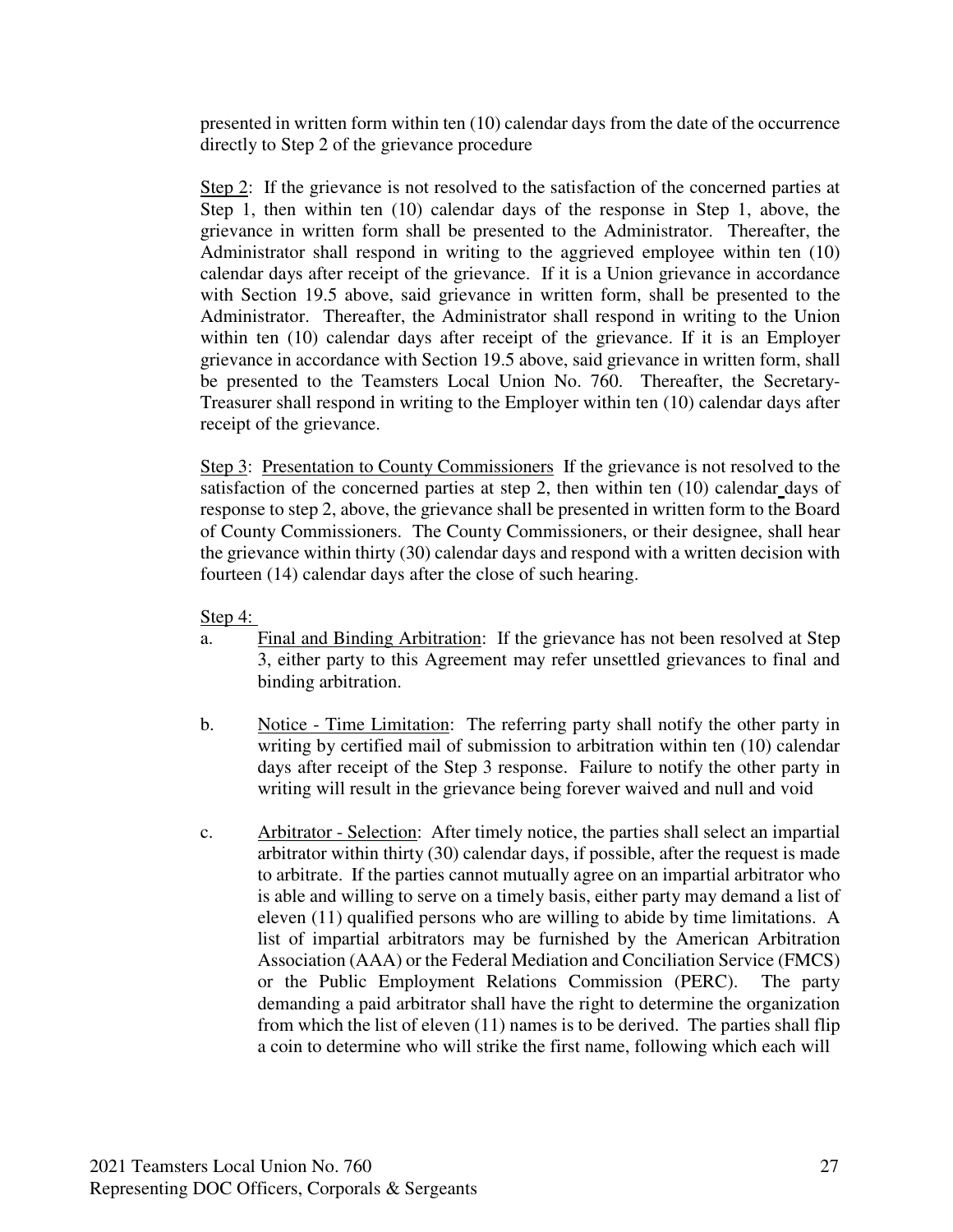alternately strike one of the names submitted until only one (1) name remains. This person will serve as the sole arbitrator subject to the following provisions.

- d. Decision Time Limit: The arbitrator will conduct the arbitration hearing no later than twenty (20) calendar days from the date of selection. The arbitrator shall render a decision within fifteen (15) calendar days from the date of the hearing or receipt of parties' briefs, if applicable.
- e. Limitations Scope Power of Arbitrator:
	- i. The arbitrator shall not have the authority to add to, subtract from, alter, change, or modify the provisions of this Agreement.
	- ii. The arbitrator shall have the power to interpret and apply the terms of the Agreement and/or determine whether there has been a violation of the terms of the Agreement.
	- iii. The arbitrator shall consider and decide only the question or issue raised in the initial written grievance. In conducting an arbitration, the arbitrator shall maintain a verbatim record of the testimony either by tape recording or a court reporter. If one of the party's requests court reporter and/or transcription of the official record, then both parties shall share equally in the cost. The arbitrator shall also have the authority to receive evidence and question witnesses.
	- iv. The decision of the Arbitrator shall be final.
- f. Arbitration Award Damages Expenses
	- i. The arbitrator shall not have the authority to award punitive damages.
	- ii. Each party hereto shall bear equally the expenses of the arbitrator. Each party shall pay the expenses of their own attorneys, representatives, witnesses, and any other costs associated with the presentation of their case.

#### **ARTICLE 20 - RETIREMENT CONTRIBUTION-INDUSTRIAL ACCIDENT INSURANCE**

- 20.1 The Employer shall pay into the appropriate employees' retirement program and Industrial Insurance, in order to maintain benefit levels as prescribed by law.
- 20.2 Effective as designated below the Employer shall pay the amounts stated below to the Western Conference of Teamsters Pension Trust Fund on account of each member of the bargaining unit for every hour for which compensation was paid, the amounts to be computed monthly.

| EFFECTIVE DATE  | <b>CONTRIBUTION RATE</b>      |
|-----------------|-------------------------------|
| January 1, 2012 | $$2.16 + $0.14$ PEER = \$2.30 |

20.2.1 It is understood that the PEER contributions are not taken into consideration for benefit accrual purposes under the Pension Plan. Also, the PEER rate must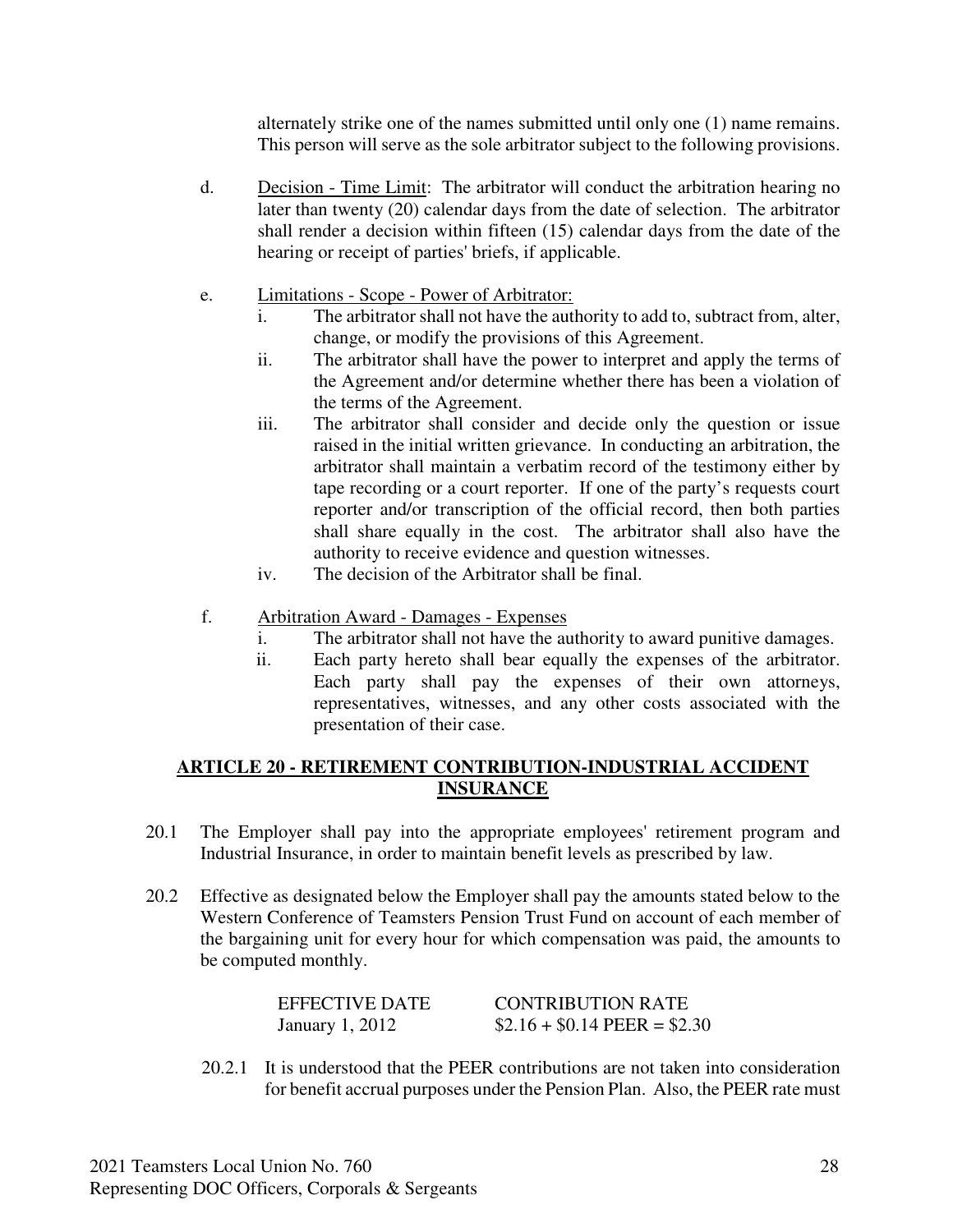always be 6.5% of the basic pension rate and may not be decreased nor discontinued.

- 20.2.2 The parties recognize and agree that pension contributions made by the Employer on behalf of the employees in this bargaining unit to the Western Conference of Teamsters Pension Trust, although considered during negotiations as part of a total economic package (inclusive of wages, insurance contributions, premium pays and other economic items addressed during bargaining), such pension contributions are not payments in lieu of wages, nor are they considered wages. Therefore, the parties agree that these negotiated pension contributions shall not be considered nor treated as reportable wages or earnings for tax and/or Department of Retirement Systems (DRS) purposes. Further, the parties agree that when they are in negotiations and the topic of comparable jurisdictions' economic packages are addressed, all employer economic commitments (wages, insurance contributions, pension contributions, and other economic items) may be evaluated, depending on the issues addressed in negotiations, as part of an overall economic package for comparability purposes. Effective January 1, 2014, this provision will cease to apply.
- 20.2.3 Effective January 1, 2014, the parties recognize that pension contributions made by the Employer on behalf of the employees in this bargaining unit to the Western Conference of Teamsters Pension Trust, are considered an employee tax deferred contribution to a qualified retirement plan. Therefore, such contributions are not considered reportable wages or earnings for tax purposes.
- 20.3 If the Employer is delinquent in payments, the Employer shall be liable for the payment of any claims incurred by employees or dependents during such delinquency. If delinquent, the Employer may be notified by the Union and, thereafter, shall have five (5) days to pay the amount due. If payment is not made by the end of five (5) days, the Union may, without liability therefore, implement any economic persuasion (work stoppages, slow down or similar activities excluded) deemed expedient and such shall not be a violation of this Agreement.
	- 20.3.1 The Employer agrees to abide by the rules established by the Trustees of said Trust Fund to facilitate the accurate determination of hours for which contributions are due, prompt and orderly collection and accurate reporting and recording of amounts paid.
	- 20.3.2 If during the life of this Agreement the Trust completes the process to allow pension payment to be deposited via electronic transmittal, Yakima County will have the opportunity to participate in the program.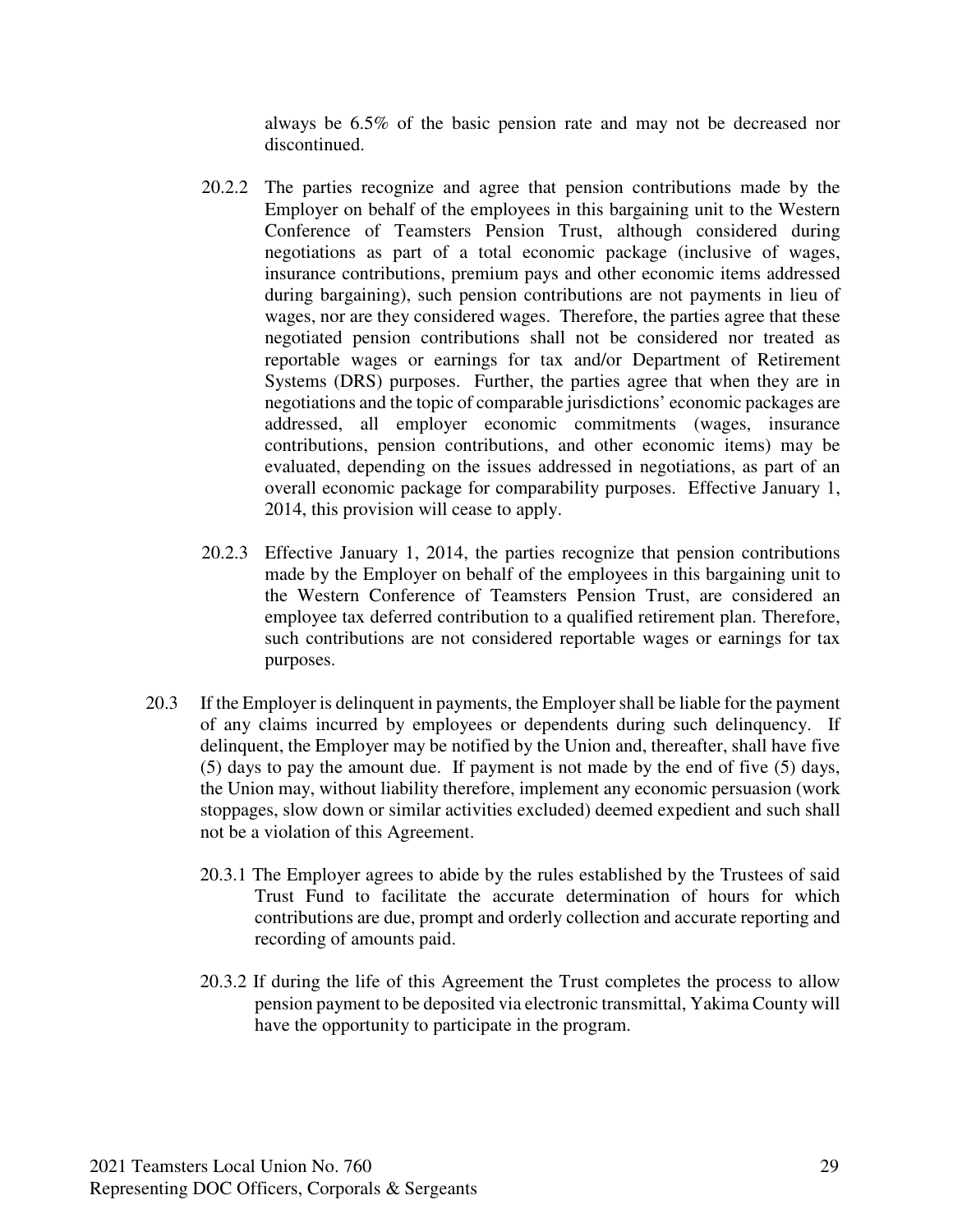#### **ARTICLE 21 - LIABILITY INSURANCE**

21.1 The Employer agrees to either provide insurance coverage on behalf of the employees or provide liability defense for employees or a combination thereof in order to reasonably protect and indemnify employees from liability to third parties resulting from employees negligently performing duties within the scope of employment.

#### **ARTICLE 22 - MEDICAL BENEFITS**

22.1 Effective January 1, 2018, the only health plan available to Corrections Officers, Corporals and Sergeants will be the Washington Teamsters Welfare Trust (WATWT) Medical Plan B, United Employee Benefit Trust D5 dental plan, and Vision Plan EXT. The maximum employer contribution toward premium is 90% of the composite rate. The employee contribution toward premium is 10% of the composite rate which shall be withheld from the employee's paycheck. The employee contribution rate is for all employees. Employees may choose to waive coverage.

 Upon ratification of this 2021 successor agreement, the Union and Employer shall work together to implement, as soon a reasonably possible the Washington Teamsters Welfare Trust (WATWT) Dental Plan A in place of the current United Employee Benefit Trust D5 Dental Plan.

- 22.2 **Life Insurance**: Effective January 1, 2012 the Employer shall contribute up to a maximum of 100% of the County's 2009 Basic Life Insurance monthly premium for Employee plus dependents.
- 22.3 **MSA VEBA:** Each employee shall contribute the following on a pre-tax basis to the group MSA VEBA program:

A. January 1, 2012 – 1.5%

#### **ARTICLE 23 - PAY ARRANGEMENTS**

- 23.1 Employees shall be paid in conformity with the County's payroll system. There shall be no deductions other than required by law or authorized by this Agreement or authorized in writing by the employee.
- 23.2 Each employee shall receive an itemized statement of earnings and deductions, specifying his wage rate, hours paid, and other compensation payable to him as well as any and all deductions from his gross wages for the pay period.
- 23.3 Upon termination, an employee shall receive compensation due in accordance with the terms and conditions of this Agreement no later than the pay period following the termination.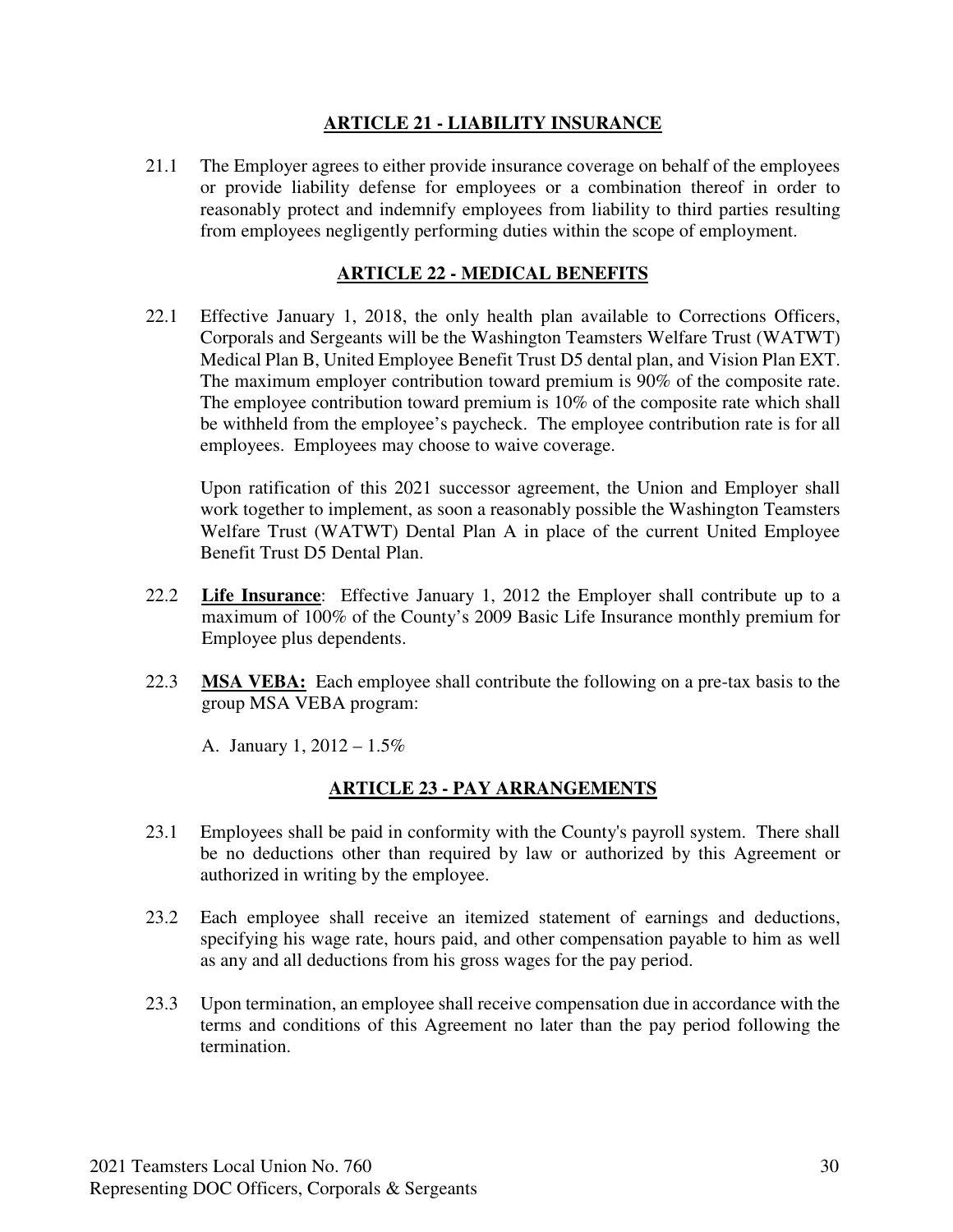#### **ARTICLE 24 - EDUCATIONAL INCENTIVE - CONTINUED EDUCATION**

- 24.1 All employees within the bargaining unit employed by the Employer attending school may receive tuition expense reimbursement, provided that:
	- A. They receive prior approval of the Administrator;
	- B. Course work is completed in a field of study approved by the Administrator;
	- C. A final passing or better grade for the course (e.g. 2.0 on a 4.0 scale, or 70% on a long 100% scale, etc.);
	- D. The employee is not eligible to receive monies under other education subsidy programs such as the G.I. Bill, Veteran's Administration, the Safe Street Act, or other similar programs utilizing state, federal and/or private funds.

Such reimbursement, however, will be limited to the amount of the tuition fee and books for any given credit load at the nearest state supported college or university. A report of this schooling shall be placed in each employee's personnel file.

- 24.2 Any employee who is granted an educational leave shall be required to repay the nonsalary costs paid by the Employer in the event of the employee's voluntary termination of employment within one (1) year of completing such leave. If any employee voluntarily terminates his employment during the second full year following compensation of the education leave, one-half (1/2) of the non-salary costs expended by the Employer shall be reimbursed.
- 24.3 Any employee attending a school under the provisions above shall be required prior to leaving for the school to sign a statement containing the repay terms. The repay provisions shall not apply to the basic law enforcement-training course or to other short-term training courses, which the employee is required by the Administrator to attend.
- 24.4 Time spent in classes or other study, excluding County sponsored training, shall not be considered to be time worked for overtime or other pay purposes.

#### **ARTICLE 25 - GENERAL PROVISIONS**

- 25.1 Union Investigation and Visitation Privileges The Business Representative of the Union will notify the Administrator or his designee of on-site visitations. The representative shall limit his activities to matters relating to this Agreement; provided, however, he will not interfere with the operation of the normal routine of the Department.
- 25.2 Safety Safe and healthful working conditions are recognized as mutually beneficial to the employees and Employer. Employees may report what they believe to be an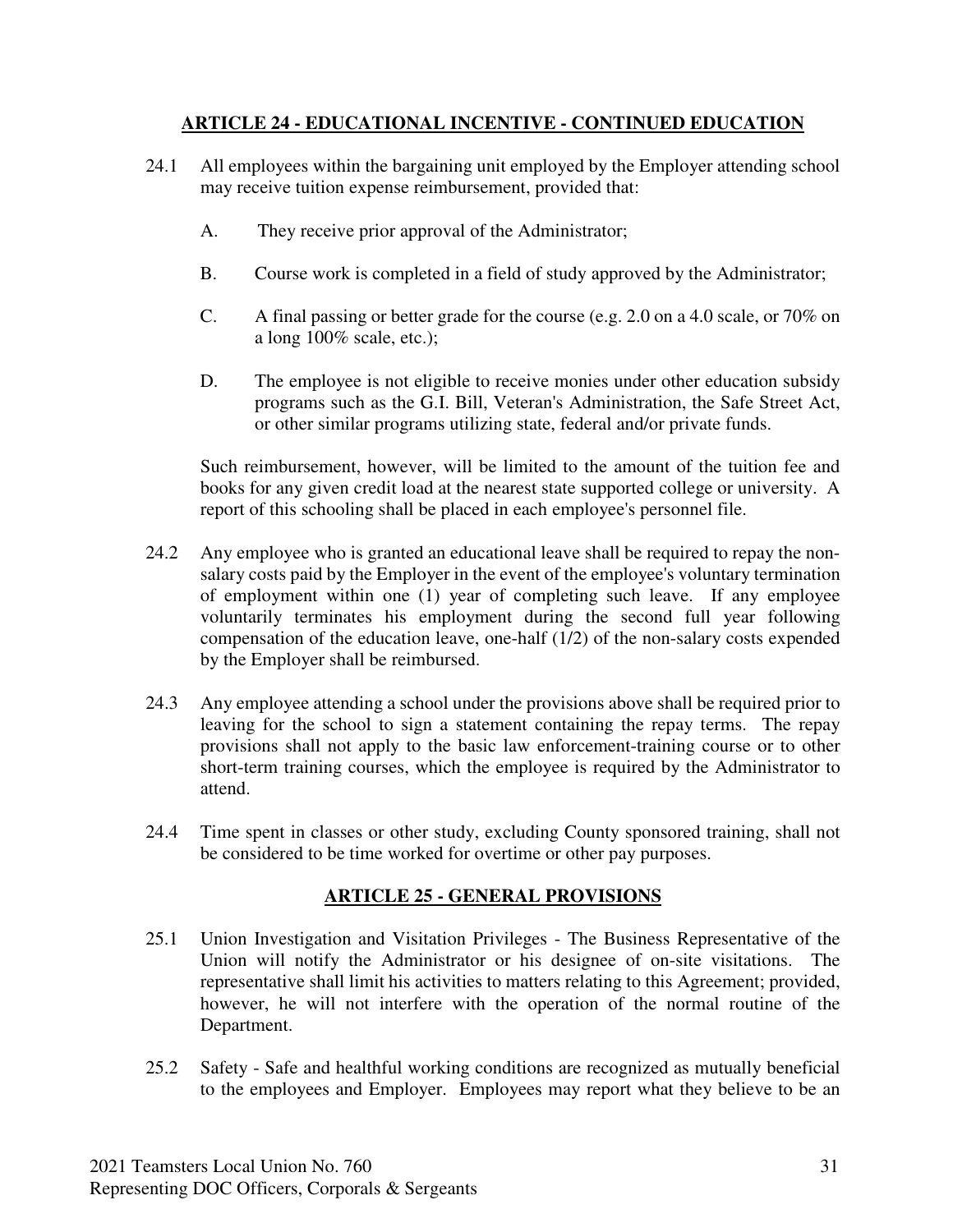unsafe and unhealthy working condition to Management. Management shall investigate the report.

- 25.3 Medical Exams Any medical examination required by the Employer may be taken on Employer time and shall be paid by the Employer. The examination shall be administered by a physician or institution specified by the Employer.
- 25.4 Gender Where masculine gender has been used in any provision of this Agreement, it is used solely for the purpose of illustration and shall not in any way be used to designate the gender of the employee eligible for any position, classification, or the benefits provided in this Agreement.
- 25.5 The Employer agrees not to enter into any agreement with employees within the bargaining unit on an individual or collective basis, which conflicts with the terms and provisions of this Agreement.
- 25.6 When any classification not listed on the wage schedule is established, the Employer shall designate a job classification and pay rate for the classification. Notice of establishment of the new classification shall be provided to the Union. In the event the Union does not agree that the rate of pay is correct, notice shall be given the Employer within fourteen (14) calendar days of receipt of the notice, requesting to negotiate the pay rate for the new classification. The negotiated pay rate shall be effective as of the date the new classification went into effect.
- 25.7 Mileage Reimbursement: Mileage reimbursement at the time of implementation of this Agreement shall be at the current IRS rate. Provided, however, if the Internal Revenue Service should approve a higher amount effective during the term of this Agreement, escalation in the rate shall be implemented by the resolution of the Board of County Commissioners. Maximum use shall be made by the County of Countyowned vehicles in order to avoid use of the employee's vehicle whenever practical.
- 25.8 Training: The Employer shall make every reasonable effort to afford all employees of the Department equal access to training related to that employee's position. When the employee successfully completes any job-related school, a record of such shall be kept in the employee's training file.

#### **ARTICLE 26 - EQUAL EMPLOYMENT OPPORTUNITY**

- 26.1 The Employer or the Union shall not discriminate against any individual with respect to terms, conditions or privileges of employment because of race, color, religion, national origin, age, gender, military status, mental, physical, or sensory handicap, except as allowed or provided by law.
- 26.2 No employee shall be unlawfully discriminated against for upholding Union principles and activities provided such activities do not interfere with the employee's duties.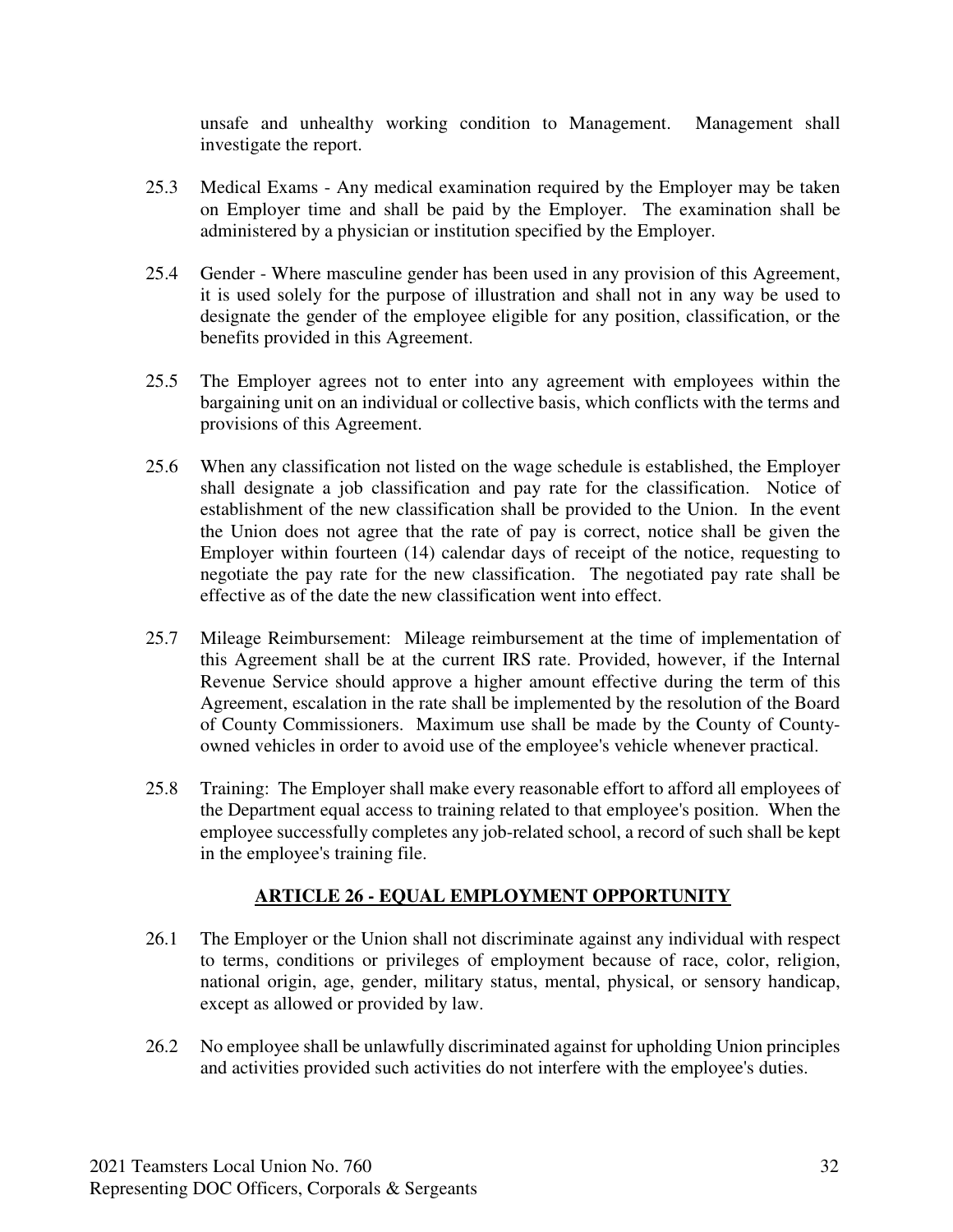#### **ARTICLE 27 - PERSONNEL FILES**

- 27.1 Personnel files are the property of the Employer. The Employer agrees that the contents of the personnel files, including personal photographs, shall be confidential and shall restrict the use of information in the files to internal use by the Department of Corrections. It is further agreed that the information in employee personnel files shall not be released to outside groups without the approval of the Administrator except under proper Court order.
- 27.2 An employee shall be notified and receive a copy of material placed in his personnel file relating to job performance or personal character within ten (10) calendar days of such action
- 27.3 An employee may request that material other than yearly evaluations be expunged from his file
- 27.4 Upon appropriate request, an employee may inspect his personnel file subject to the following provisions
	- A. Upon request, an employee who has a written grievance on file who is inspecting his personnel file with respect to such grievance, may have a representative present during such inspection.
	- B. Copies of materials in the employee's personnel file shall be provided the employee upon written request.

#### **ARTICLE 28 - SAVINGS CLAUSE**

28.1 If any article or section of this Agreement or any addendum thereto should be held invalid by operation of law or by any tribunal of competent jurisdiction, or if compliance with or enforcement of any article or section should be restrained by such tribunal, the remainder of this Agreement and addendums shall not be affected thereby, and the parties shall enter into immediate negotiations for the purpose of arriving at a mutually satisfactory replacement for such article or section.

#### **ARTICLE 29 - NO STRIKE - NO LOCKOUT**

- 29.1 Strikes, slowdowns, work stoppages, or any other interference with the work by the employees are prohibited.
- 29.2 The Employer may discharge and/or discipline any employee who violates Section 29.1. No employee shall be entitled to any pay and/or benefits for the period in which he/she is engaged in any strikes, slowdowns, work stoppages or other interference with work.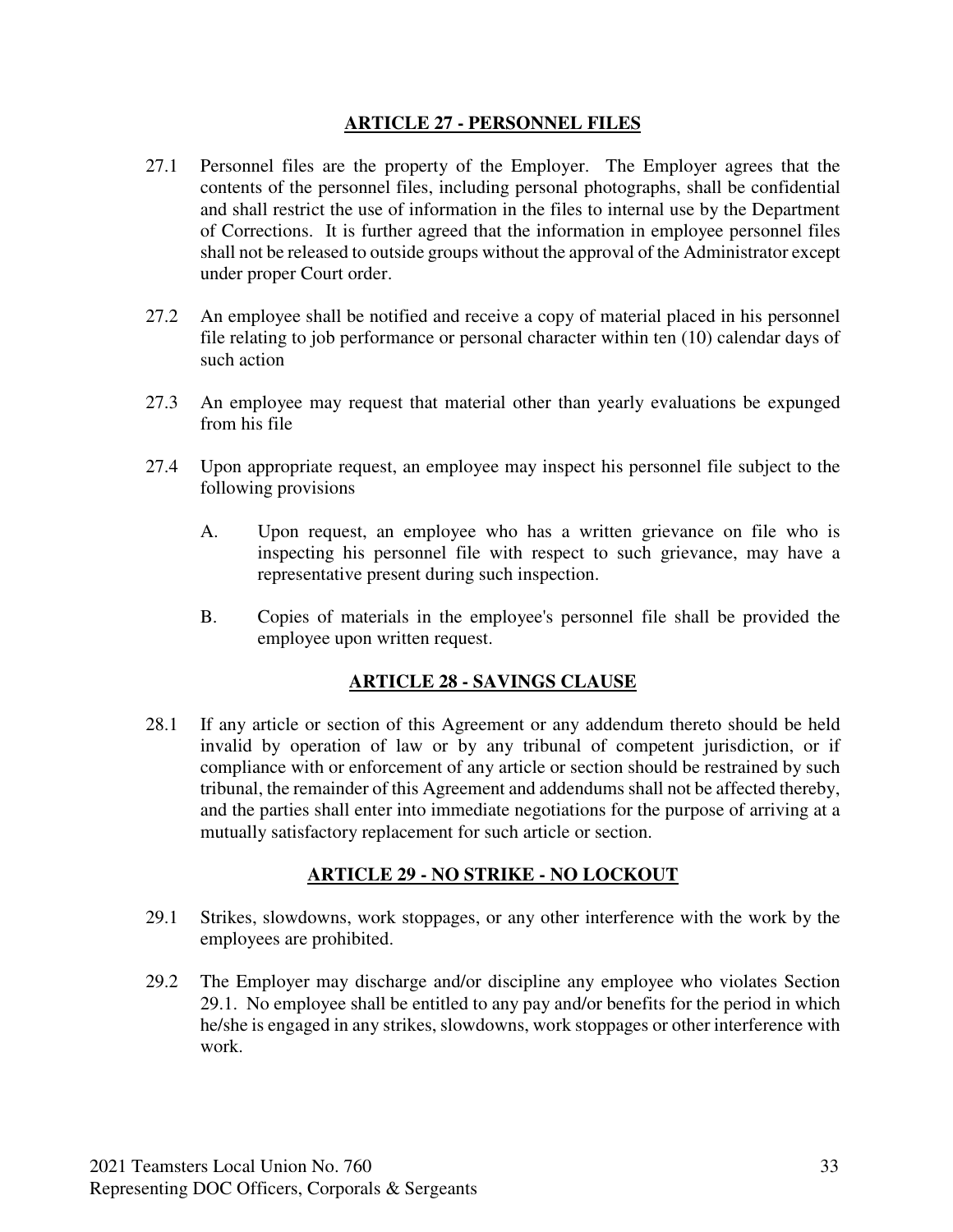- 29.3 Nothing contained herein shall preclude the Employer from obtaining judicial restraint and damages in the event of a violation of this Article.
- 29.4 No lockout of employees shall be instituted by the Employer.

### **ARTICLE 30 - UNIFORM AND EQUIPMENT SUPPLY AND UNIFORM CLEANING**

- 30.1 The County shall provide each employee with all required equipment to perform the work required by the Employer. The employee may purchase his/her own gear, but it must meet County requirements.
- 30.2 In the event the employer requires the employees of this bargaining unit to wear a uniform while in the service of the Employer the Employer shall furnish all such required attire as follows:
	- A. Corrections Personnel:
		- (1) Three (3) pairs of trousers
		- (2) Three (3) summer shirts
		- (3) One (1) winter coat
		- (4) The County will pay each employee \$150.00 in additional compensation each year, to be included in the February paycheck, as a footwear allowance.
		- $(5)$  One  $(1)$  belt
		- (6) One (1) sweater
	- B. Any changes in items of clothing and equipment mandated by the Administrator shall be provided by the County.
- 30.3 The County shall have the duty to supply clothing and equipment of the nearest standard size to an employee's measurements. Necessary alterations will be provided by the County.
- 30.4 Uniform Cleaning. The County agrees to provide for a contract cleaning arrangement whereby pickup service will be available at the Yakima County Department of Corrections. Cleaning shall be authorized for all personnel required to wear uniforms in the course of their employment. The County shall determine the place where such clothing shall be cleaned and make disbursements directly to the contract cleaner(s).

## **ARTICLE 31 – WORK IN HIGHER CLASSIFICATION**

31.1 An employee who is assigned work in a higher classification than he/she is normally assigned shall be compensated at the rate of the appropriate level for the assigned position. Persons assigned to work at such positions should be from a list of eligible employees for promotion to that classification. In either case the employee will be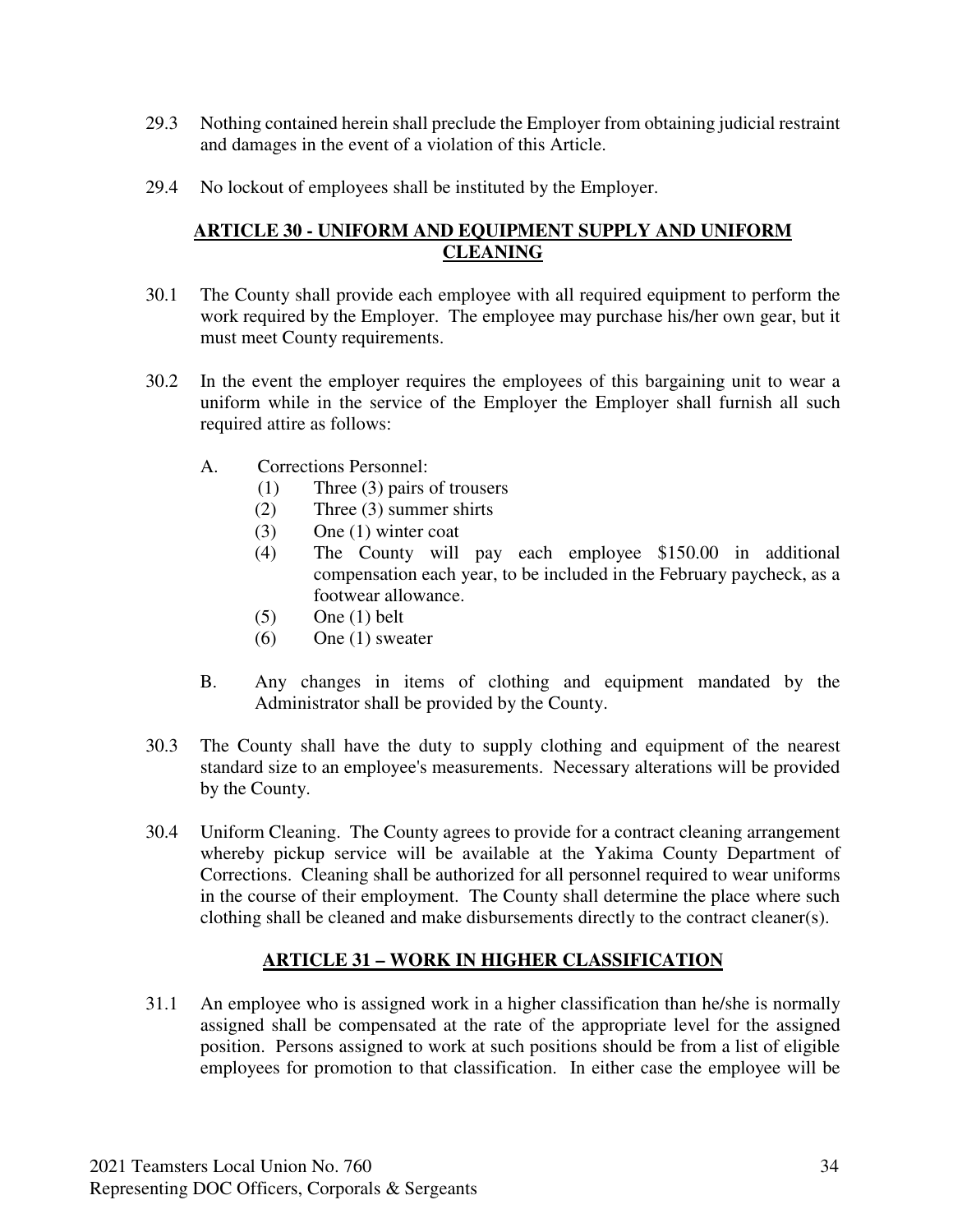paid at the higher classification once the employee has worked within that classification for a minimum of one (1) hour.

### **ARTICLE 32 - FIREARMS**

32.1 Employees working outside of the secure area may be required to carry a firearm at the time and in the manner determined by the Director or designee. No employee shall be permitted to carry a firearm unless they have met the minimum training and proficiency requirements for firearm usage as determined by the Director or designee. As a condition of employment, employees hired after June 1, 2006, must meet, and maintain acceptable firearms qualification levels as determined by the Director or designee.

Carrying a weapon off duty will be governed by RCW 9.41.060.

32.2 Range Training Days

 Prior to annual weapons qualifications, the County will provide access to its firearms range at the discretion of the Director or designee. Ammunition will be supplied by the employee, but during the term of this agreement the parties will discuss the possibility of employer provided ammunition if the nationwide supply chain issues resolve. Voluntary range practiced will be on the employee's own time.

### **ARTICLE 33 - WAIVER OF PORTION OF AGREEMENT**

33.1 The expressed provisions of this Agreement may not be waived except by mutual agreement of the Union and the County, and in any individual case, the affected employee. Neither the County nor the Union will ask for or accept a voluntary waiver by an employee without prior consent of the other party.

#### **ARTICLE 34 – SALARIES**

- 34.1 The pay plan structure is set forth in Exhibit "A" The salary schedule for bargaining unit employees set forth in Exhibit "B" reflects the following wage information and shall be administered by the Director of Human Resources.
	- A. Effective January 1, 2021, the pay plan shall be increased by 1.5%. This increase shall be retroactive to January 1,2021 but only for employees still employed with the County at the time of ratification by the Union and implementation by the County.

[to be implemented into the wage index upon ratification, all Corporals shall receive an additional increase of approximately \$25.00 per month to ensure there is a minimum of 5% between Officer and Corporal steps]

34.1.1 No employee shall suffer a reduction in salary due to the signing of this Agreement.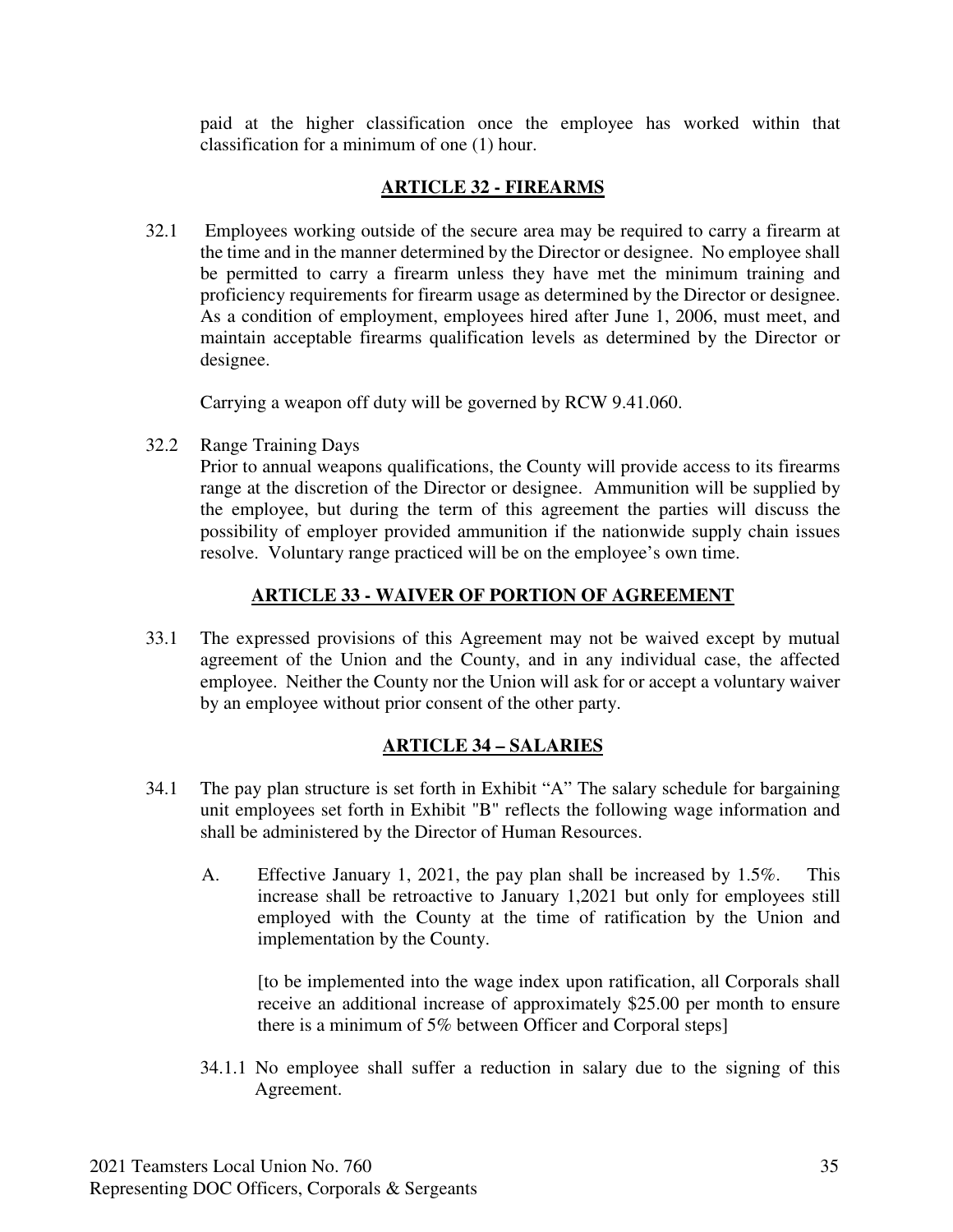- 34.1.2 Lateral Transfers may be hired up to Step 3 on the Pay Plan; hiring at Step 4 or Step 5 will require prior approval from the Board of County Commissioners. Lateral Transfers must meet the following eligibility requirements:
	- A. Certified by the Washington State Criminal Justice Training Commission as a qualified corrections officer prior to the date of hire; and
	- B. Successfully completed probationary period inclusive with two (2) years regular service with a bona fide correctional institution; and
	- C. Meets all other minimum qualifications required of entry level applicants.

### **ARTICLE 35 - NEGOTIATION PROCEDURES**

35.1 Negotiations shall commence on or before September 1, 2021 for a successor collective bargaining agreement. The parties shall meet at times and places mutually agreed on. Either party may compel the meetings to be conducted at a neutral location. If either party so requests, they shall endeavor to meet at least twice each calendar month. Neither party shall refuse to discuss any lawful or mandatory proposals submitted to the other for consideration for inclusion in the Agreement.

#### **ARTICLE 36 – TERM OF AGREEMENT**

- 36.1 This Agreement shall become effective as of the first (1st) day of January 2021 and shall remain in full force and effect through the thirty-first (31st) day of December 2021. Contract language changes will be effective as of the date of signing of this 2021 Collective Bargaining Agreement. Economic proposals and/or changes will be effective as specifically indicated or as of the date of signing of this 2021 Collective Bargaining Agreement, whichever is applicable. Written notice of intent to modify this Agreement as related to extension of the Agreement or changes to the Agreement must be served by the requesting party upon the other party at least ninety (90) calendar days prior to the date of expiration.
- 36.2 If the parties have not reached agreement then either party may request a mediator from the Public Employment Relations Commission (PERC). The determination of the mediator shall be advisory only and not binding on either party.
- 36.3 The parties further agree if they have not reached agreement on or put into effect a subsequent contract as of December 31, 2021, then the terms and conditions of the Agreement shall continue in effect as an interim agreement of the parties and shall continue in full force and effect until a subsequent agreement is reached or until one party or the other gives notice of termination of the agreement. The party giving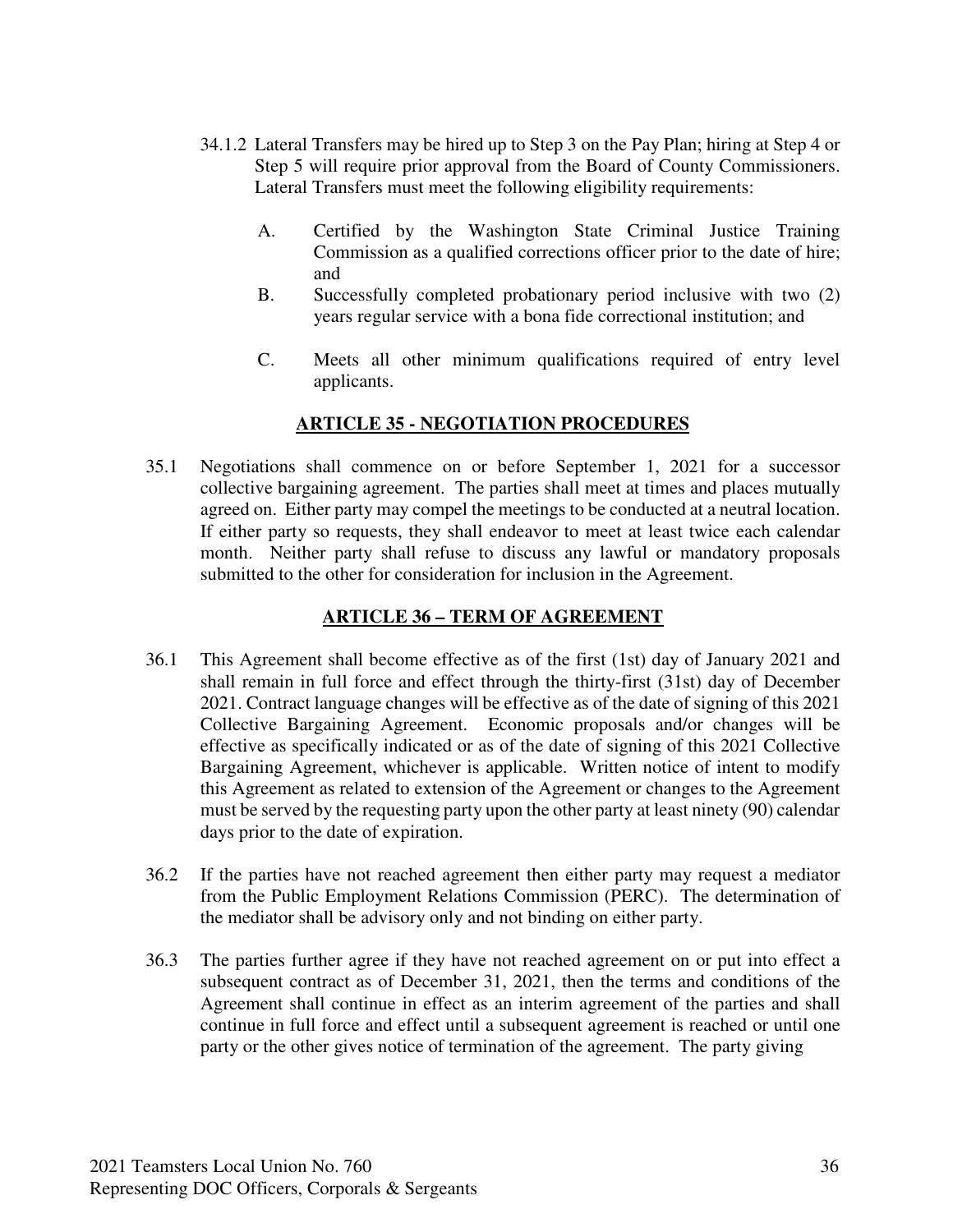notice of termination of the agreement must provide thirty (30) working days notification prior to the effective date of termination.

IN WITNESS WHEREOF, the parties have executed this Agreement as evidenced herein below.

\_\_\_\_\_\_\_\_\_\_\_\_\_\_\_\_\_\_\_\_\_\_\_\_\_\_\_\_\_ \_\_\_\_\_\_\_\_\_\_\_\_\_\_\_\_\_\_\_\_\_\_\_\_\_\_\_\_\_\_\_

Dated this \_\_\_\_\_\_ day of \_\_\_\_\_\_\_\_\_\_\_\_\_\_\_\_\_\_2021.

FOR THE EMPLOYER: FOR THE UNION: Board of Yakima County Commissioners

Ron Anderson, Chairman Leonard J. Crouch

Secretary Treasurer

LaDon Linde, Commissioner

\_\_\_\_\_\_\_\_\_\_\_\_\_\_\_\_\_\_\_\_\_\_\_\_\_\_\_\_\_ Amanda McKinney, Commissioner

\_\_\_\_\_\_\_\_\_\_\_\_\_\_\_\_\_\_\_\_\_\_\_\_\_\_\_\_\_

\_\_\_\_\_\_\_\_\_\_\_\_\_\_\_\_\_\_\_\_\_\_\_\_\_\_\_\_\_ Ed Campbell Director, Department of Corrections

\_\_\_\_\_\_\_\_\_\_\_\_\_\_\_\_\_\_\_\_\_\_\_\_\_\_\_\_\_

Jacqui Lindsay Director of Human Resources

Adopted Copy Available at Yakima County Human Resources 128 N. 2<sup>nd</sup> Street, Room B27 Yakima, WA 98901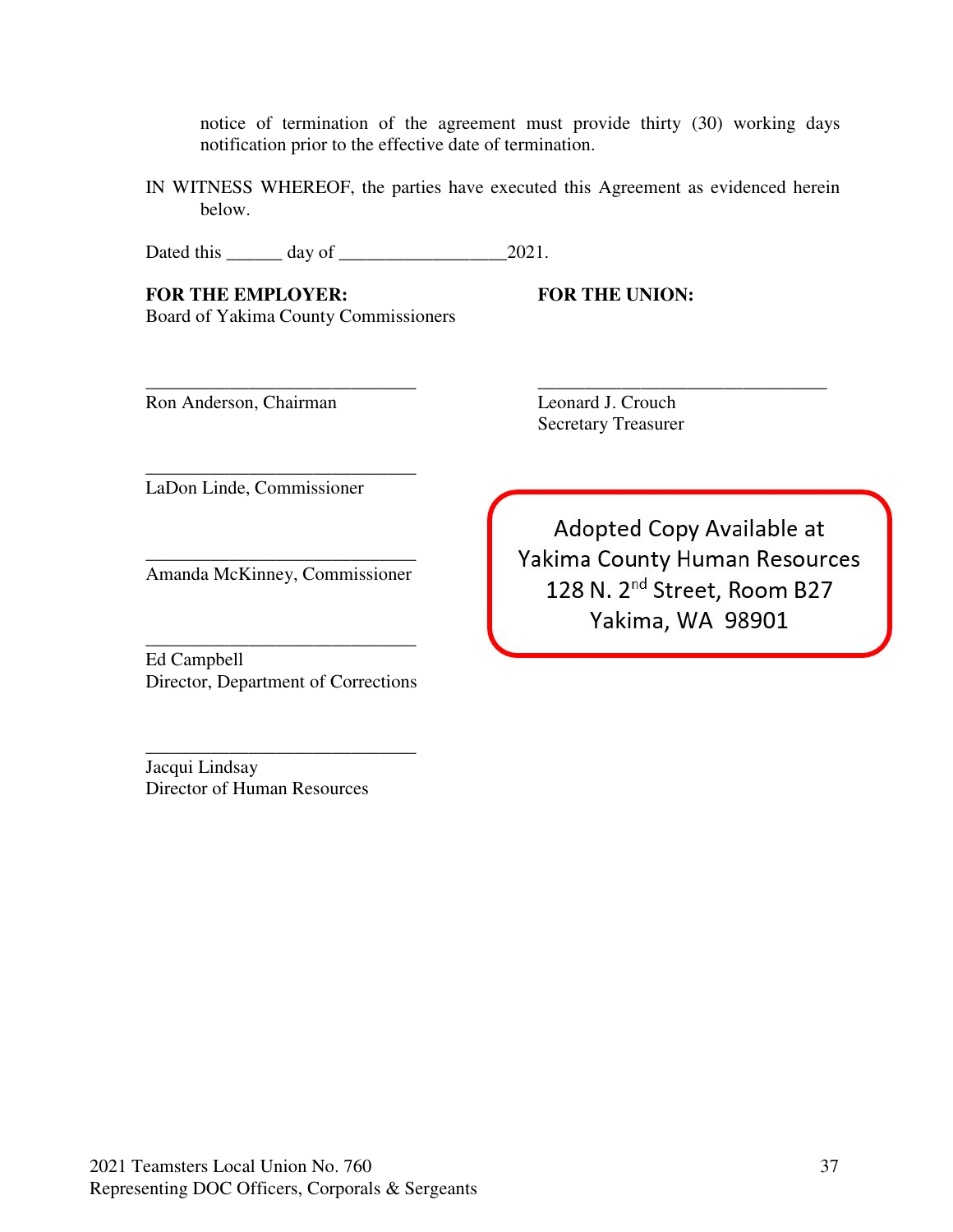#### **EXHIBIT "A" YAKIMA COUNTY TEAMSTERS LOCAL 760 Corrections Officers, Corporals & Sergeants PAY PLAN STRUCTURE**

#### **1. Implementation of the Pay Plan for Corrections Officer will be as follows:**

- A. Step One to Step Two upon completion of twelve (12) months of employment.
- B. Step Two to Step Three upon completion of twelve (12) months service at Step Two within the same classification.
- C. Step Three to Step Four upon completion of twelve (12) months service at Step Three within the same classification.
- D. Step Four to Step Five upon completion of twelve (12) months service at Step Four within the same classification.
- E. Step Five to Step Six upon completion of twelve (12) months service at Step Five within the same classification.
- F. Step Six to Step Seven upon completion of twelve (12) months service at Step Six within the same classification.
- G. Step Seven to Step Eight upon completion of twelve (12) months service at Step Seven within the same classification.
- H. Step Eight to Step Nine upon completion of twelve (12) months service at Step Eight within the same classification.

#### **2. Implementation of the Pay Plan with respect to the five (5) steps for Corrections Corporal are as follows:**

- A. Step One to Step Two upon completion of twelve (12) months of employment.
- B. Step Two to Step Three upon completion of twelve (12) months service at Step Two within the same classification.
- C. Step Three to Step Four upon completion of twelve (12) months service at Step Three within the same classification.
- D. Step Four to Step Five upon completion of twelve (12) months service at Step Four within the same classification.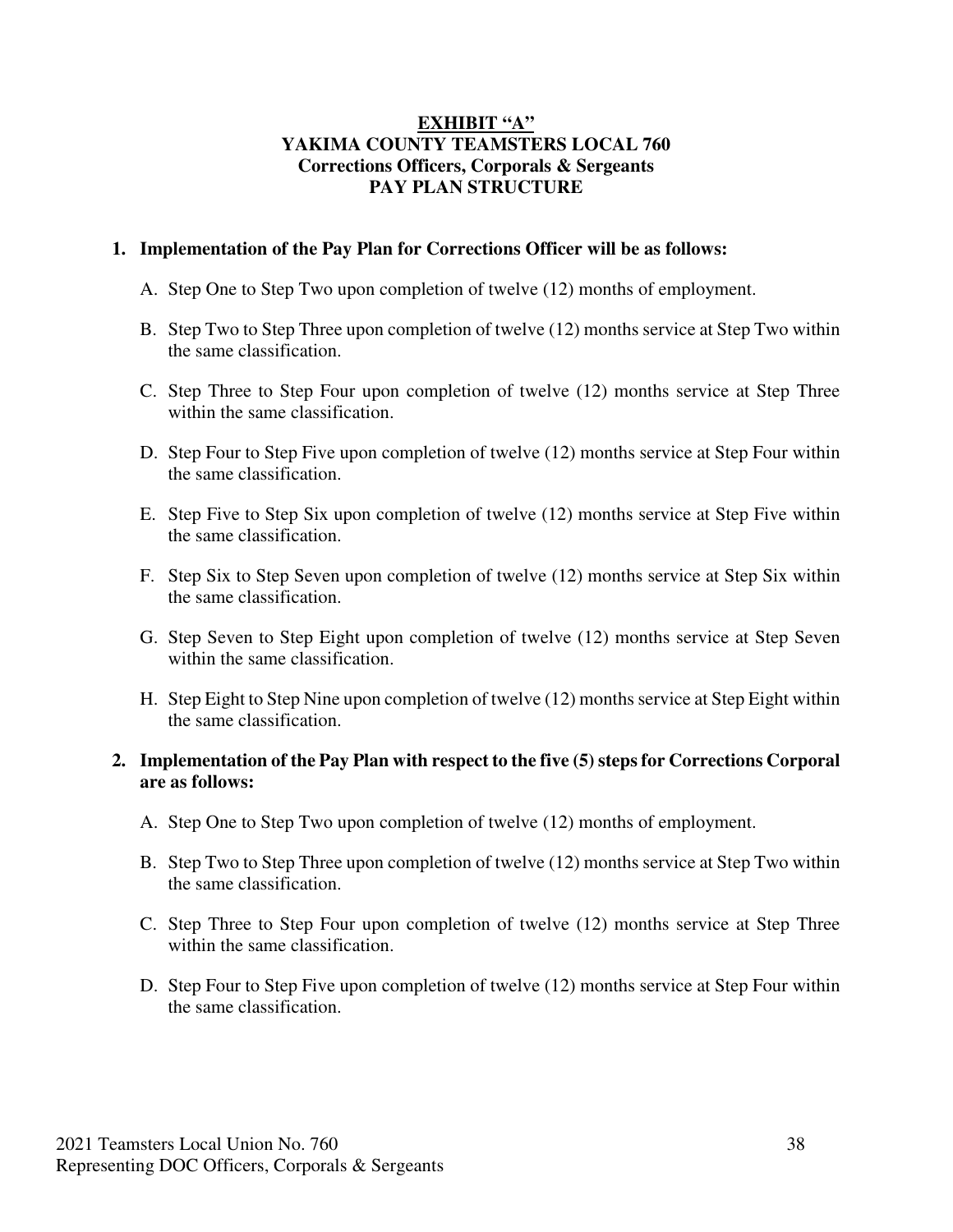#### **3. Implementation of the Pay Plan with respect to the five (5) steps for Corrections Sergeant are as follows:**

- A. Step One to Step Two upon completion of twelve (12) months of employment.
- B. Step Two to Step Three upon completion of twelve (12) months service at Step Two within the same classification.
- C. Step Three to Step Four upon completion of twelve (12) months service at Step Three within the same classification.
- D. Step Four to Step Five upon completion of twelve (12) months service at Step Four within the same classification.

#### **4. For the purpose of step advancement employees shall have their anniversary date for future step increases set according to the following procedure:**

- A. Employees shall have their step date set at the first  $(1<sup>st</sup>)$  of the month they are hired if they are placed on the payroll on or before the fifteenth  $(15<sup>th</sup>)$  of the month and actually work continuously through the rest of that month.
- B. Employees shall have their step date set at the first  $(1<sup>st</sup>)$  of the month following the month they are hired if they are placed on the payroll after the fifteenth  $(15<sup>th</sup>)$  of the month they are hired and actually work continuously through the rest of that month.